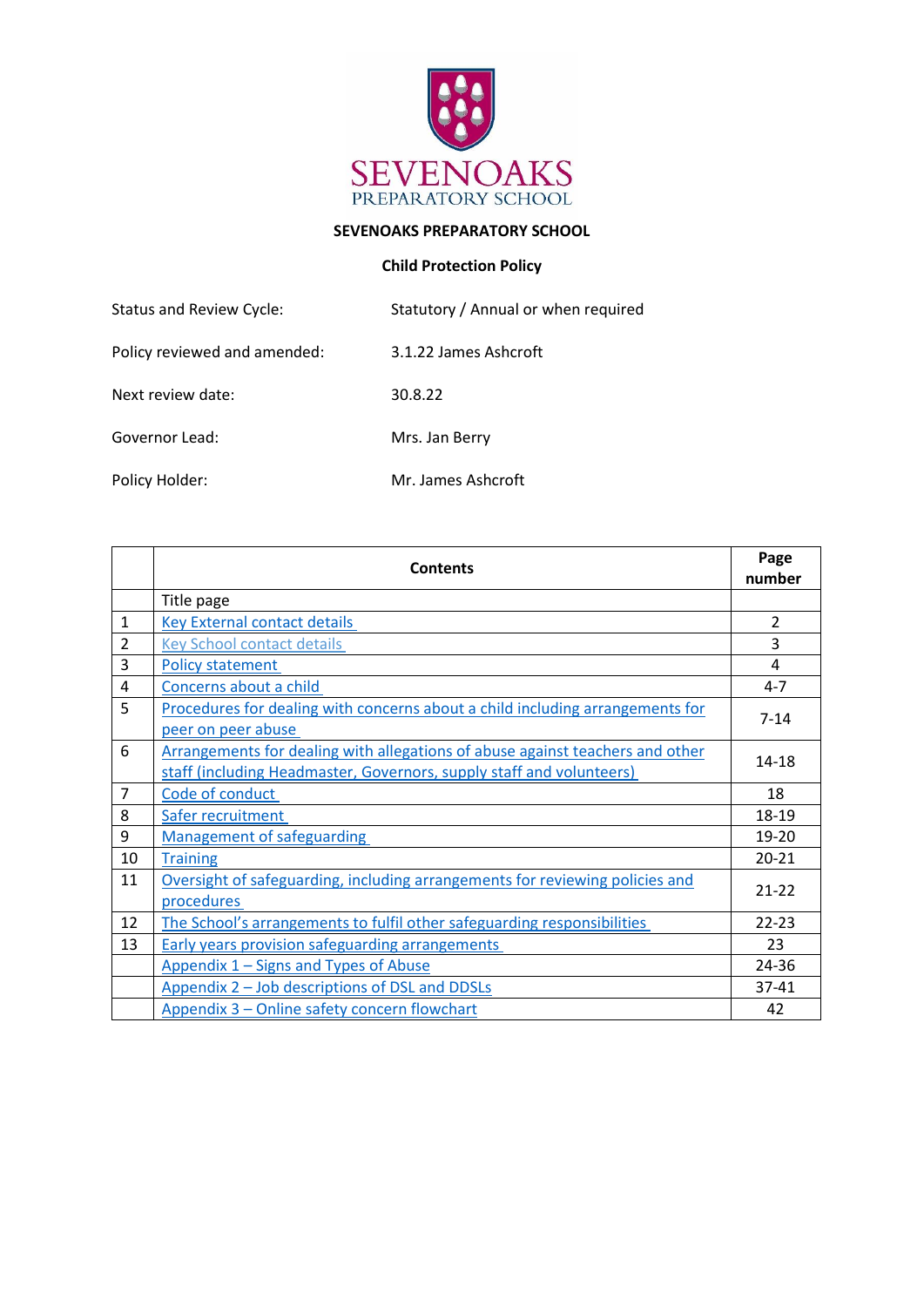# <span id="page-1-0"></span>**1. KEY EXTERNAL CONTACT DETAILS**

<span id="page-1-1"></span>

| <b>Local Authority Designated Officer</b><br>(LADO)                                                          | TEL: 03000 410 888                                   |
|--------------------------------------------------------------------------------------------------------------|------------------------------------------------------|
|                                                                                                              | EMAIL: kentchildrenslado@kent.gov.uk                 |
|                                                                                                              | Kroner House, Eurogate business park, Ashford, Kent, |
|                                                                                                              | <b>TN248XU</b>                                       |
| Area safeguarding advisor - Sevenoaks                                                                        | Anup Kandela 03000 412445                            |
|                                                                                                              | 03000 413 527 (Mon - Wed)                            |
|                                                                                                              | or                                                   |
|                                                                                                              | 03000414 239 (Wed - Fri)                             |
| <b>Early Help - Sevenoaks</b>                                                                                | SevenoaksEarlyHelp@Kent.gov.uk                       |
|                                                                                                              | Further Early Help contacts can be found at:         |
|                                                                                                              | https://www.kelsi.org.uk/special-education-          |
|                                                                                                              | needs/integrated-childrens-services/early-help-      |
|                                                                                                              | contacts/sevenoaks                                   |
|                                                                                                              | TEL: 03000 41 11 11                                  |
| <b>Integrated Front Door</b>                                                                                 | (Outside office hours - 03000 419191)                |
| <b>Police</b>                                                                                                | <b>EMERGENCY: 999</b>                                |
|                                                                                                              | NON EMERGENCY NUMBER: 101                            |
|                                                                                                              | Department for Education - dedicated telephone       |
|                                                                                                              | helpline and mailbox for non-emergency advice for    |
| <b>Support and Advice about Extremism</b>                                                                    | staff and governors                                  |
|                                                                                                              | TEL: 020 7340 7264                                   |
|                                                                                                              | EMAIL: counter.extremism@education.gov.uk            |
|                                                                                                              | Sevenoaks: Sally Green 03000 413 439                 |
| <b>Action Counters Terrorism - ACT</b>                                                                       | https://act.campaign.gov.uk/                         |
| Area Education officer - North Kent                                                                          | Ian Watts - TEL: 03000 414302                        |
|                                                                                                              | ADDRESS: Weston House, 42 Curtain Road London        |
| <b>NSPCC Whistleblowing Advice Line</b>                                                                      | EC2A 3NH                                             |
|                                                                                                              | TEL: 0800 028 0285                                   |
|                                                                                                              | EMAIL: help@nspcc.org.uk                             |
|                                                                                                              | ADDRESS: PO Box 181, Darlington, DL1 9FA             |
| <b>Disclosure and Barring Service</b>                                                                        | TEL: 01325 953795                                    |
|                                                                                                              | EMAIL: dbsdispatch@dbs.gsi.gov.uk                    |
|                                                                                                              | ADDRESS: 53-55 Butts Road, Earlsdon Park, Coventry,  |
| <b>Teaching Regulation Agency</b>                                                                            | CV1 3BH                                              |
|                                                                                                              | TEL: 0207 593 5393                                   |
|                                                                                                              | EMAIL: misconduct.teacher@education.gov.uk           |
| <b>OFSTED Safeguarding Children</b><br>Kent Safeguarding Children Multi-agency<br><b>Partnership (KSCMP)</b> | TEL: 0300 123 4666 (Monday to Friday from 8am to     |
|                                                                                                              | 6pm)                                                 |
|                                                                                                              | EMAIL: Whistleblowing@ofsted.gov.uk                  |
|                                                                                                              | KSCMP@kent.gov.uk                                    |
|                                                                                                              | 03000 421126                                         |
|                                                                                                              | Room 2.71, Sessions House, Maidstone, ME141XQ        |
| <b>Online Safety</b>                                                                                         | 3000 97                                              |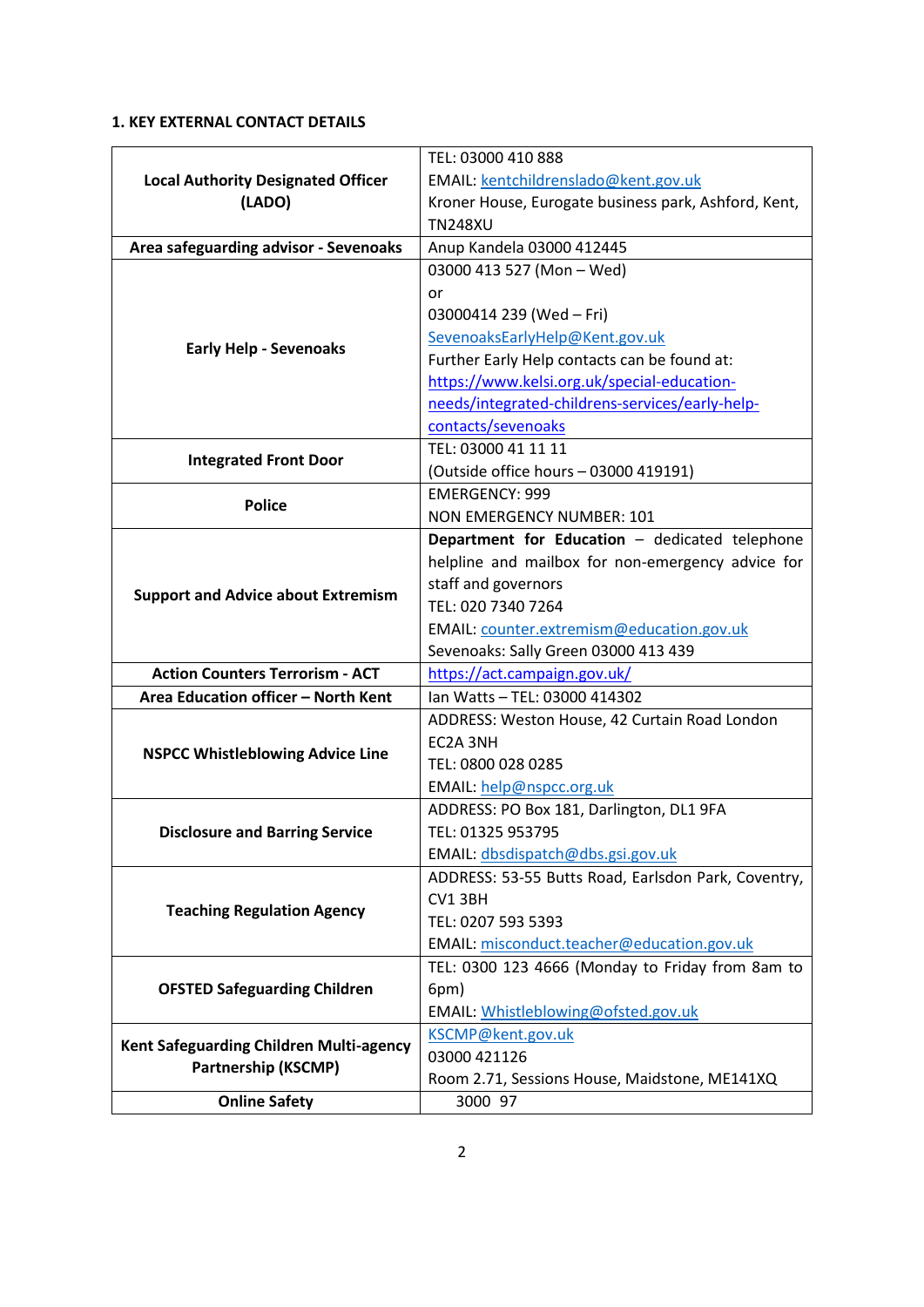# **2. KEY SCHOOL CONTACT DETAILS**

|                                             | Nominated Safeguarding Governor and Chair of |
|---------------------------------------------|----------------------------------------------|
|                                             | <b>Governors</b>                             |
| <b>Governors</b>                            | Jan Berry                                    |
|                                             | Mobile: 07977 497 324                        |
|                                             | Email: jan.berry@theprep.org.uk              |
| <b>Designated Safeguarding Lead (DSL)</b>   | <b>DSL for the School</b>                    |
| including EYFS and the Designated           | Mr. James Ashcroft                           |
| <b>Teacher</b>                              | Deputy Head                                  |
|                                             | Email: James.ashcroft@theprep.org.uk         |
|                                             | Tel: 07869 128969                            |
|                                             |                                              |
| <b>Deputy Designated Safeguarding Leads</b> | Mrs Helen Cook,                              |
| (DDSLs)                                     | Head of Pre Prep                             |
|                                             | helen.cook@theprep.org.uk                    |
|                                             | 07886 502979                                 |
|                                             |                                              |
|                                             | Mrs Sophie Fuller                            |
|                                             | Head of Art                                  |
|                                             | Sophie.fuller@theprep.org.uk                 |
|                                             | 07908 530224                                 |
|                                             | Miss Laura Young                             |
|                                             | Year 1 teacher                               |
|                                             | Laura.young@theprep.org.uk                   |
|                                             | 07740 382012                                 |
|                                             |                                              |
| <b>Deputy Designated Safeguarding Lead</b>  | Mrs Louisa Rowland                           |
| (DDSL) (EYFS):                              | Leader of Nursery                            |
|                                             | louisa.rowland@theprep.org.uk                |
|                                             | 01732 764 832                                |
|                                             | Mr. James Ashcroft                           |
| <b>Designated Teacher for Looked After</b>  | Deputy Head                                  |
| Children                                    | Email: James.ashcroft@theprep.org.uk         |
|                                             | Tel: 07869 128969                            |
|                                             | Mr Luke Harrison                             |
| Head                                        | luke.harrison@theprep.org.uk                 |
|                                             | 07585 770447                                 |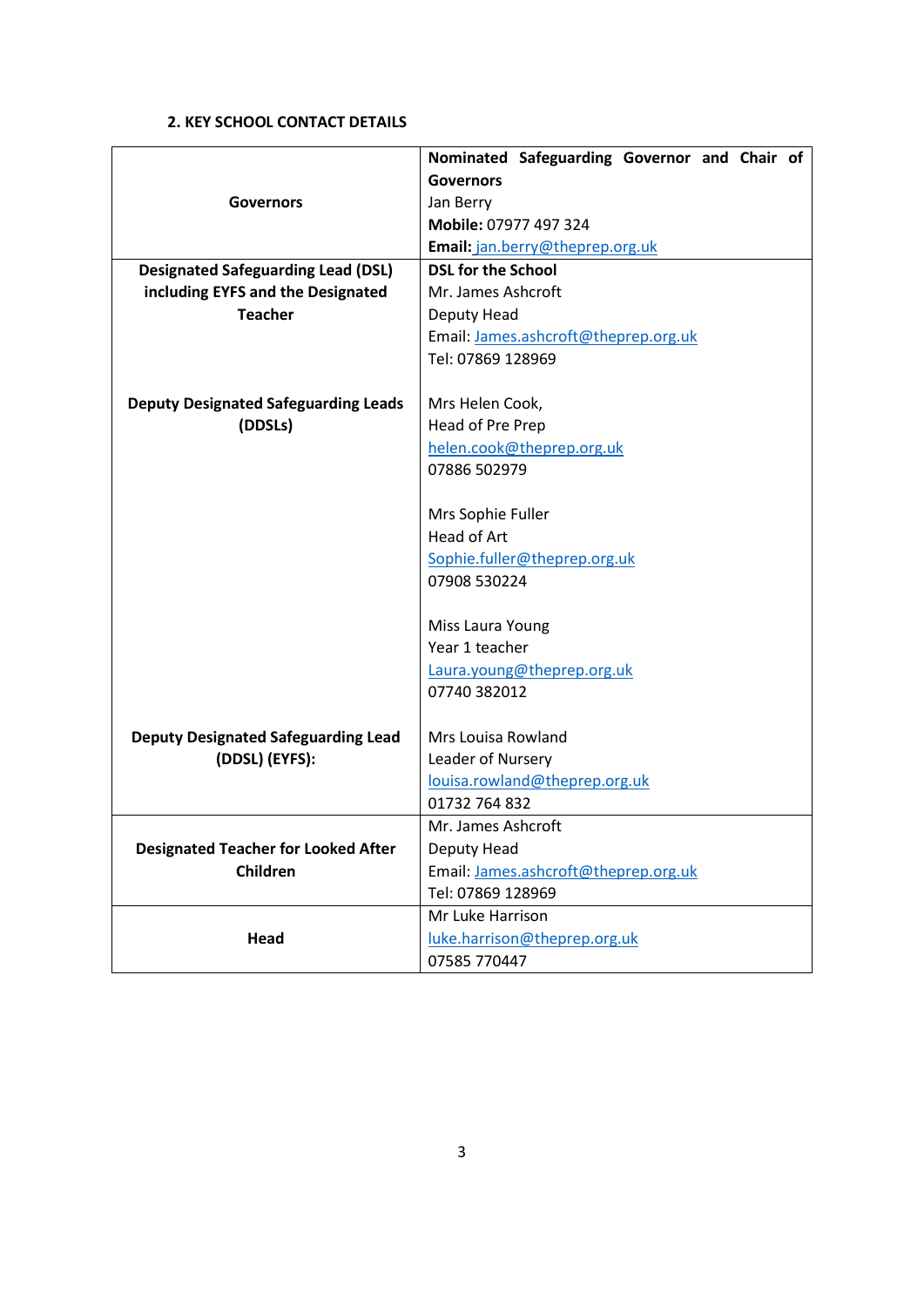### **3. POLICY STATEMENT**

<span id="page-3-0"></span>This policy applies to Sevenoaks Preparatory School, which includes the EYFS setting. . This policy is reviewed and updated annually (as a minimum) and is available on the School website or in paper format from the School office.

Sevenoaks Prep is committed to ensuring a whole school approach to safeguarding which provides a safe environment for children to learn in, identifies children who are suffering, or likely to suffer, significant harm and takes appropriate action to see that such children are kept safe, both at home and at school. Sevenoaks Prep will protect children from maltreatment, prevent impairment of children's mental and physical health or development, ensure that they grow up in circumstances consistent with the provision of safe and effective care and will take action to enable all children to have the best outcomes. The School has a mentality that it could happen here.

At Sevenoaks Prep we believe that safeguarding is of paramount importance and promoting the welfare of children is everyone's responsibility. Everyone who comes into contact with children and their families and carers has a role to play in safeguarding children. In order to fulfil this responsibility effectively, all professionals should make sure their approach is child-centred. This means that they should consider, at all times, what is in the best interests of the child.

No single professional can have a full picture of a child's needs and circumstances. If children and families are to receive the right help at the right time, everyone who comes into contact with them has a role to play in identifying concerns, sharing information and taking prompt action.

This policy has regard to the following guidance and advice:

- Keeping Children Safe in Education (September 2021) (KCSIE)
- Non-statutory interim supplements to KCSIE: Safeguarding and remote education during coronavirus (COVID-19)
- KCSIE incorporates the additional statutory guidance, Disqualification under the Childcare Act 2006 (September 2018)
- Working Together to Safeguard Children (September 2018 updated in 2020 but without changing the date on the published version) (WT)
- WT refers to the non-statutory but important advice: Information sharing (2018)
- Prevent Duty Guidance: for England and Wales (July 2015, updated April 2021) (Prevent). Prevent is supplemented by non-statutory advice and a briefing note:
- The Prevent duty: Departmental advice for schools and childminders (June 2015)
- The use of social media for on-line radicalisation (July 2015)
- Schools COVID-19 Operational guidance (August 2021)
- Relationships and sex education (RSE) and health education (2019, updated September 2021)
- Actions for early years and childcare providers during the Coronavirus (COVID-19) outbreak (August 2021)

KCSIE also provides links to various toolkits and to additional advice and support on: abuse; bullying; children missing from education, home or care; children with family members in prison; child exploitation; drugs; so-called 'honour-based abuse' including FGM and forced marriage; health and well-being; homelessness; private fostering; radicalisation and violence which the School uses when appropriate.

This policy also takes into account the procedures and practice of Kent County Council as part of the multi-agency safeguarding procedures set up by the Kent Safeguarding Children Multi-Agency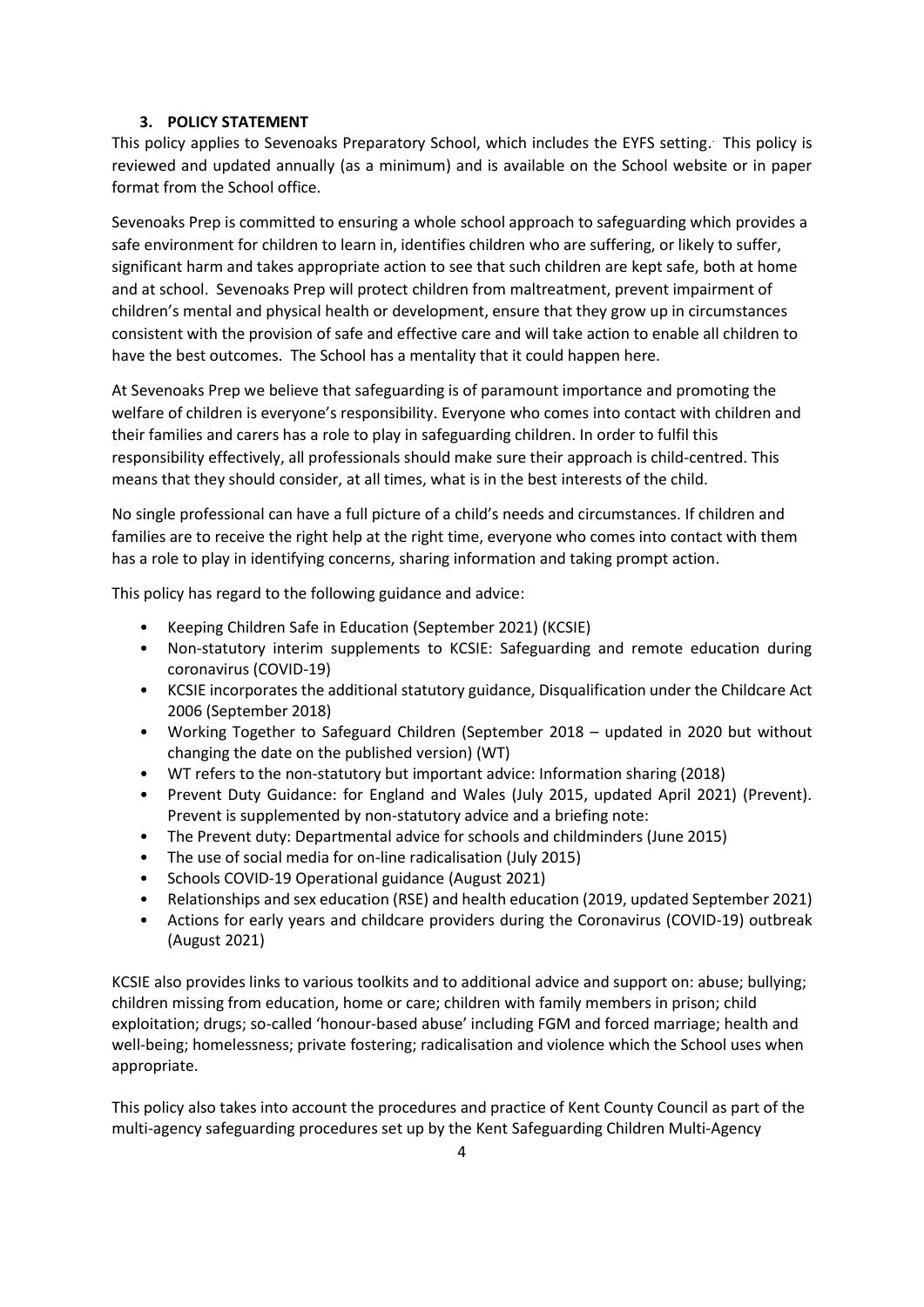Partnership. Sevenoaks Prep adheres to the KSCMP procedures. The full KSCMP procedures and additional guidance and criteria for action relating to specific safeguarding issues can be found on th[e KSCMP website.](https://www.kscmp.org.uk/)

This policy should be read in conjunction with the following school policies:

- Whistleblowing policy
- Induction policy
- Code of conduct
- Induction of new staff in Child Protection
- Children Missing from Education policy
- Online safety policy
- Behaviour policy
- Restraint policy
- Screening, searching and confiscation policy
- Anti-Bullying policy
- First aid policy
- Supervision policy
- <span id="page-4-0"></span>• Missing child policy

# **4. CONCERNS ABOUT A CHILD**

The School has a duty to consider at all times the best interests of the pupil and take action to enable all pupils to achieve the best outcome. Safeguarding and promoting the welfare of children is everyone's responsibility at Sevenoaks Prep.

The School has arrangements for listening to children and providing early help. At Sevenoaks Prep, all school staff should be prepared to identify children who may benefit from early help. This means providing support as soon as a problem emerges at any point in a child's life, from the foundation years through to the teenage years. In the first instance staff should discuss early help requirements with the Designated Safeguarding Lead (the DSL) or Deputy Designated Safeguarding Leads (the DDSLs) and staff may be required to support other agencies and professionals in an early help assessment. All staff must be conscious to identify emerging problems, liaising with the DSL, sharing information with other professionals to support early identification and assessment and, in some cases, acting as the lead professional in undertaking an early help assessment.

The DSL plays a crucial role in early help. If early help is appropriate the DSL will support the staff member in liaising with other agencies and setting up an inter-agency assessment as appropriate. If early help and /or other support is appropriate the case will be kept under constant review and consideration given to a referral to children's social care if the child's situation does not appear to be improving. The school will offer all the available evidence and enable a contextual approach to address such harm to the relevant external agencies.

# **4.1 Definitions of safeguarding and types and signs of abuse**

Safeguarding and promoting the welfare of children is defined as protecting children from maltreatment; preventing impairment of children's health or development; ensuring that children grow up in circumstances consistent with the provision of safe and effective care and taking action to enable all children to have the best outcomes.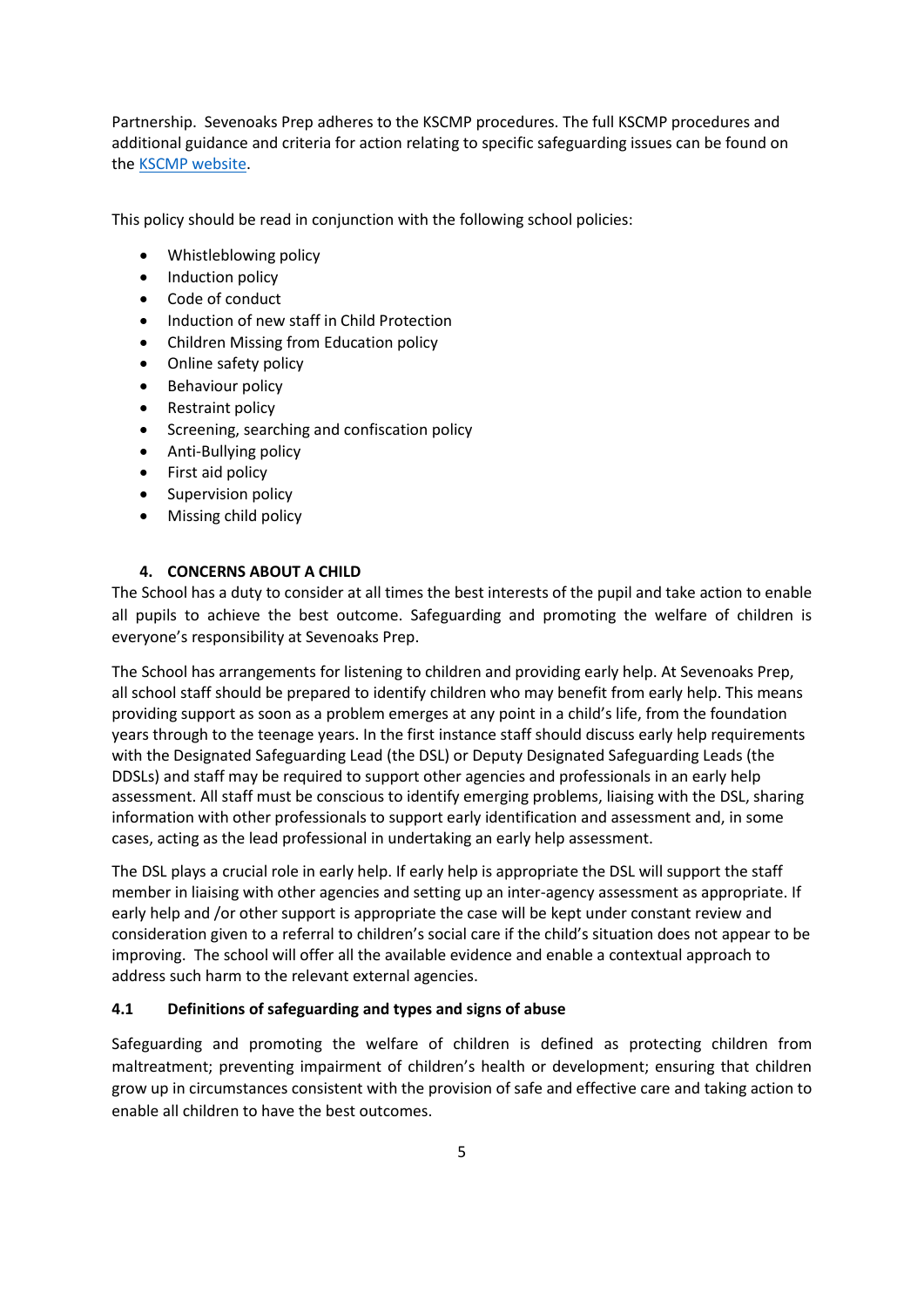Abuse is a form of maltreatment of a child. Somebody may abuse or neglect a child by inflicting harm or by failing to act to prevent harm. Children may be abused in a family or in an institutional or community setting by those known to them or, more rarely, by others (e.g. via the internet). Abuse can take place wholly online, or technology may be used to facilitate offline abuse. Children may be abused by an adult or adults, or by another child or children. Abuse can be:

• physical abuse; emotional abuse; sexual abuse; and/or neglect.

Please refer to Appendix 1 of this policy for further detail of the types of abuse and possible signs of abuse.

All staff should be aware that safeguarding incidents and/or behaviours can be associated with factors outside the school or college and/or can occur between children outside of these environments. All staff, but especially the DSL and DDSLs will consider whether children are at risk of abuse or exploitation in situations outside their families. Extra-familial harms take a variety of different forms and children can be vulnerable to multiple harms including (but not limited to) sexual exploitation, criminal exploitation, and serious youth violence. Behaviours linked to issues such as drug taking and or alcohol misuse, deliberately missing education and consensual and non-consensual sharing of nudes and semi-nudes images and/or videos can be signs that children are at risk.

# **4.2 Supporting children potentially at greater risk of harm**

# *4.2.1.* **SEND**

There are also additional barriers that can exist when recognising abuse and neglect in this group of children which can include:

• assumptions that indicators of possible abuse such as behaviour, mood, injury relate to the child's condition without further exploration.

Staff are aware, through training, that these children can be more prone to peer group isolation or bullying (including prejudice-based bullying) than other children. Staff are also aware that these children, and also children with certain medical conditions, can be disproportionately impacted by such behaviours as bullying, without outwardly showing any signs and there may also be communication barriers and difficulties in managing or reporting these challenges.

If staff are concerned about a child then they should follow the procedure outlined in the flowchart in section 5.2 below.

# **4.2.2 Mental Health**

All staff are aware through training that mental health problems can, in some cases, be an indicator that a child has suffered or is at risk of suffering abuse, neglect or exploitation and are therefore treated as a safeguarding concern.

Only appropriately trained professionals should attempt to make a diagnosis of a mental health problem. Staff however, are well placed to observe children day-to-day and identify those whose behaviour suggests that they may be experiencing a mental health problem or be at risk of developing one.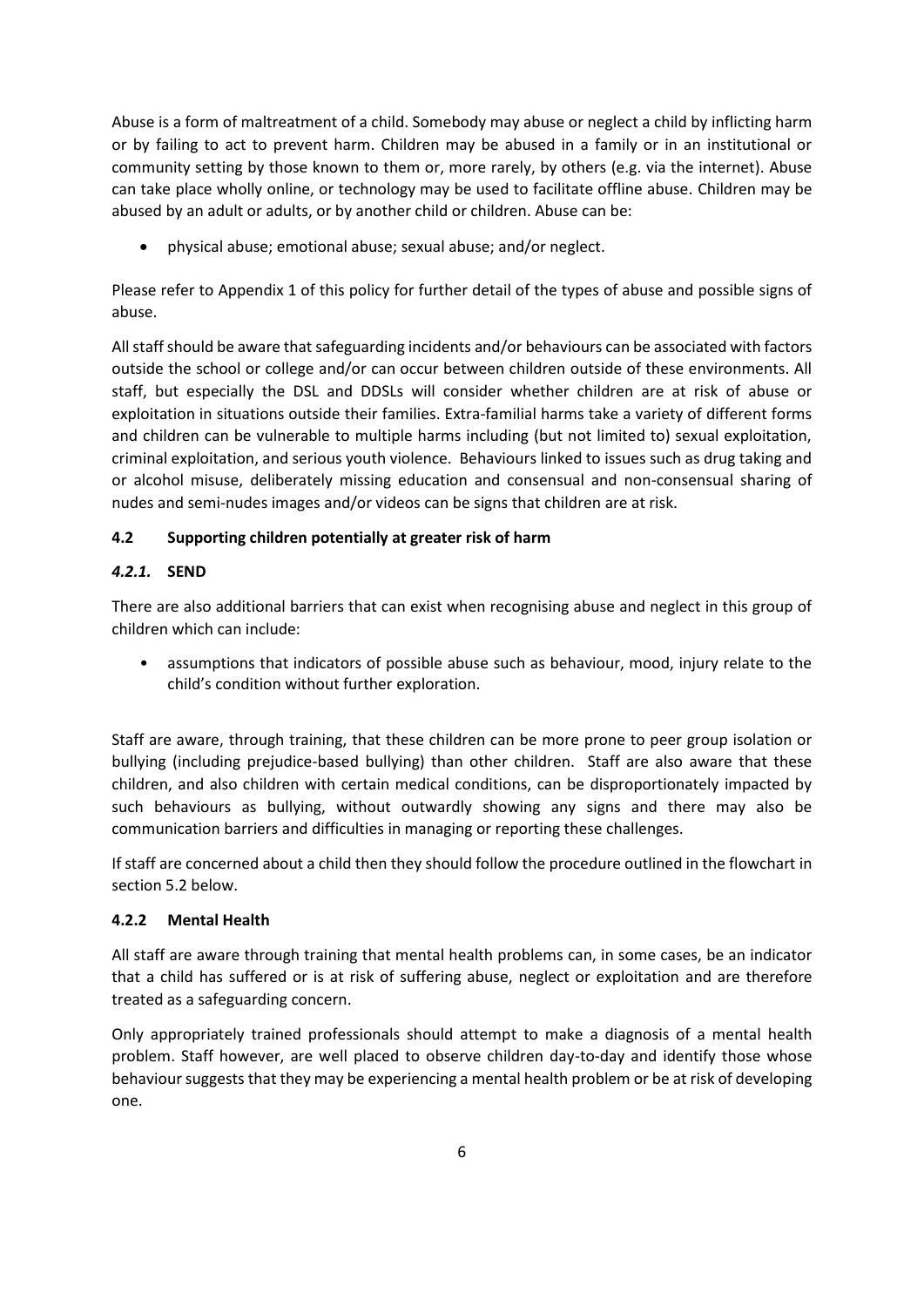Where children have suffered abuse and neglect, or other potentially traumatic adverse childhood experiences, this can have a lasting impact throughout childhood, adolescence and into adulthood. It is key that staff are aware of how these children's experiences, can impact on their mental health, behaviour and education.

If staff have a mental health concern about a child, immediate action should be taken, following the flowchart in section 5.2 and speaking to the DSL or DDSL.

The Department for Education has published advice and guidance on **[Preventing and Tackling](https://assets.publishing.service.gov.uk/government/uploads/system/uploads/attachment_data/file/623895/Preventing_and_tackling_bullying_advice.pdf)  [Bullying](https://assets.publishing.service.gov.uk/government/uploads/system/uploads/attachment_data/file/623895/Preventing_and_tackling_bullying_advice.pdf)**, and **[Mental Health and Behaviour in School](https://assets.publishing.service.gov.uk/government/uploads/system/uploads/attachment_data/file/755135/Mental_health_and_behaviour_in_schools__.pdf)**. In addition, Public Health England has produced a range of resources to support secondary school teachers to promote positive health, wellbeing and resilience among young people including its guidance **[Promoting children and young people's](https://assets.publishing.service.gov.uk/government/uploads/system/uploads/attachment_data/file/1019467/Promoting_children_and_young_people_s_mental_health_and_wellbeing.pdf)  [emotional health and wellbeing](https://assets.publishing.service.gov.uk/government/uploads/system/uploads/attachment_data/file/1019467/Promoting_children_and_young_people_s_mental_health_and_wellbeing.pdf)**. Its resources include social media, forming positive relationships, smoking and alcohol. See **[Rise Above](https://campaignresources.phe.gov.uk/schools/topics/mental-wellbeing/overview)** for links to all materials and lesson plans.

#### <span id="page-6-0"></span>**5. PROCEDURES FOR DEALING WITH CONCERNS ABOUT A CHILD**

If staff (including governors, agency staff and volunteers) suspect or hear an allegation or complaint of abuse or neglect from a child or any third party, they must follow the relevant procedure in this section. See 5.2 for an overview flow chart. Staff should not assume that somebody else will take action and share information that might be critical in keeping children safe.

All staff should:

- listen carefully
- avoid asking leading questions
- reassure the individual that the allegation/complaint will be taken seriously
- not guarantee absolute confidentiality (as this may ultimately not be in the best interests of the child) and explain that the information needs to be passed to the appropriate person who will ensure that the correct action is taken
- not view or forward illegal images of a child. Click on the link for more information[: UKCCIS](https://www.gov.uk/government/groups/uk-council-for-child-internet-safety-ukccis)

All concerns, discussions and decisions (together with reasons) made under these procedures should be recorded in writing. The record should include the date, time and place of the conversation and detail of what was said and done by whom and in whose presence and signed by the person making it. There are detailed 'Green forms' available on the school computer network and paper copies of the form are available in both the Pre-Prep and Prep staff rooms. Where the allegation relates to harmful sexual behaviours, if possible the disclosure should be managed with two members of staff present (preferably one of them being the DSL or a DDSL). Any notes taken at the time of discussion will be attached to the 'Green form' and the notes should include the time, date and details of where the discussion took place. Please see flowchart in section 5.2 to help you manage your concern. Further details on how to deal with specific concerns are set out in sections 5.3 to 5.7.

Where there is a safeguarding concern, the School will ensure the pupil's wishes and feelings are taken into account when determining what action to take and what services to provide. This is particularly important in the context of harmful behaviours, such as sexual harassment and sexual violence. The School manages this by allowing children the time to talk, finding the child a suitable staff member who the child feels able to talk with alongside the DSL and through constant dialogue with the child. The School operates its processes with the best interests of the pupil at their heart.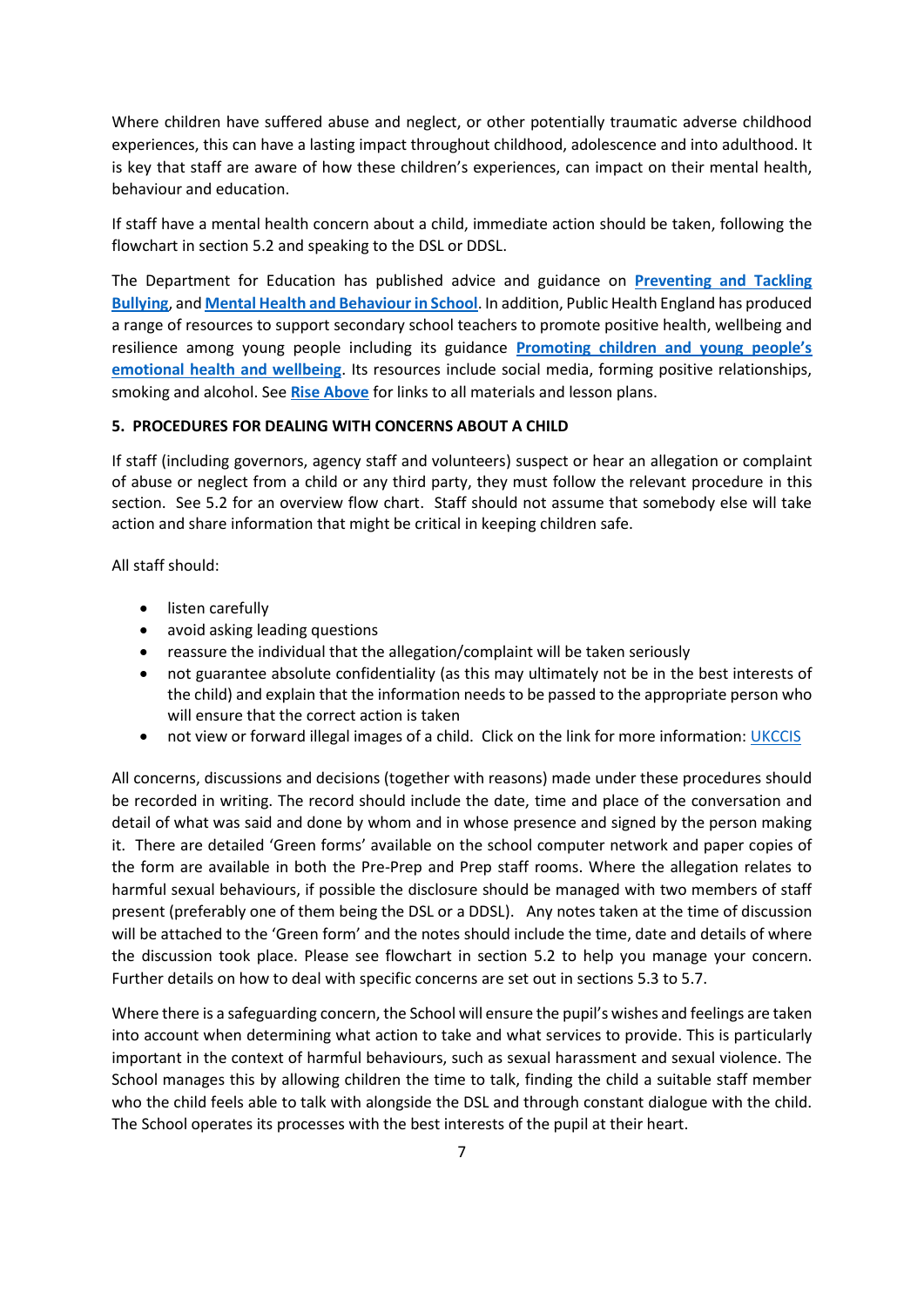# **5.1 Early Help**

Any child may benefit from Early Help, but all staff should be particularly alert to the potential need for early help for a child who:

- is disabled and has specific additional needs;
- has special educational needs (whether they have a statutory education, health and care plan or not);
- is a young carer;
- is showing signs of being drawn in to anti-social or criminal behaviour, including gang involvement and association with organised crime groups;
- is frequently missing/goes missing from care or from home;
- is misusing drugs or alcohol themselves;
- is at risk of modern slavery, trafficking or exploitation;
- is in a family circumstance presenting challenges for the child, such as substance abuse, adult mental health problems or domestic abuse;
- has returned home to their family from care;
- is at risk of being radicalised or exploited;
- is a privately fostered child.

Early help means providing support as soon as a problem emerges at any point in a child's life, from the foundation years through to the teenage years.

In the first instance, staff who consider that a pupil may benefit from early help should discuss this with the DSL. The DSL will consider the appropriate action to take in accordance with KSCMP referral threshold document. The DSL will support staff in liaising with external agencies and professionals in an inter-agency assessment, as appropriate. If early help is appropriate, the matter will be kept under review and consideration given to a referral to children's social care if the pupil's situation does not appear to be improving.

# **5.2 What staff should do if they have concerns about a child**

If staff (including governors, agency staff and volunteers) have any concerns about a child (as opposed to a child being in immediate danger), they should, where possible, speak with the DSL to agree a course of action although staff can make a direct referral to children's social care. Staff should not assume that somebody else will take action and share information that might be critical in keeping children safe. If anyone other than the DSL makes a referral, they should inform the DSL as soon as possible that a referral has been made. If a child's situation does not appear to be improving, the DSL should press children's social care for reconsideration. Staff should challenge any inaction and follow this up with the DSL and children's social care as appropriate. All concerns, discussions and decisions made and the reasons for those decisions should be recorded in writing. Anybody can make a referral and parental consent is not required for referrals to statutory agencies.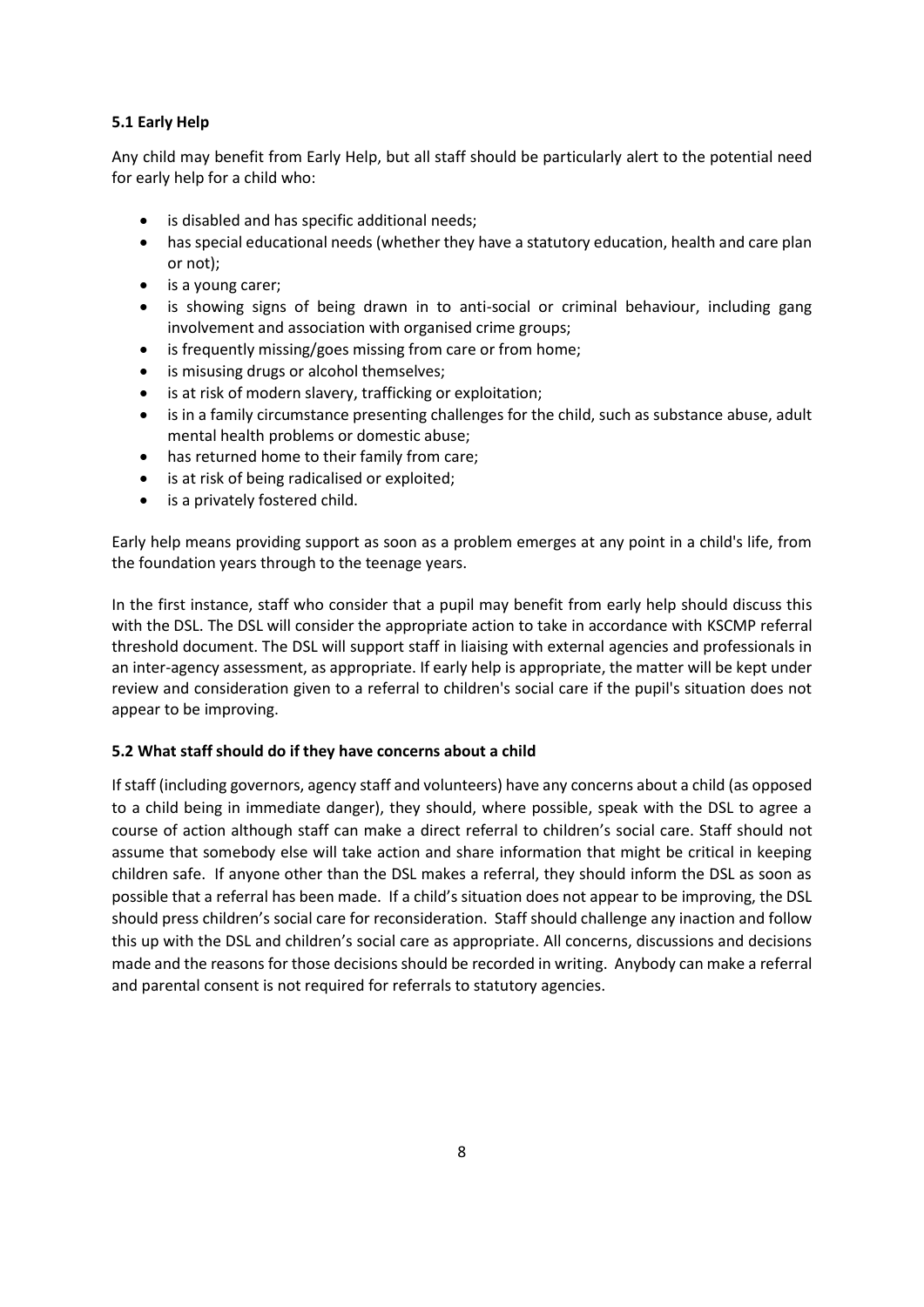# **Procedure to follow if you have a concern about a child**

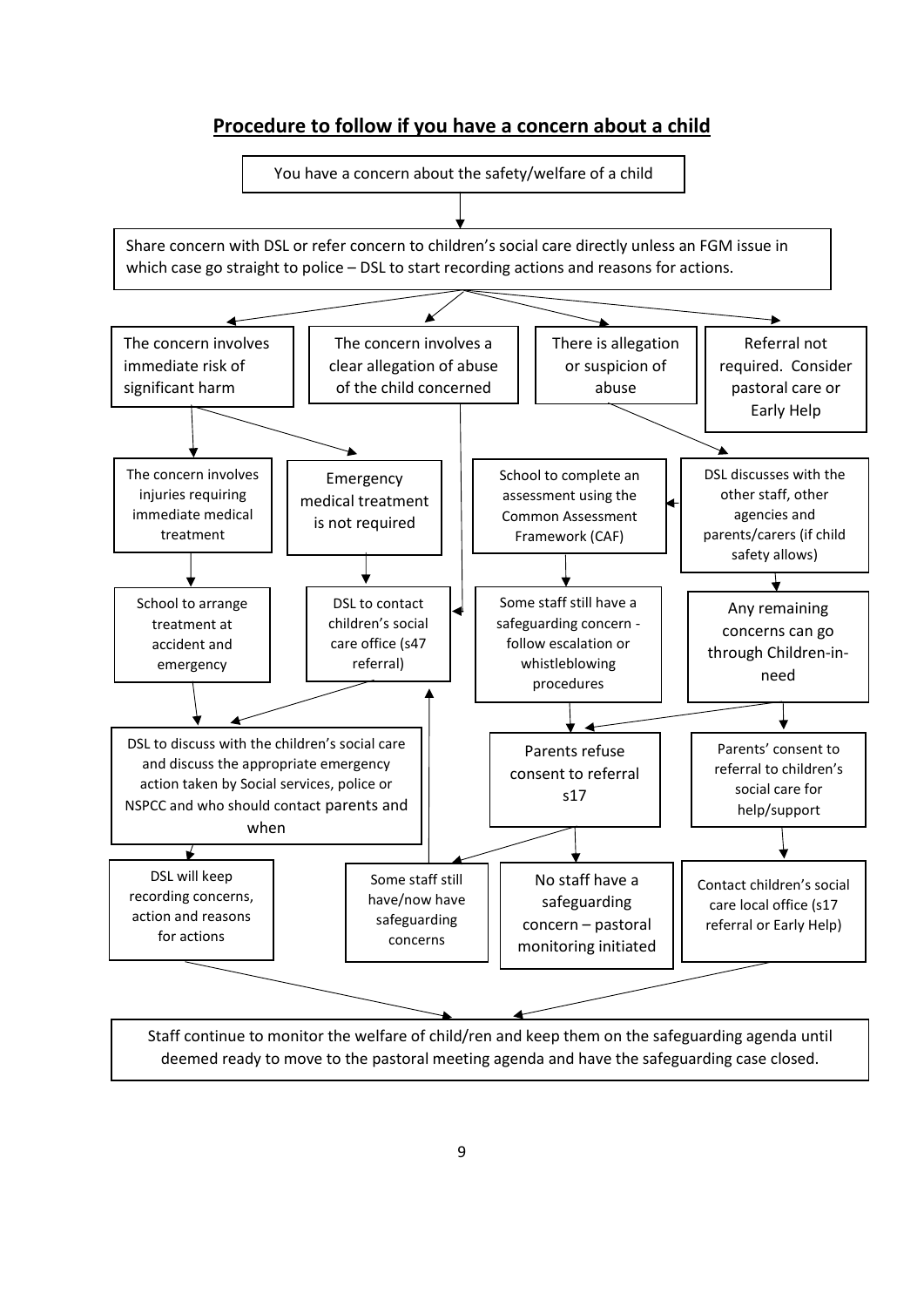### **5.3 What staff should do if a child is in danger or at risk of harm**

If staff (including governors, agency staff and volunteers) believe that a child is in immediate danger or at risk of harm, they should make an immediate referral to children's social care and/or the police. Anyone can make a referral. Any such referral must be made immediately and in any event within 24 hours (one working day) of staff being aware of the risk. Parental consent is not needed for referrals to statutory agencies such as the police and children's social care. If anyone other than the DSL makes a referral, they should inform the DSL as soon as possible that a referral has been made. Staff should challenge any inaction and follow this up with the DSL and children's social care as appropriate. All concerns, discussions and decisions made and the reasons for those decisions should be recorded in writing.

### **5.4 What staff should do if a child is seen as at risk of radicalisation**

Staff should follow the School's normal referral processes when there are concerns about children who may be at risk of being drawn into terrorism. This may include a referral to Channel or children's social care depending on the level of risk. However, if staff have concerns that there is an immediate/significant risk of a child being drawn into terrorism they must call 999 or refer the case to the County Channel Panel or contact Early Help or the Central Referral Unit. Advice and support can also be sought from children's social care.

The School, in recognition that pupils may be at risk of being drawn into terrorism or other forms of extremism, carries out appropriate risk assessments (following consultation with local partners, such as the police) of the potential risk in the local area. Such risk assessments are discussed with the Head, DSL and DDSL's and the Chair of Governors to ensure the School's safeguarding arrangements are sufficiently robust to help prevent and protect children from being drawn into terrorism and are regularly revised.

### **5.5 What staff should do if they discover an act of Female Genital Mutilation ('FGM')**

Staff must report to the police cases where they discover that an act of FGM appears to have been carried out. Unless the member of staff has a good reason not to, they should still consider and discuss any such case with DSL and involve children's social care as appropriate. More information on this can be found in Appendix 1 of this policy for the procedure to be followed where they suspect that a pupil may be at risk of FGM.

### **5.6 What staff should do if a child goes missing from education**

Children who go missing from education, particularly on repeat occasions, is a potential indicator of abuse or neglect. The School's procedures for unauthorised absence and for dealing with children who go missing from education are available in the 'Missing Children' policy. Further detail can also be found at Appendix 1 of this policy.

The School will report to the Kent Local Authority; a pupil who fails to attend school regularly or has been absent from school without the School's permission for a continuous period of 10 school days or more.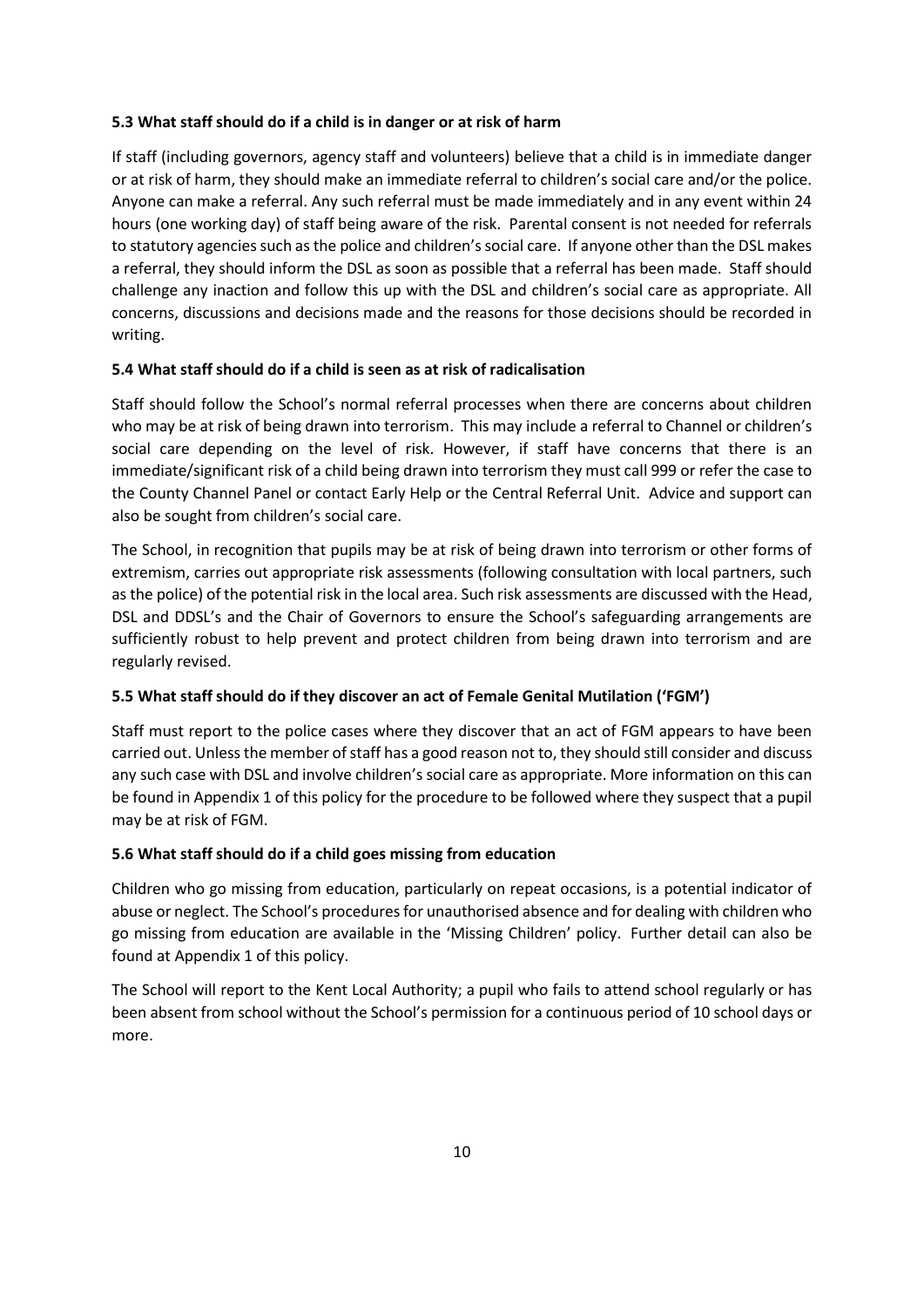### **5.7 Arrangements for dealing with peer-on-peer allegations**

Peer-on-peer abuse is abuse by one or more pupils against another pupil and can happen both inside and outside of school. Staff must challenge abusive behaviours between peers and report **any**  concern/s to the DSL.

Peer on peer abuse is most likely to include, but may not be limited to:

- bullying (including cyberbullying, prejudice-based and discriminatory bullying);
- abuse in intimate personal relationships between peers;
- physical abuse such as hitting, kicking, shaking, biting, hair pulling, or otherwise causing physical harm (this may include an online element which facilitates, threatens and/or encourages physical abuse);
- sexual violence, such as rape, assault by penetration and sexual assault; (this may include an online element which facilitates, threatens and/or encourages sexual violence);
- sexual harassment, such as sexual comments, remarks, jokes and online sexual harassment, which may be standalone or part of a broader pattern of abuse;
- causing someone to engage in sexual activity without consent, such as forcing someone to strip, touch themselves sexually, or to engage in sexual activity with a third party;
- consensual and non-consensual sharing of nudes and semi nudes images and or videos (also known as sexting or youth produced sexual imagery) which will be dealt with in line with the online safety concern flowchart in Appendix 3
- upskirting, which typically involves taking a picture under a person's clothing without their permission, with the intention of viewing their genitals or buttocks to obtain sexual gratification, or cause the victim humiliation, distress or alarm; and
- initiation/hazing type violence and rituals (this could include activities involving harassment, abuse or humiliation used as a way of initiating a person into a group and may also include an online element).

Abusive comments and interactions will never be passed off or dismissed as "banter" or "part of growing up". Nor will harmful sexual behaviours be dismissed as the same or "just having a laugh" or "boys being boys" as these can lead to a culture of unacceptable behaviours, an unsafe environment for children and can normalise abuse leading to children accepting it as normal and not coming forward to report it.

The School recognises the gendered nature of peer-on-peer abuse in which it is more likely that girls will be victims and boys perpetrators, but finds all peer-on-peer abuse unacceptable and will be taken seriously. Even if there are no reports of peer on peer abuse in the School it does not mean it is not happening, it may be the case that it is just not being reported.

The School recognises that a child is likely to disclose an allegation to someone they trust: this could be any member of staff. By making such a disclosure the pupil is likely to feel that the member of staff is in a position of trust. Peer on peer abuse is often initiated via social media. Please see flow chart in Appendix 3 for responding to an online safety concern and the flowchart in section 5.2 for any other concern.

A child is able to make a disclosure by communicating with their preferred member of staff in person, by a note or an email. There are also boxes for the children to put notes in which are regularly checked by the DSL.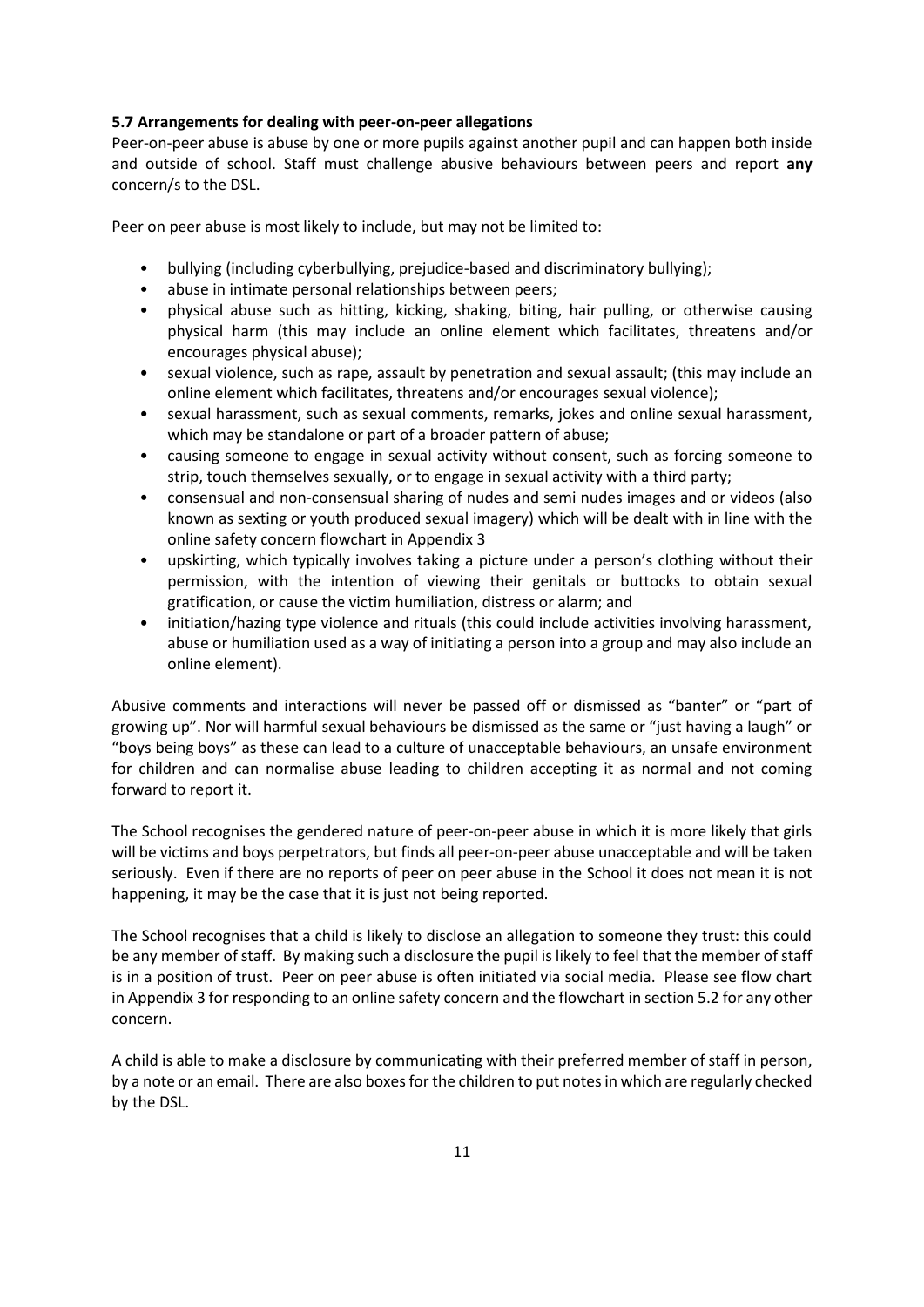The School recognises that children with special educational needs and disabilities can be more prone to peer on peer group isolation than other children and will consider extra pastoral support for those children. These children may be allocated a mentor at school, who will support them in their day to day management at school and provide a safe avenue for them to discuss their concerns. Staff discuss pastoral issues each week in their staff meetings and any problems arising from this will be passed on to the DSL who will then manage appropriately.

All staff should be able to reassure victims that they are being taken seriously and that they will be supported and kept safe. A victim should never be given the impression that they are creating a problem by reporting abuse, sexual violence or sexual harassment. Nor should a victim ever be made to feel ashamed for making a report

Children may need a social worker due to safeguarding or welfare needs. Children may need this help due to abuse, neglect and complex family circumstances. A child's experiences of adversity and trauma can leave them vulnerable to further harm, as well as educationally disadvantaged in facing barriers to attendance, learning, behaviour and mental health.

Local authorities will share the fact a child has a social worker, and the DSL will hold and use this information so that decisions can be made in the best interests of the child's safety, welfare and educational outcomes. This will be considered as a matter of routine. There are clear powers to share this information under existing duties on both local authorities and schools and colleges to safeguard and promote the welfare of children.

Where children need a social worker, this will inform decisions about safeguarding (for example, responding to unauthorised absence or missing education where there are known safeguarding risks) and about promoting welfare (for example, considering the provision of pastoral and/or academic support, alongside action by statutory services).

The School uses PSHEe lessons, CDC lessons, assemblies, tutor and form periods and pastoral meetings to help educate the children on procedures to minimise the risk of peer-on-peer abuse.

Any case of peer-on-peer abuse will be recorded, investigated and dealt with in line with all other safeguarding concerns, as will the support for the victims, perpetrators and any other children affected.

All staff should be aware of how peer on peer abuse may manifest itself: bullying (including cyberbullying), gender-based violence or touching, sexual assaults and sexting are examples of this. The School seeks to minimise the risk of peer on peer abuse through: clear supervision of pupils and regular education on high standards of courtesy and respect expected in the language and behaviour of pupils to one another, whether online or in person.

Where an issue of pupil behaviour or bullying gives 'reasonable cause to suspect that a child is suffering, or is likely to suffer, significant harm', the DSL should follow the proceduresin the flowchart at section 5.2.

A pupil against whom an allegation of abuse has been made may be suspended from the School during the investigation. The School will take advice from KSCMP on the investigation of such allegations and will take all appropriate action to ensure the safety and welfare of all pupils involved including the alleged victim and perpetrator. If it is necessary for a pupil to be interviewed by the police in relation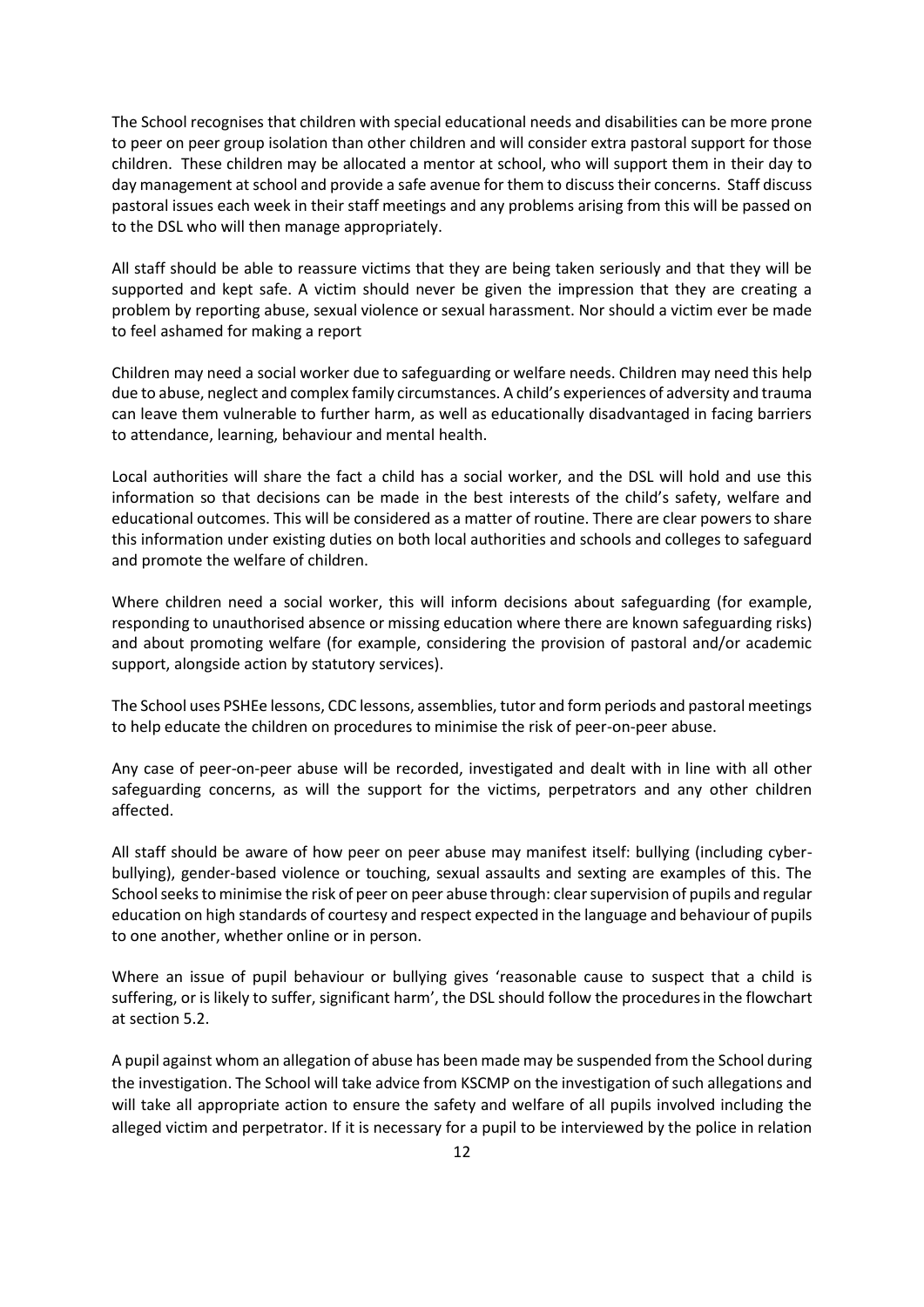to allegations of abuse, the School will ensure that, subject to the advice of KSCMP, parents are informed as soon as possible and that the pupils involved are supported during the interview by an appropriate adult and until the investigation is completed. Confidentiality will be an important consideration for the School and advice will be sought as necessary from KSCMP and / or the police as appropriate.

Police may be informed of any harmful sexual behaviours which are potentially criminal in nature, such as grabbing bottoms, breasts and genitalia. Rape, assault by penetration and sexual assaults will be passed to the police. If the DSL decides to make a referral to children's social care and/or a report to the police against a victim's wishes, the reasons should be explained to the pupil and appropriate specialist support offered.

The School's approach to sexting is:

1) Understand what 'sexting' is

'Sexting' is the exchange of self-generated sexually explicit images, through mobile picture messages or webcams over the internet.

Young people may also call it:

- Cybersex
- Sending a nudie, picture or selfie

'Sexting' is an increasingly common activity among children and young people, where they share inappropriate or explicit images online or through mobile phones. It can also refer to written messages.

2) In the event of a sexting incident:

The DSL will take advice from the Kent Area Safeguarding Officer, who may also take advice from the Online Safety Officer for Kent. Their advice will then form the next stages of the school's processes.

In the event of disclosures about pupil-on-pupil abuse, all children involved (both victim and perpetrator) will be treated as being at risk and safeguarding procedures in accordance with this policy will be followed. Victims will be supported by the DSL and support from external agencies will be sought, as appropriate.

When there has been a report of sexual violence, the DSL will make an immediate risk and needs assessment. Where there has been a report of sexual harassment, the need for a risk assessment should be considered on a case-by-case basis. The risk and needs assessment should consider:

- the victim;
- the alleged perpetrator; and
- the other children (and, if appropriate, staff) at the School.

Risk assessments will be recorded and kept under review. In relation to a report of sexual violence or sexual harassment, the DSL will reassure any victim that they are being taken seriously and that they will be supported and kept safe. The victim will never be given the impression that they are creating a problem by reporting sexual violence or sexual harassment; nor would a victim ever be made to feel ashamed for making a report. The DSL will consider the risks posed to pupils and put adequate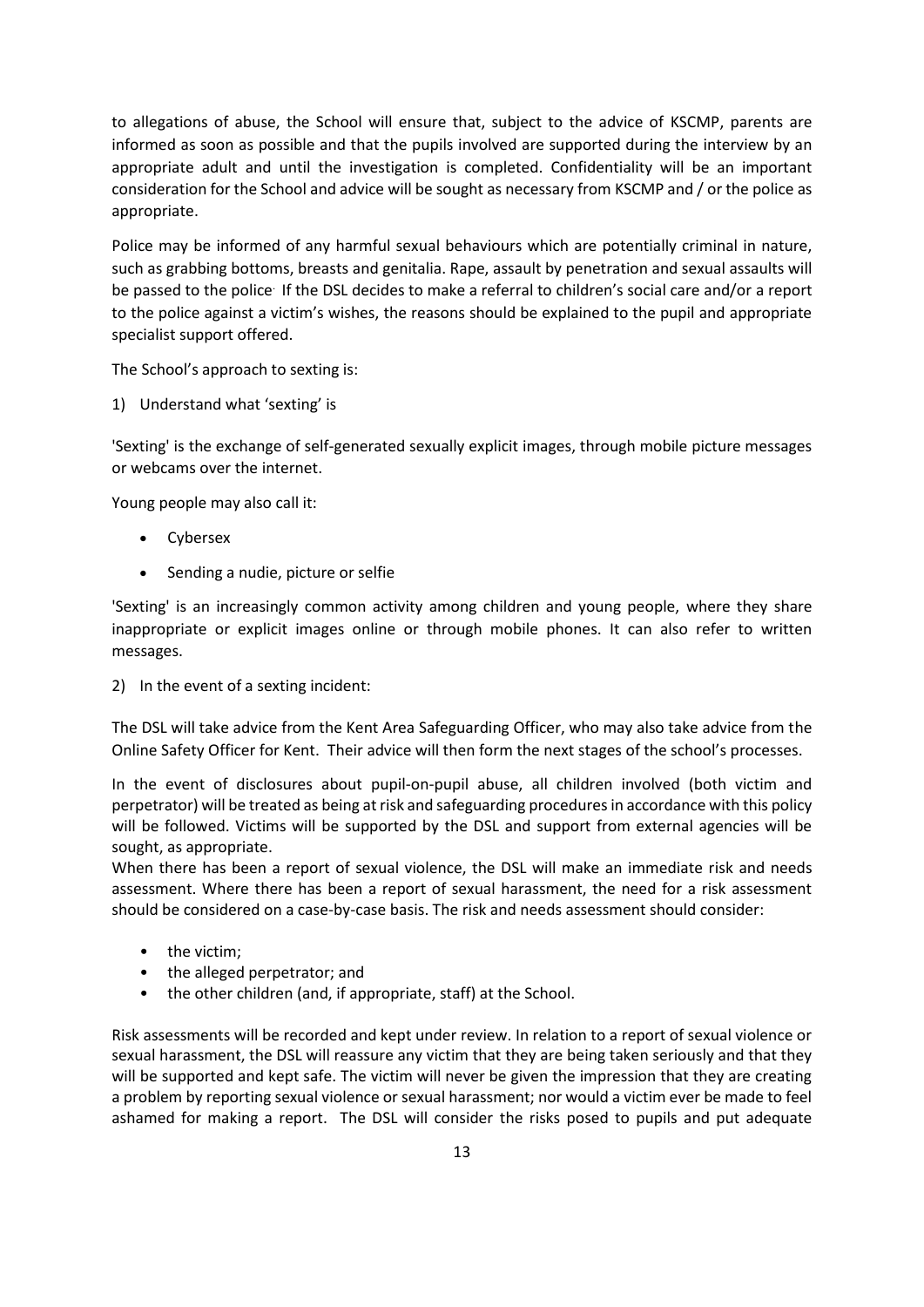measures in place to protect them and keep them safe. This may include consideration of the proximity of the victim and alleged perpetrator and considerations regarding shared classes, sharing school premises and school transport.

# <span id="page-13-0"></span>**6. ARRANGEMENTS FOR DEALING WITH ALLEGATIONS OF ABUSE AGAINST TEACHERS AND OTHER STAFF (INCLUDING THE HEAD, GOVERNORS, SUPPLY TEACHERS AND VOLUNTEERS)**

Staff should adhere to the School's Code of Conduct at all times, which can be found in the Employee Manual and in the policy folder in the staff shared area.

# **6.1 What staff should do if they have safeguarding concerns about another staff member (including the Head, Governors, supply staff and volunteers)**

If staff have concerns about another staff member, then this should be referred to the Head. Where there are concerns about the Head, this should be referred to the Chair of Governors, who will contact the LADO (without informing the Head). In the event of allegations of abuse being made against the Head, staff are referred to the procedure regarding managing allegations of abuse against staff (including supply staff and volunteers).

If there are concerns or allegations made about a Governor, this should be referred to the Head who will then contact the LADO.

There are sections covering:

6.1.1 Allegations that may meet the harms threshold

6.1.2 Allegations/concerns that do not meet the harms threshold – referred to for the purposes of this policy as 'low level concerns'

# **6.1.1 Allegations that may meet the harms threshold**

The School's procedures for managing allegations against staff who are currently working in the School follows Department for Education statutory guidance and KSCMP arrangements and applies when staff (including volunteers) have (or are alleged to have):

- behaved in a way that has harmed a pupil, or may have harmed a pupil;
- possibly committed a criminal offence against or related to a pupil;
- behaved towards a pupil in a way that indicated that they may pose a risk of harm if they were to work regularly or closely with children; or
- behaved or may have behaved in a way that indicates they may not be suitable to work with children.

Allegations against a teacher who is no longer employed, dismissed, removed (would have been) by the school should be referred to the police and DBS by the Head. Historical (non-recent) allegations of abuse should be referred to the police (and also the LADO), by the Head.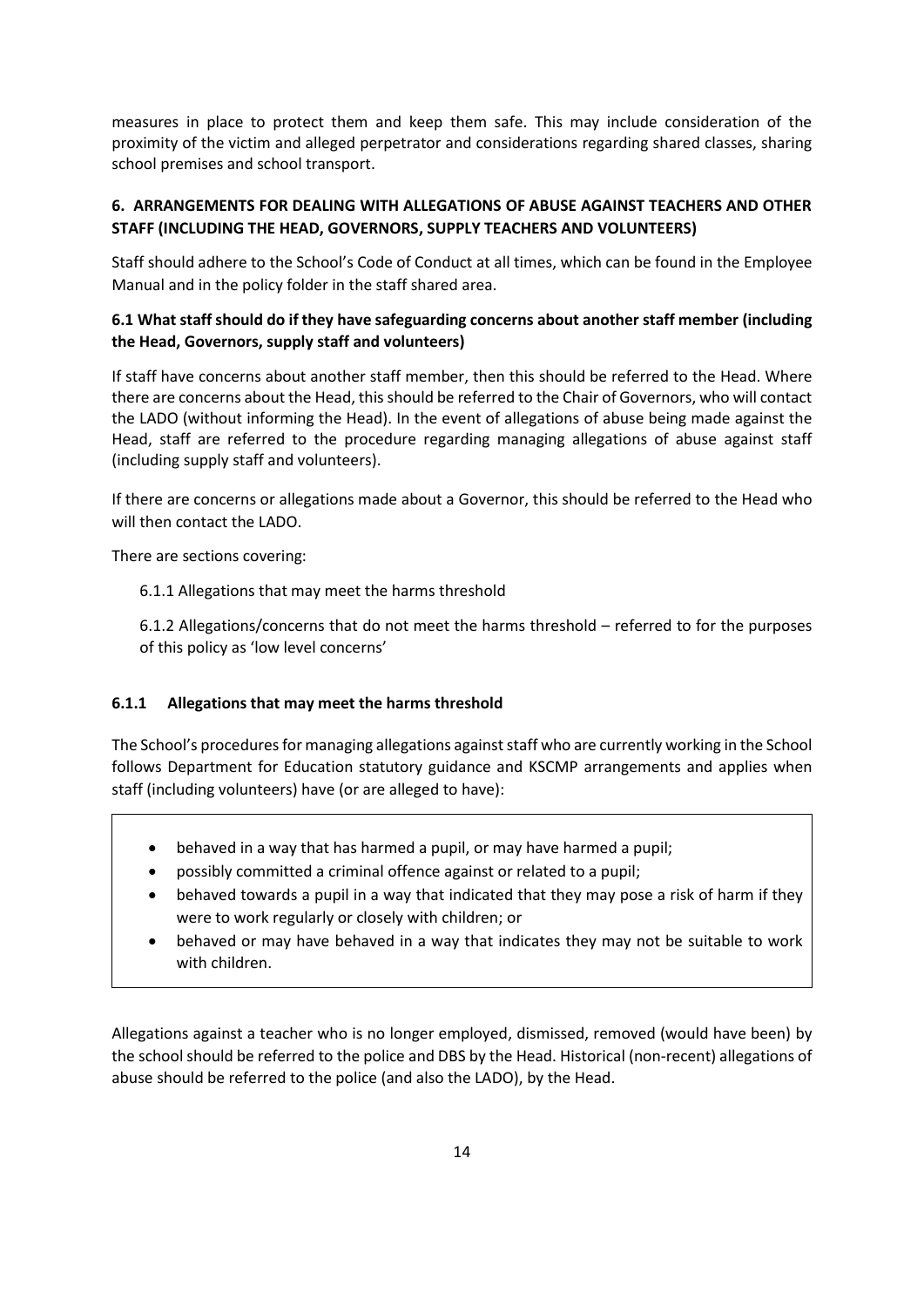If an allegation is made against anyone working with children in the School, including supply staff, volunteers and contractors, the School should not undertake their own investigation of allegations without prior consultation with the LADO, or, in the most serious cases, the police, so as not to jeopardise statutory investigations. In borderline cases, the School may discuss informally with the LADO on a no-names basis.

All allegations should be investigated as a priority to avoid any delay.

- 1. All allegations which appear to meet the above reporting criteria are to be reported straight away to the 'case manager' who is the Head. If an allegation is reported to the DSL, the DSL will inform the Head. Where the DSL is the subject of the allegation or concern, reports should be made to the Head. Where the Head is the subject of the allegation or concern, the Head must not be informed of the allegation prior to contact with the Chair of Governors and LADO. Where there is a conflict of interest in reporting the matter to the Head the person should inform LADO directly. If the Head is absent then the reports form the DSL will go to the Chair of Governors. Where a governor is the subject of an allegation, the DSL must be informed who will inform the LADO prior to discussions with the Chair of Governors. When a member of supply staff has an allegation against them the agency who provided them will be fully involved in the process.
- 2. The Head should immediately discuss the allegation with the designated officer from LADO and consider the nature, content and context of the allegation and agree a course of action including any involvement of the police. (Where the Head deems there to be an immediate risk to children or there is evidence of a possible criminal offence, the Head may involve the police immediately.) All discussions should be recorded in writing, and any communication with both the individual and the parents of the child(ren) agreed. The designated officer from LADO should be informed within one working day of all allegations that come to the School's attention and appear to meet the criteria or that are made directly to the police and/or children's social care.
- 3. The Head will ensure that the individual who is subject of the allegation is informed as soon as possible and given an explanation of the likely course or action, unless there is an objection by children's social care or the police. The Head will appoint a named representative to keep the individual informed of the progress of the case and will consider what other support is appropriate for the individual.
- 4. The Head should give careful consideration as to whether the circumstances of the case warrant suspension or whether alternative arrangements should be put in place until the allegation is resolved. The Head will give due weight to the views of the designated officer from LADO and *KCSIE* when making a decision about suspension. Where the individual is suspended, the Head will ensure they know who their point of contact is in the School and shall provide them with their contact details.
- 5. The Head will ensure that parents are informed as soon as possible and kept informed about progress of the case, subject to any advice from children's social care or the police.
- 6. The Head will discuss with the designated officer from LADO whether a referral to the Disclosure and Barring Service or Teaching Regulation Agency should be made where an allegation is substantiated and the person is dismissed or the School ceases to use their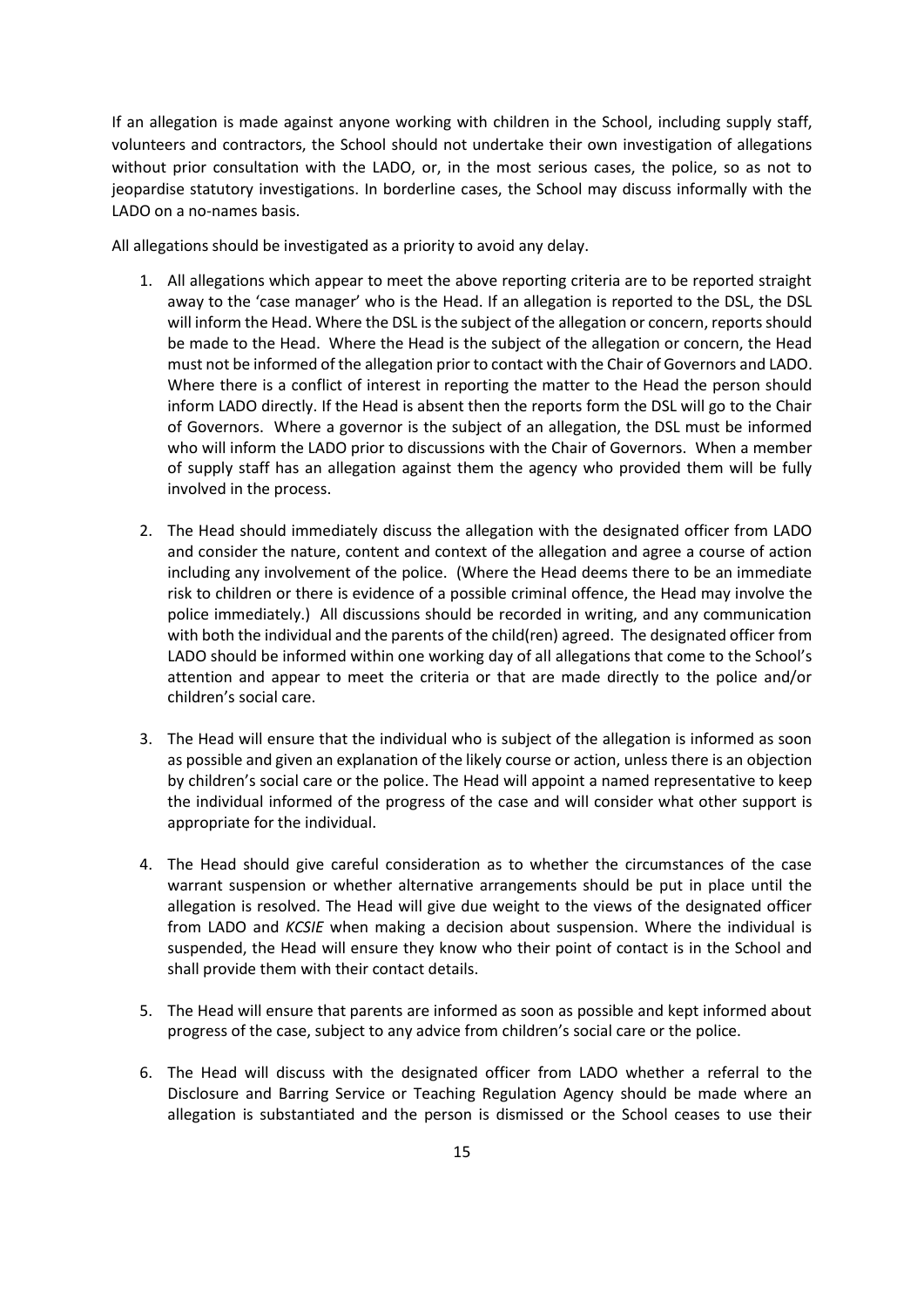services, or the person resigns or otherwise ceases to provide their services. The School has a legal obligation to report promptly to the Disclosure and Barring Service any person (whether employed, contracted, a volunteer or a student) who has harmed, or poses a risk of harm, to a child, or if there is reason to believe the member of staff has committed one of a number of listed offences, and who has been removed from working (paid or unpaid) in regulated activity, or would have been removed had they not left. Further, or in the alternative, if an investigation leads to the dismissal or resignation prior to dismissal of a member of teaching staff specifically, the School must consider making a referral to the Teaching Regulation Agency and a prohibition order may be appropriate (because that teacher has displayed unacceptable professional conduct, conduct that may bring the profession into disrepute or a conviction at any time for a relevant offence).

7. On conclusion of the case, the Head should review the circumstances of the case with the designated officer to determine whether there are any improvements to be made to the School's safeguarding procedures or practices to help prevent similar events in the future.



#### **Procedures for handling allegations made against school staff**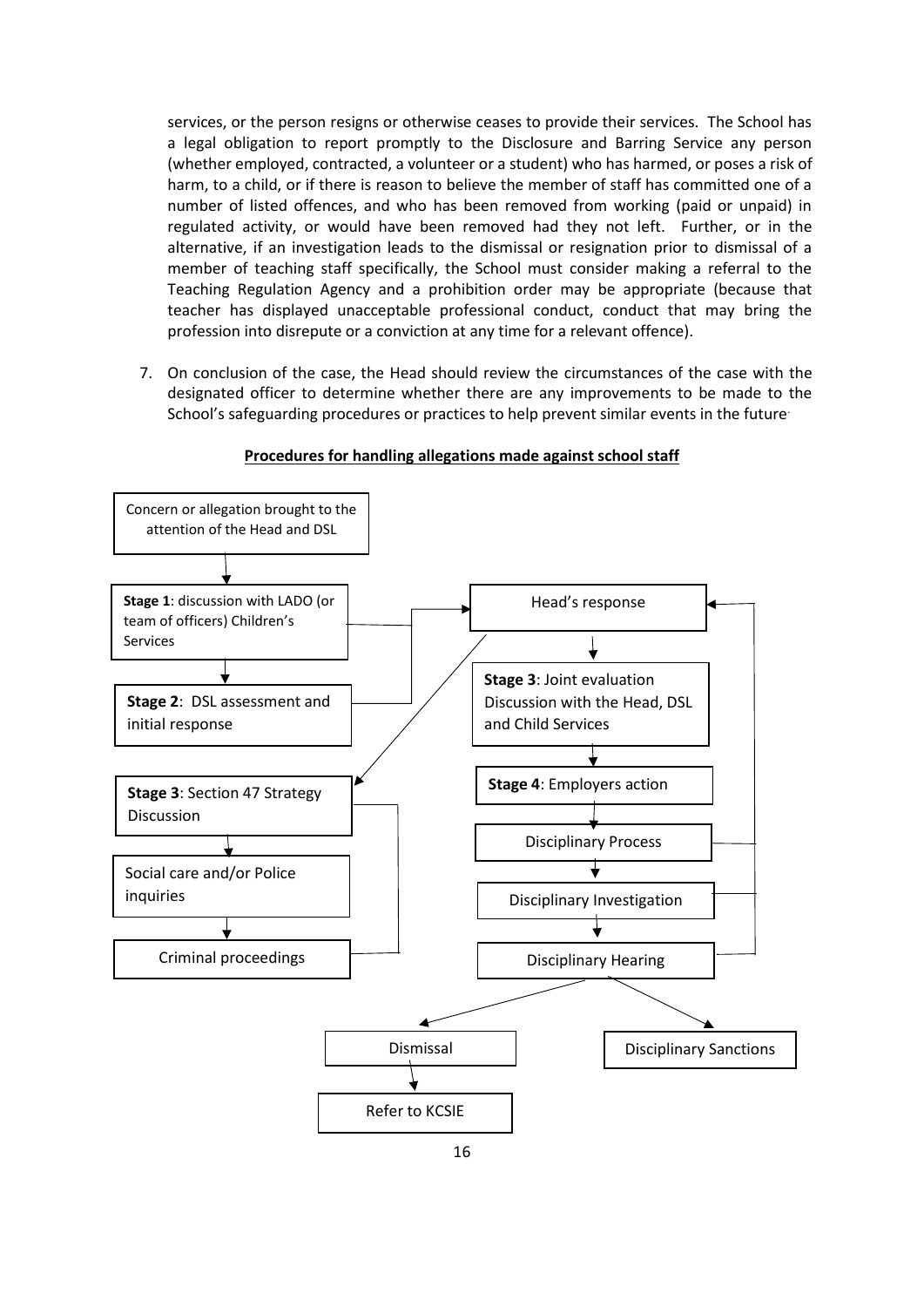Whilst Sevenoaks Prep are not the employer of supply teachers, they will ensure allegations are dealt with properly and the agency provider will be fully informed at all times. In no circumstances will Sevenoaks Prep decide to cease to use a supply teacher due to safeguarding concerns, without finding out the facts and liaising with the LADO to determine a suitable outcome. The governing body will discuss with the agency whether it is appropriate to suspend the supply teacher, or redeploy them to another part of the school, whilst they carry out their investigation. Reports about supply staff and contractors will be reported to their employers so any potential patterns of inappropriate behaviour can be identified.

Agencies will be fully involved and co-operate in any enquiries from the LADO, police and/or children's social services. The School will usually take the lead because agencies do not have direct access to children or other school staff, so they will not be able to collect the facts when an allegation is made, nor do they have all the relevant information required by the LADO as part of the referral process. Supply teachers, whilst not employed by the School, are under the supervision, direction and control of the governing body when working in Sevenoaks Prep. They will be advised to contact their trade union representative if they have one, or a colleague for support. The allegations management meeting which is often arranged by the LADO should address issues such as information sharing, to ensure that any previous concerns or allegations known to the agency are taken into account by Sevenoaks Prep during the investigation. Sevenoaks Prep will make every reasonable effort to maintain confidentiality and guard against unwanted publicity whilst an allegation is being investigated or considered.

Allegations found to be malicious will be removed from the individual's personnel records. In all other circumstances a written record will be made of the decision and retained on the individual's personnel file in accordance with *KCSIE* and a copy will only be provided to the individual concerned.

Allegations proven to be false, unsubstantiated, unfounded or malicious will not be included in employer references. If an allegation is shown to be deliberately invented or malicious, the Head will consider whether any disciplinary action is appropriate against a pupil who made it; or whether the police should be asked to consider if action might be appropriate against the person responsible even if they are not a pupil.

In all cases where there are concerns or allegations of abuse, the School will make a serious incident report to the Charity Commission whenever the Commission's guidelines deem it appropriate to do so.

# **6.1.2 Allegations/concerns that do not meet the harms threshold – referred to for the purposes of this policy as 'low level concerns'**

The term 'low-level' concern does not mean that it is insignificant, it means that the behaviour towards a child does not meet the threshold in section 6.1.1.

A low-level concern is any concern – no matter how small, and even if no more than causing a sense of unease or a 'nagging doubt' - that an adult working in or on behalf of the school or college may have acted in a way that: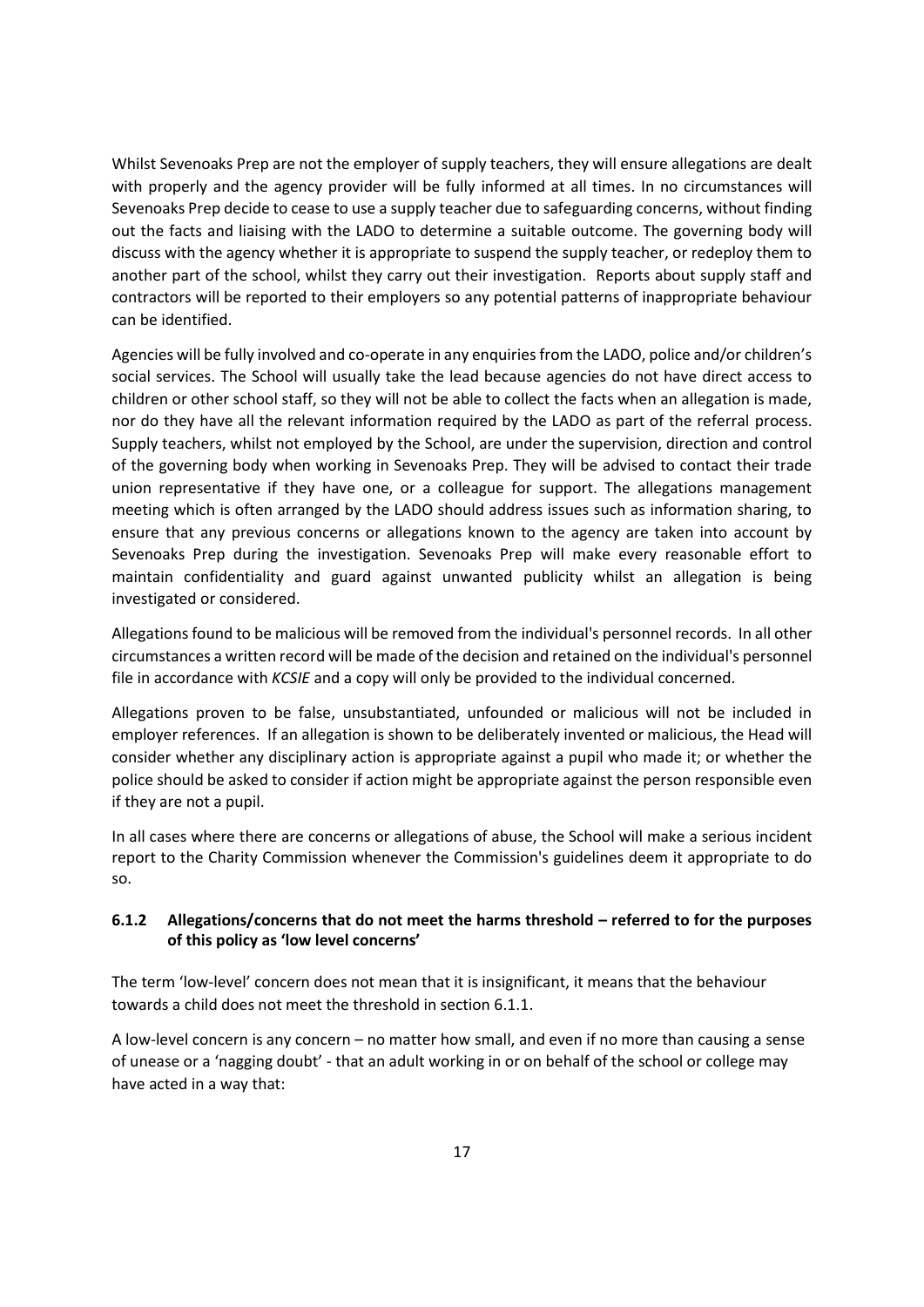- is inconsistent with the staff code of conduct, including inappropriate conduct outside of work; and
- does not meet the allegations threshold or is otherwise not considered serious enough to consider a referral to the LADO.

Examples of such behaviour could include, but are not limited to:

- being over friendly with children;
- having favourites;
- taking photographs of children on their mobile phone;
- engaging with a child on a one-to-one basis in a secluded area or behind a closed door; or,
- using inappropriate sexualised, intimidating or offensive language.

Such behaviour can exist on a wide spectrum, from the inadvertent or thoughtless, or behaviour that may look to be inappropriate, but might not be in specific circumstances, through to that which is ultimately intended to enable abuse.

It is crucial that any such concerns, including those which do not meet the harm threshold, are shared responsibly and with the Head, and recorded and dealt with appropriately. Ensuring they are dealt with effectively should also protect those working in or on behalf of schools and colleges from potential false allegations or misunderstandings.

If a low-level concern is raised by a third party, the Head will collect as much evidence as possible by speaking, where possible, with the person who raised the concern, to the individual involved and any witnesses. The reports will be recorded in writing, with details of the concern, the context in which it arose and the action/s taken. The name of the person reporting will be noted whilst respecting wishes to remain anonymous as far as reasonably possible.

The records will be reviewed to look for potential patterns or concerning, problematic or inappropriate behaviour so that they can be identified and responded to. If a pattern is identified, the school will decide a course of action which may be an internal disciplinary procedure, or a referral to LADO if the threshold is met.

During the process the School will consider any cultural issue that may have enabled the behaviour to occur and if appropriate, policies will be revised or extra training delivered in order to minimise the risk of reoccurrence. All decisions and rationale will be recorded.

# <span id="page-17-0"></span> **7. CODE OF CONDUCT**

The School's Code of Conduct can be found within the Employee Manual or is available on the School's policy directory and in the staffrooms. The aim of the staff Code of Conduct is to provide clear guidance about behaviour and actions so as to not place pupils or staff at risk of harm or of allegation of harm to a pupil.

# **8. SAFER RECRUITMENT**

<span id="page-17-1"></span>The School is committed to safer recruitment processes. Members of the teaching and non-teaching staff at the School including part-time staff, temporary and supply staff, and visiting staff, such as musicians and sports coaches as well as governors are subject to the necessary statutory child protection checks before starting work, for example, right to work checks, additional overseas checks (if necessary), verifying identity, taking up references, checking work history and confirming medical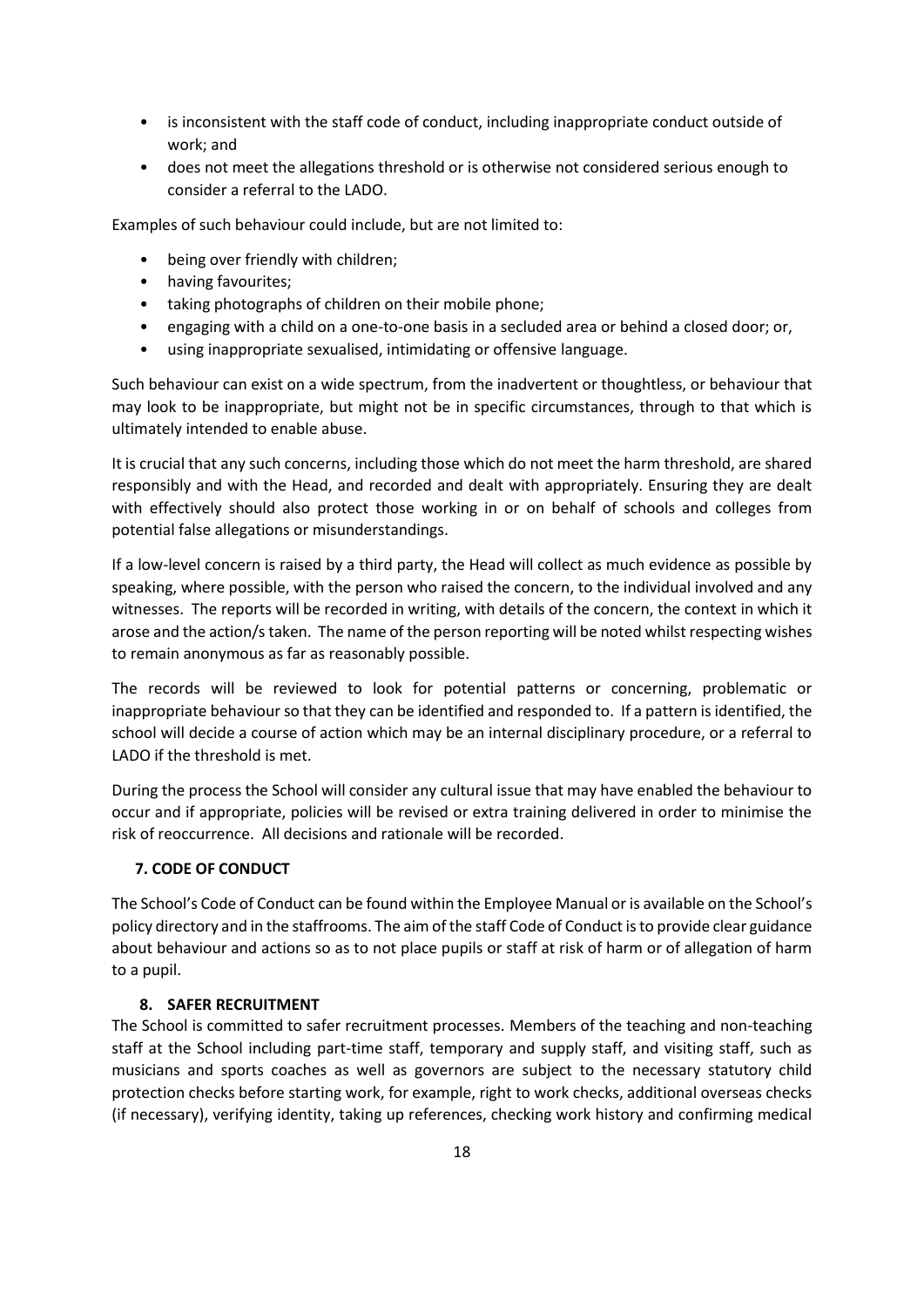fitness for the role. For most appointments, an enhanced DBS check with 'barred list' information will be appropriate. A DBS certificate will be obtained from the candidate before or as soon as practicable after appointment. Alternatively, if the applicant has subscribed to it and gives permission, the School may undertake an online update check through the DBS Update Service.

Full details of the School's safer recruitment procedures for checking the suitability of staff, governors, and volunteers to work with children and young people is set out in the School's Recruitment Policy.

The School's protocols for ensuring that any visiting speakers, whether invited by staff or pupils themselves, are suitable and appropriate supervised is set out in section 12.3 below and in the School's Supervision Policy.

### <span id="page-18-0"></span>**9. MANAGEMENT OF SAFEGUARDING**

The School's DSL is James Ashcroft who is a member of the senior management team. The school ensures that the DSL has sufficient time, funding, supervision and support to fulfil his child welfare and safeguarding responsibilities effectively.

There is a team of Deputy Designated Safeguarding Leads whose details are available at the start of this policy. In the absence of the DSL, reports should be made to any of the DDSLs. This ensures there is the required cover for the role at all times.

The DSL (and DDSLs) contact details can be found on the Key Contacts page at the start of this policy. The Sevenoaks Preparatory DSL or DDSL's will be available at all times via the phone numbers and emails at the start of this policy. If the DSL is absent at any point the DDSL on duty will be highlighted to all staff via the week ahead information sheet for Years 3-8 and the staff notice board in the Pre-Prep staff room for Years N-2.

The DSL's role is to take lead responsibility for safeguarding and child protection matters in the School. The DSL's responsibility is to maintain an overview of safeguarding within the School, to open channels of communication with local statutory agencies, support staff in carrying out their safeguarding duties and to monitor the effectiveness of the School's policies and procedures in practice. The DSL works with the governors to review and update the School's safeguarding policy. Safeguarding is a standing item on the Governor's and Executive agenda and all record keeping is regularly monitored by the safeguarding governor. Where a pupil leaves the School, the DSL will also ensure their child protection file is transferred to the new school (separately from the main pupil file) as soon as possible. The DSL will ensure secure transit and obtain confirmation of receipt. This will occur proactively to ensure that key staff, such as the SENCO, are aware of needs and to encourage a smooth transition for the child/ren involved.

The DSL regularly reviews the School's and their own practices and concerns about welfare and safeguarding matters. This includes the personal and professional duty of all staff to report welfare and safeguarding concerns to the DSL, or in the absence of action, directly to local children's services.

The DSL or DDSLs will always be available to discuss safeguarding concerns. During term time, the DSL and DDSL's will always be available (during school hours) for members of the school community to discuss any safeguarding concerns. For out of hours/out of term activities, the School's arrangements are: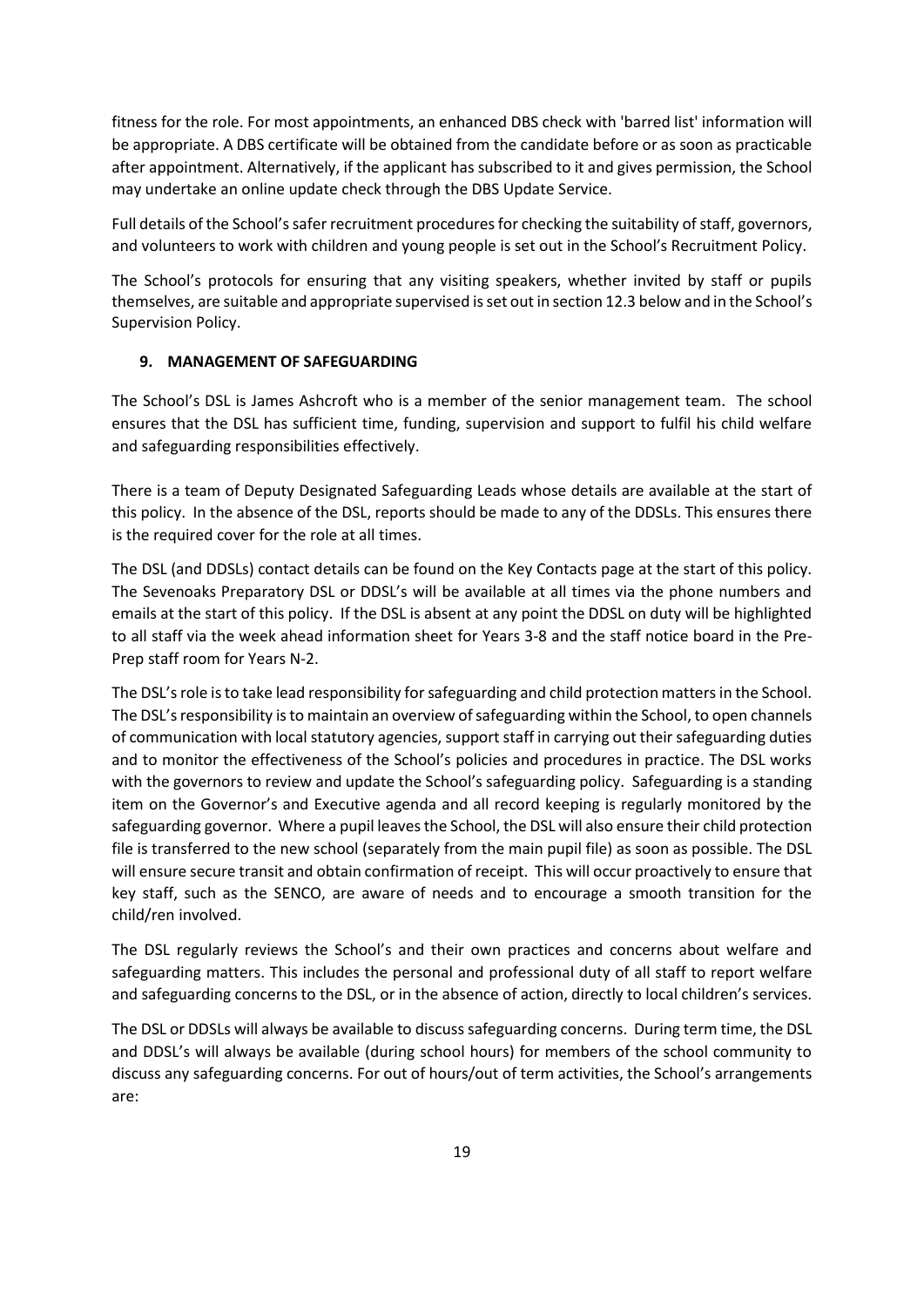- 1) DSL will continually review email and phone number on contact sheet to provide cover whenever possible;
- 2) the DDSL's will also be available outside of school hours if required;
- 3) out of term time, there is always someone available at school who will be able to provide necessary contact details for people who can support and advise.

The safeguarding team meet weekly, during term time, to discuss any safeguarding concerns across the school and to ensure that training is up to date and relevant for all staff members. The DSL will chair these meetings, in the absence of the DSL the DDSLs will still meet. The minutes of these meetings are kept in a secure file on the school's safeguarding drive, which only the safeguarding team have access to.

Full details of the DSL's role can be found in *Appendix 2* of this document o[r here](https://assets.publishing.service.gov.uk/government/uploads/system/uploads/attachment_data/file/1021914/KCSIE_2021_September_guidance.pdf) on page 143.

Ultimate lead responsibility for safeguarding and child protection remains with the DSL and this responsibility should not be delegated.

# **What staff should do if they have concerns about safeguarding practices in the school**

The School aims to ensure there is a culture of safety and raising concerns and an attitude of 'it could happen here'. Where staff have concerns about poor or unsafe practices and potential failures in the School's safeguarding systems, these should be raised in accordance with the School's Whistleblowing Policy which can be found within the Employee Manual and in the policy directory available to all staff in school. There will be no disciplinary action taken against a member of staff for making such a report provided that it is done in good faith.

If staff and volunteers feel unable to raise an issue with the School or feel that their genuine concerns are not being addressed, they may use other whistleblowing channels, such as the NSPCC whistleblowing advice line. Contact details for the NSPCC helpline can be found on the Key Contacts page at the start of this policy.

# **10. TRAINING**

<span id="page-19-0"></span>Induction and training are in line with advice from KSCMP.

# **10.1 All Staff (including Governors)**

All new staff will be provided with induction training that includes:

- the Child Protection Policy including information about the identity and role of the DSL and DDSL's;
- the Behaviour Policy;
- the Online Safety Policy
- the Code of Conduct, including the School's Whistleblowing Policy and the acceptable use of technologies policy, staff/pupil relationships and communications including the use of social media, which can be found within the Employee Manual;
- the Children Missing from Education policy
- a copy of Part one of KCSIE and Annex A.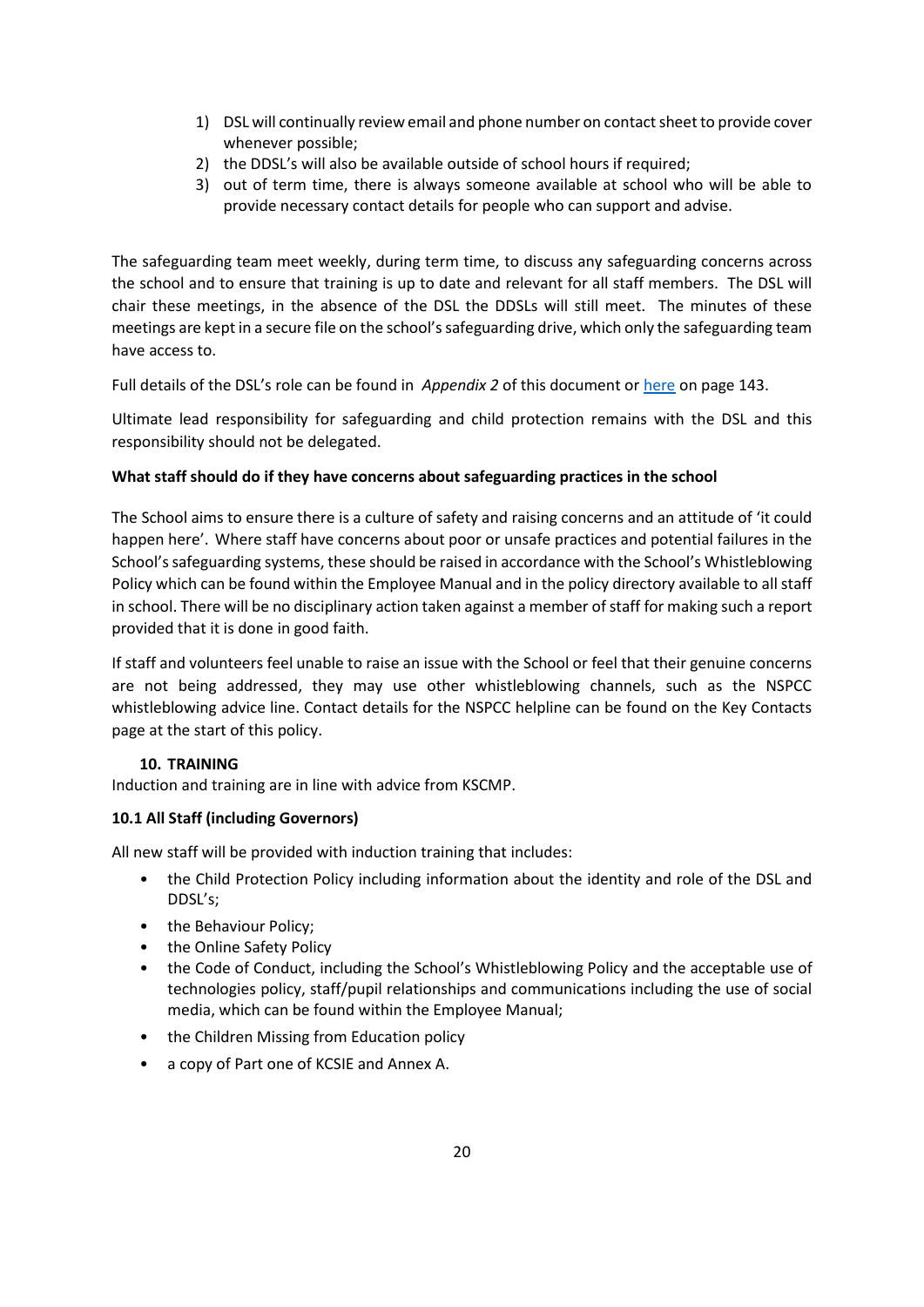All school leaders and staff who work directly with children will also be required to read Annex B of KCSIE (and Part five of KCSIE).

Copies of the above documents are provided to all staff during induction.

Temporary staff and volunteers are provided with safeguarding induction training and copies of all of the above.

All staff (including Governors) are also required to:

- read Part one of *KCSIE* and confirm that they have done so. (Each time Part one of *KCSIE* is updated by the Department for Education, staff will be updated on the changes via email and staff training);
- understand key information contained in Part one of *KCSIE*. The School will ensure staff understanding by providing necessary updates to staff through training, INSET and staff meetings;
- receive training in safeguarding and child protection regularly, in line with advice from the KSCMP. Training will include online safety and harmful sexual behaviour. It will also include Prevent awareness training to equip staff to raise concerns appropriately by ensuring all staff have the knowledge and confidence to identify children at risk of being drawn into terrorism; are able to challenge extremist ideas; and know how to refer children and young people for further help;
- undertake regular informal updates, at least annually, to provide them with relevant skills and knowledge to safeguard children effectively. The School provides these via, for example, emails, e-bulletins and staff meetings.

# **10.2 DSL and DDSLs**

The DSL receives updated child protection training at least every two years to provide him with the knowledge and skills required to carry out the role. This includes local inter-agency working protocols, participation in child protection case conferences, supporting children in need, identifying children at risk of radicalisation, record keeping and promoting a culture of listening to children, training in the Kent LSC's approach to *Prevent* duties and harmful sexual behaviours. Further details of the required training content for the DSL are set out in Annex B of *KCSIE.*

In addition to his formal training, the DSL's knowledge and skills are updated at least annually to keep up with any developments relevant to his role.

The DDSLs are trained to the same level as the DSL and their training is updated also every two years in line with the DSL.

# <span id="page-20-0"></span>**11. OVERSIGHT OF SAFEGUARDING, INCLUDING ARRANGEMENTS FOR REVIEWING POLICIES AND PROCEDURES**

Safeguarding duties are the responsibility of the governing body and Jan Berry is the nominated safeguarding governor designated to take a lead in relation to responsibility for the safeguarding arrangements in the School. She is the Chair of Governors. The Governors are responsible for:

- ensuring staff are competent to carry out their responsibilities for safeguarding and promoting the welfare of children;
- creating an environment where staff feel supported in their safeguarding role and able to raise concerns;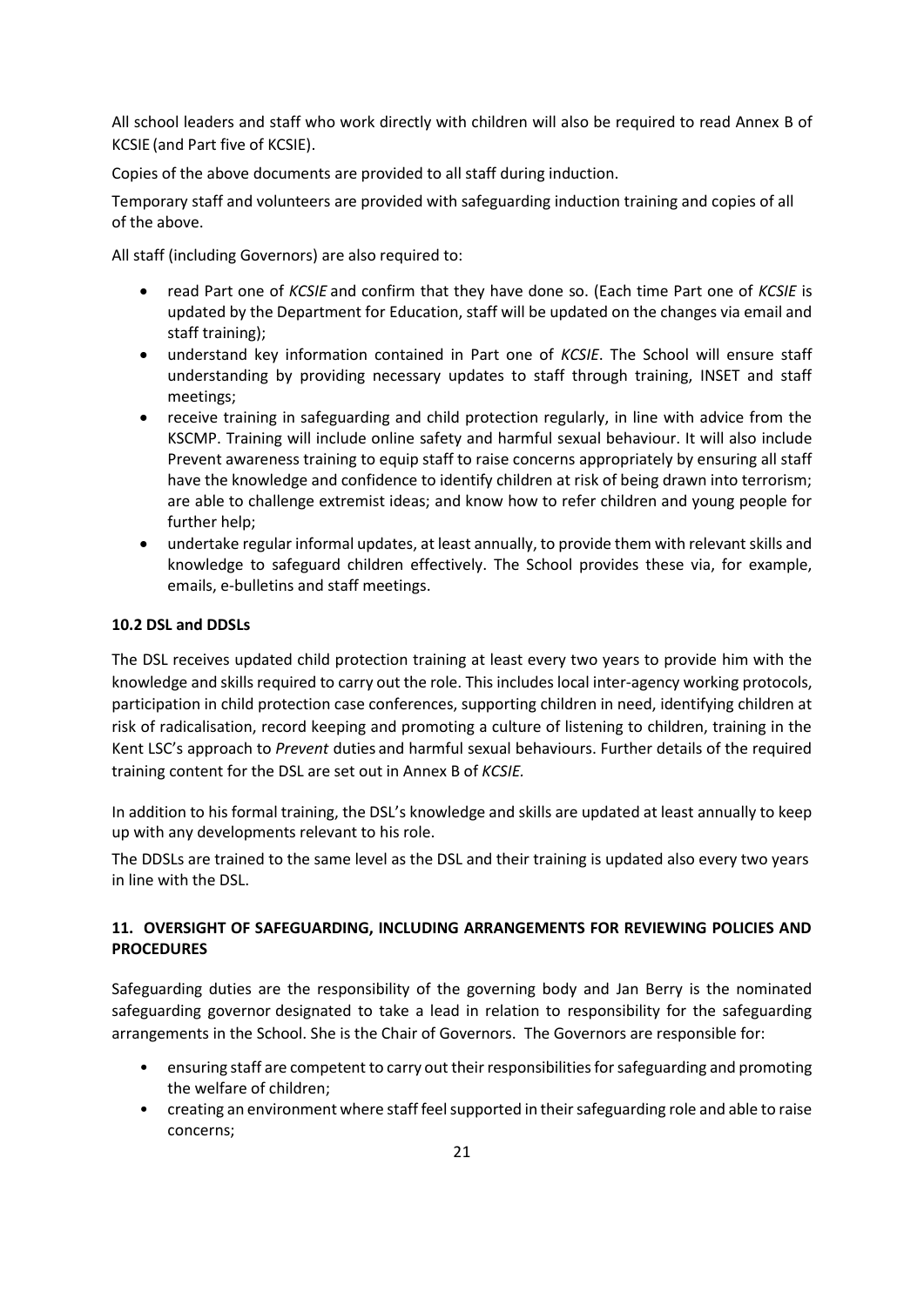• ensuring 'practitioners' (such as those who work directly with children) have regular reviews of their own practice so that they have knowledge, skills and experience which improve over time.

A review of the School's Safeguarding Policy takes place at least annually, and updated whenever needed, so that it is kept up to date with safeguarding issues as they emerge and evolve, including lessons learnt and including an update and review of the effectiveness of procedures and their implementation. The lead safeguarding governor will meet with the DSL and the DDSLs to complete an annual audit of the safeguarding practices and safer recruitment practices across the school. The lead governor then produces a report that is shared with governors. The School draws on the expertise of staff, including the DSL, in shaping the School's safeguarding arrangements and policies.

If there has been a substantiated allegation against a member of staff, the School will work with the LADO to determine whether there are any improvements to be made to the School's procedures or practice to help prevent similar events in the future.

# <span id="page-21-0"></span>**12. THE SCHOOL'S ARRANGEMENTS TO FULFIL OTHER SAFEGUARDING RESPONSIBILITIES**

# **12.1 Teaching children how to stay safe**

The governing body ensures that all pupils are taught about safeguarding, including online safety, through the curriculum and PSHE to help children to adjust their behaviours in order to reduce risks and build resilience, including to radicalisation. This includes teaching pupils about the safe use of electronic equipment and the internet and the risks posed by adults or young people, who use the internet and social media to bully, groom, abuse or radicalise other people, especially children, young people and vulnerable adults.

Internet safety is an integral part of the School's CDC curriculum and also embedded in PSHEe as is Relationships Education (for Pre-Prep) and Relationship and sex education (RSE) (for Prep).

The School has appropriate filters and monitoring systems in place to safeguard children from potentially harmful and inappropriate material online. The School's systems are secure, robust and reliable and include the use of appropriate web filtering software. Such systems aim to reduce the risk of children being exposed to illegal, inappropriate and harmful materials online; reduce the risk of children being subjected to harmful online interaction with others; and help manage online behaviour that can increase a child's likelihood of, or causes, harm. Further detail of the School's approach to online safety can be found in the School's Online Safety Policy which also includes detail on the use of mobile technology in school (and accessing 3G and 4G technology on school premises) and the School's IT arrangements to ensure that children are safe from terrorist and extremist material when accessing the internet through the School's systems.

# **12.2 Looked after children**

The governing body ensures that staff have the skills, knowledge and understanding necessary to keep safe any children on roll who are looked after by a local authority.

James Ashcroft is the designated member of staff who has responsibility for their welfare and progress. The School ensures that the designated member of staff for looked after children (the DSL) receives appropriate training in order to carry out their role.

# **12.3 Arrangements for visiting speakers**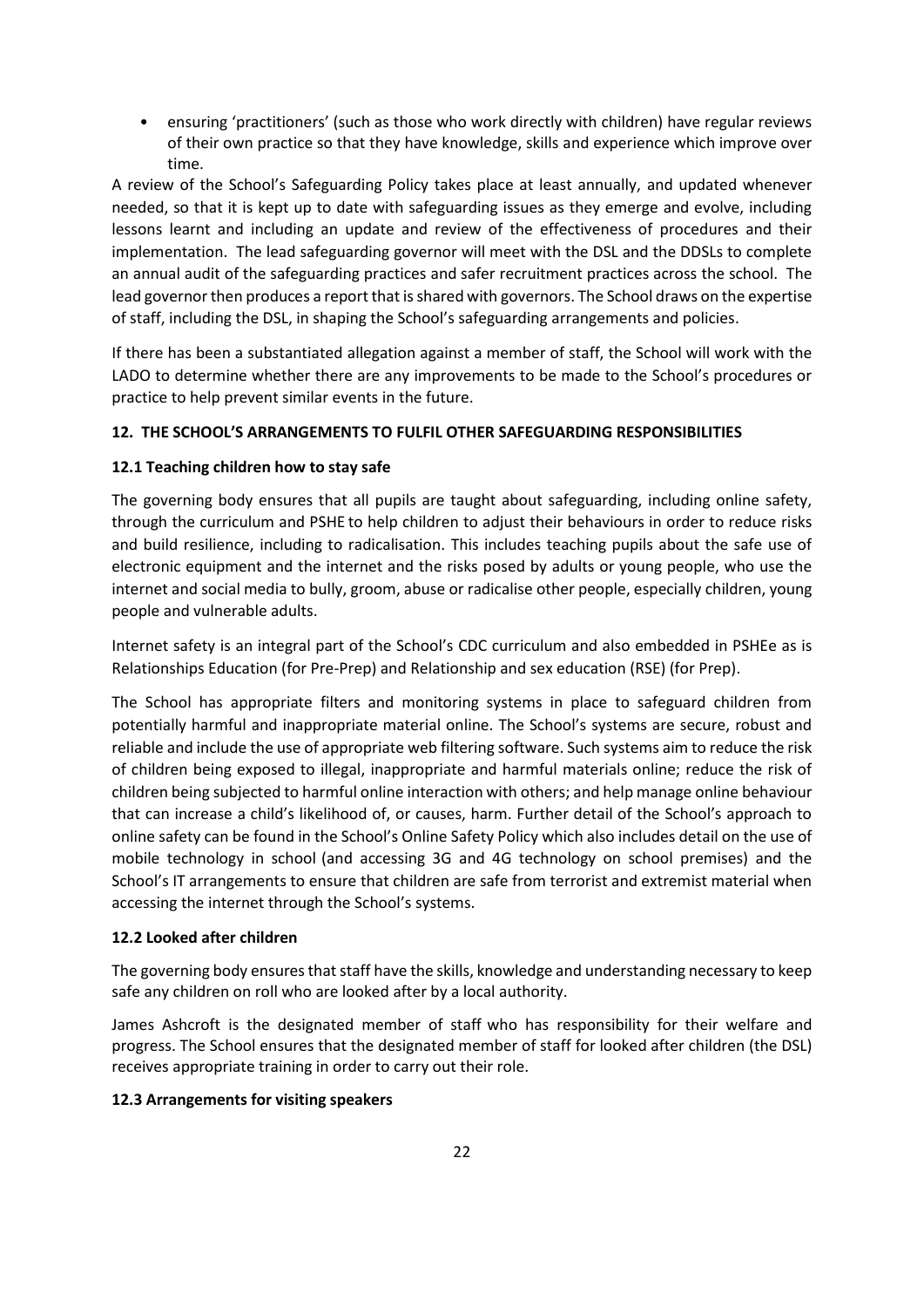The School has clear protocols for ensuring that any visiting speakers are appropriately supervised and suitable. The School's responsibility to pupils is to ensure that they can critically assess the information they receive as to its value to themselves, and that the information is aligned to the ethos and values of the School and British values.

The School is required to undertake a risk assessment before agreeing to a visiting speaker being allowed to attend the School. This will take into account any vetting requirements considered appropriate in the circumstances and may include a DBS check if relevant.

Visiting speakers will be expected to understand that, where appropriate, their session should actively promote the British values of democracy, the rule of law, individual liberty and mutual respect and tolerance of those with different faiths and beliefs and at no point undermine these. In some cases, the School may request a copy of the visiting speaker's presentation and/or footage in advance of the session being provided.

Visiting speakers, whilst on the School site, will be supervised by a school employee. On attending the School, visiting speakers will be required to show original current identification documents including a photograph such as a passport or photo card driving licence. The School also keeps a formal register of visiting speakers retained in line with its Data Protection Policy.

### <span id="page-22-0"></span>**13. EARLY YEARS PROVISION SAFEGUARDING ARRANGEMENTS**

### **13.1 Use of mobile phones and cameras**

The School's policy on the use of mobile phones and cameras in the setting can be found in the School's Acceptable Use Policy. Staff are not permitted to use their personal mobile devices or cameras in school. Staff who wish to use or take photographs or videos of pupils (whether on a personal or school device) must first speak with the Head or The Head of the Pre-Prep to obtain their approval before taking any image of a pupil. Staff who wish to use their personal mobile devices or cameras in school for any other reason must first speak with the Head. Staff who act in breach of this may be subject to disciplinary action. Parents are not permitted to use their mobile phones or camera in or around the EYFS setting without prior approval from the Head or Head of Pre Prep.

# **13.2 DSL for the EYFS**

The practitioner designated to take lead responsibility for safeguarding children in the Early Years is James Ashcroft and Louisa Rowland is the DDSL for Early Years.

### **13.3 Disqualification under the Childcare Act 2006**

The school does not knowingly employ people to work in childcare or allow them to be directed concerned in its management, if they themselves are directly 'disqualified' from childcare.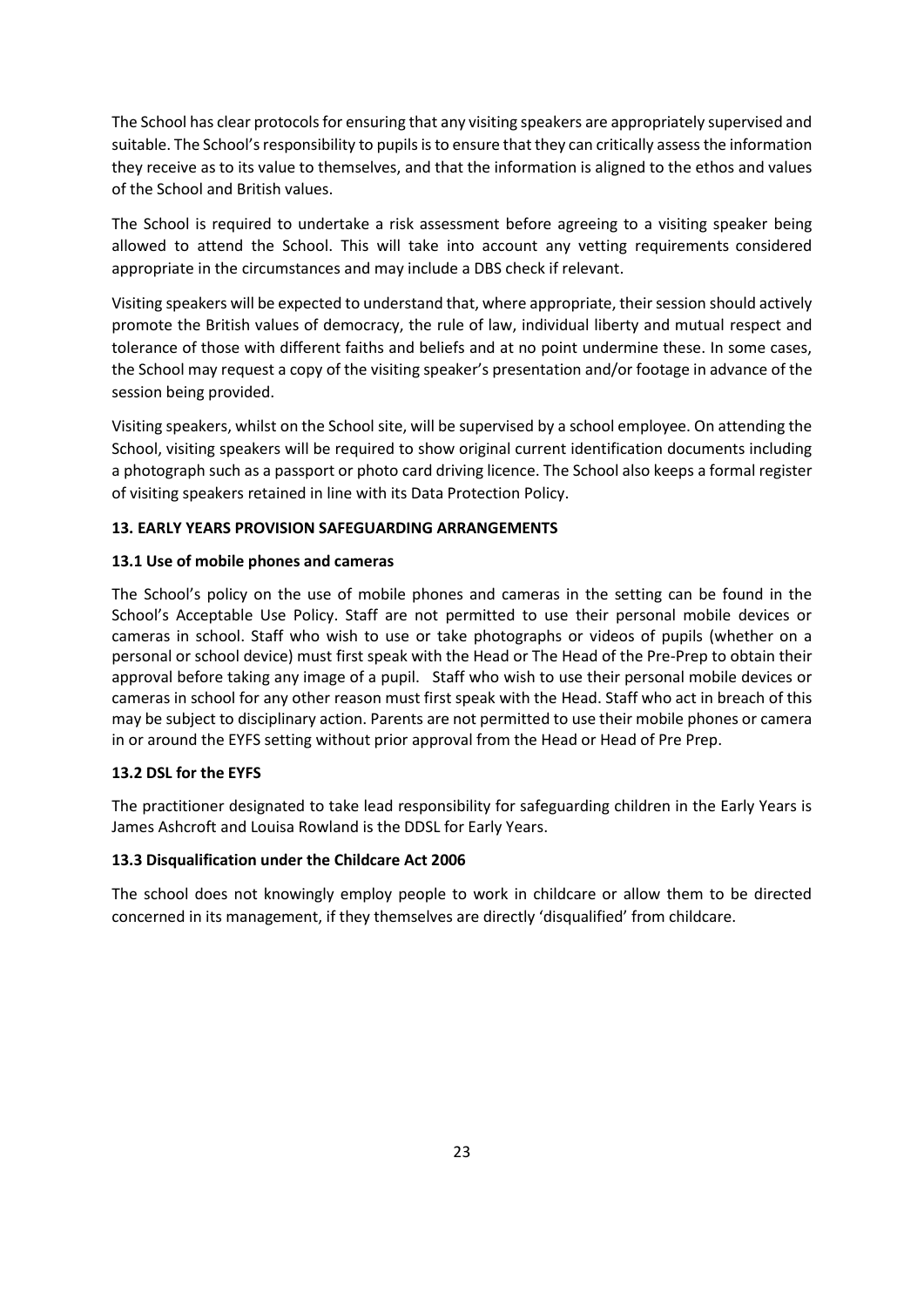#### **APPENDIX 1 – SIGNS AND TYPES OF ABUSE**

<span id="page-23-0"></span>Some common signs that there may be something concerning happening in a child's life include:

- unexplained changes in behaviour or personality
- becoming withdrawn
- seeming anxious
- becoming uncharacteristically aggressive
- lacks social skills and has few friends, if any
- poor bond or relationship with a parent
- knowledge of adult issues inappropriate for their age
- running away or going missing
- always choosing to wear clothes which cover their body.

These signs don't necessarily mean that a child is being abused, there could be other things happening in their life which are affecting their behaviour.

You may also notice some concerning behaviour from adults who you know have children in their care, which makes you concerned for the child/children's safety and wellbeing.

All school staff should be aware that abuse, neglect and safeguarding issues are rarely standalone events that can be covered by one definition or label. In most cases, multiple issues will overlap with one another.

**Abuse**: a form of maltreatment of a child. Somebody may abuse or neglect a child by inflicting harm or by failing to act to prevent harm. Children may be abused by other children or adults, in a family or in an institutional or community setting by those known to them or, more rarely, by others.

**Physical abuse**: a form of abuse that may involve hitting, shaking, throwing, poisoning, burning or scalding, drowning, suffocating or otherwise causing physical harm to a child.

**Emotional abuse**: the persistent emotional maltreatment of a child such as to cause severe and adverse effects on the child's emotional development. It may involve conveying to a child that they are worthless or unloved, inadequate, or valued only insofar as they meet the needs of another person. Some level of emotional abuse is involved in all types of maltreatment of a child, although it may occur alone.

**Sexual abuse**: involves forcing or enticing a child or young person to take part in sexual activities, not necessarily involving violence, whether or not the child is aware of what is happening. The activities may involve physical contact, including assault by penetration (for example, rape or oral sex) or nonpenetrative acts such as masturbation, kissing, rubbing and touching outside of clothing. They may also include non-contact activities, such as involving children in looking at, or in the production of, sexual images, watching sexual activities, encouraging children to behave in sexually inappropriate ways, or grooming a child in preparation for abuse. Sexual abuse can take place online, and technology can be used to facilitate offline abuse. Sexual abuse is not solely perpetrated by adult males. Females can also be abusers as can other children. The sexual abuse of children by other children is a specific safeguarding issue (also known as peer on peer abuse) in education and all staff should be aware of it and their school or colleges policy and procedures for dealing with it.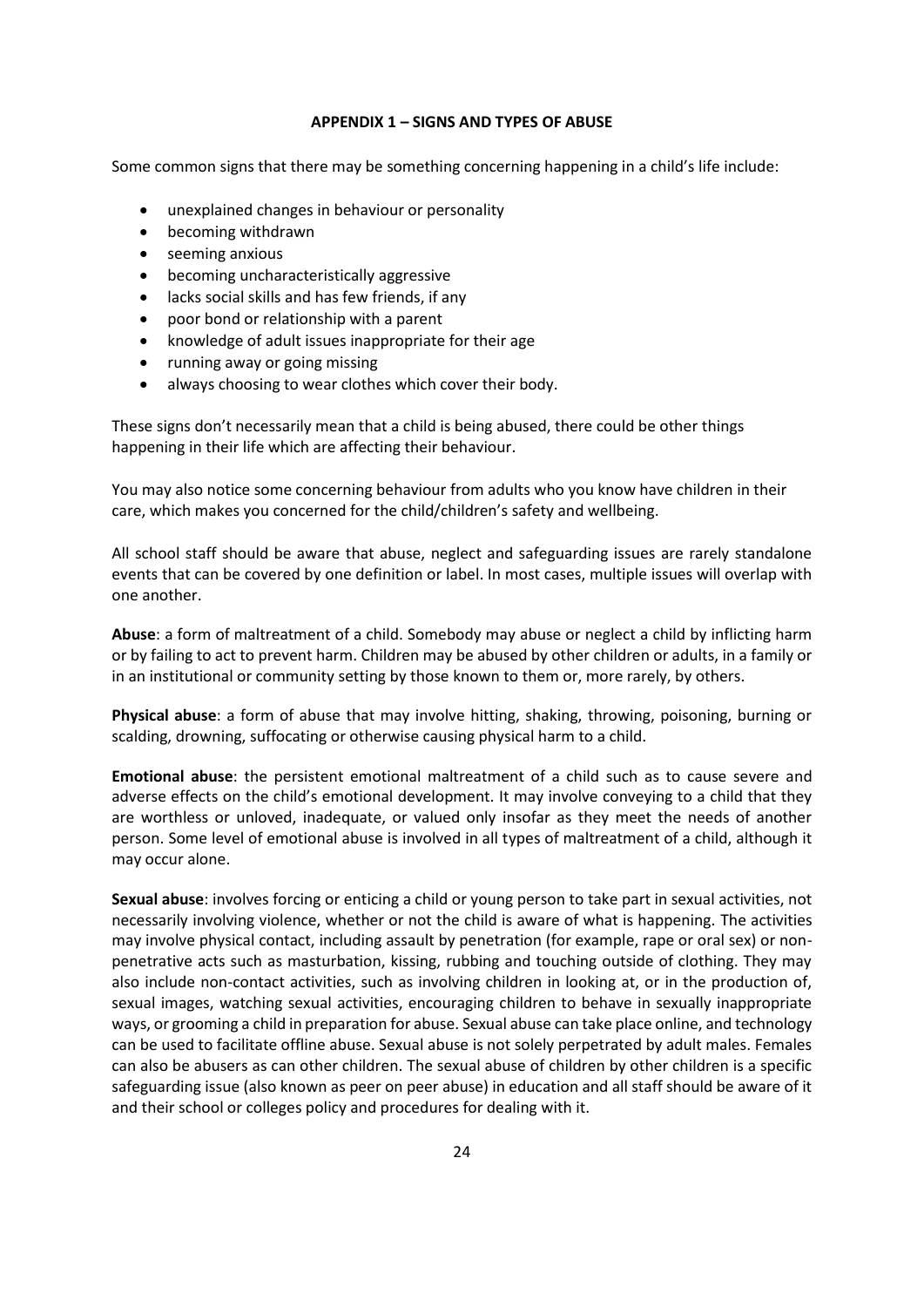**Neglect**: the persistent failure to meet a child's basic physical and/or psychological needs, likely to result in the serious impairment of the child's health or development. Neglect may involve a parent or carer failing to provide adequate food, clothing and shelter (including exclusion from home or abandonment); protect a child from physical and emotional harm or danger; ensure adequate supervision (including the use of inadequate care-givers); or ensure access to appropriate medical care or treatment. It may also include neglect of, or unresponsiveness to, a child's basic emotional needs.

All staff should be aware that child sexual and child criminal exploitation are forms of child abuse.

**Specific safeguarding issues**: behaviours linked to drug taking, alcohol abuse, truanting and sexting put children in danger. Safeguarding issues can also manifest themselves via peer-on-peer abuse, such as bullying (including cyberbullying), gender-based violence/sexual assaults and sexting. Safeguarding issues can also be linked to, for example, children missing education; child sexual exploitation; domestic violence; fabricated or induced illness; faith abuse; female genital mutilation; forced marriage; gangs and youth violence; gender-based violence / violence against women and girls; hate; mental health; preventing radicalisation; relationship abuse; sexting; and trafficking.

#### **Child abduction and community safety incidents**

Child abduction is the unauthorised removal or retention of a minor from a parent or anyone with legal responsibility for the child. Child abduction can be committed by parents or other family members; by people known but not related to the victim (such as neighbours, friends and acquaintances); and by strangers. Other community safety incidents in the vicinity of a school can raise concerns amongst children and parents, for example, people loitering nearby or unknown adults engaging children in conversation. As children get older and are granted more independence (for example, as they start walking to school on their own) it is important they are given practical advice on how to keep themselves safe. Many schools provide outdoor-safety lessons run by teachers or by local police staff. It is important that lessons focus on building children's confidence and abilities rather than simply warning them about all strangers. Further information is available at: www.actionagainstabduction.org an[d www.clevernevergoes.org.](http://www.clevernevergoes.org/)

#### **Children and the court system**

Children are sometimes required to give evidence in criminal courts, either for crimes committed against them or for crimes they have witnessed. There are two age appropriate guides to support children 5-11-year olds and 12-17-year olds. The guides explain each step of the process, support and special measures that are available. There are diagrams illustrating the courtroom structure and the use of video links is explained. Making child arrangements via the family courts following separation can be stressful and entrench conflict in families. This can be stressful for children. The Ministry of Justice has launched an online child arrangements information tool with clear and concise information on the dispute resolution service. This may be useful for some parents and carers.

#### **Children missing from education**

All staff should be aware that children going missing, particularly repeatedly, can act as a vital warning sign of a range of safeguarding possibilities. This may include abuse and neglect, which may include sexual abuse or exploitation and can also be a sign of child criminal exploitation including involvement in county lines. It may indicate mental health problems, risk of substance abuse, risk of travelling to conflict zones, risk of female genital mutilation, 'honour'-based abuse or risk of forced marriage. Early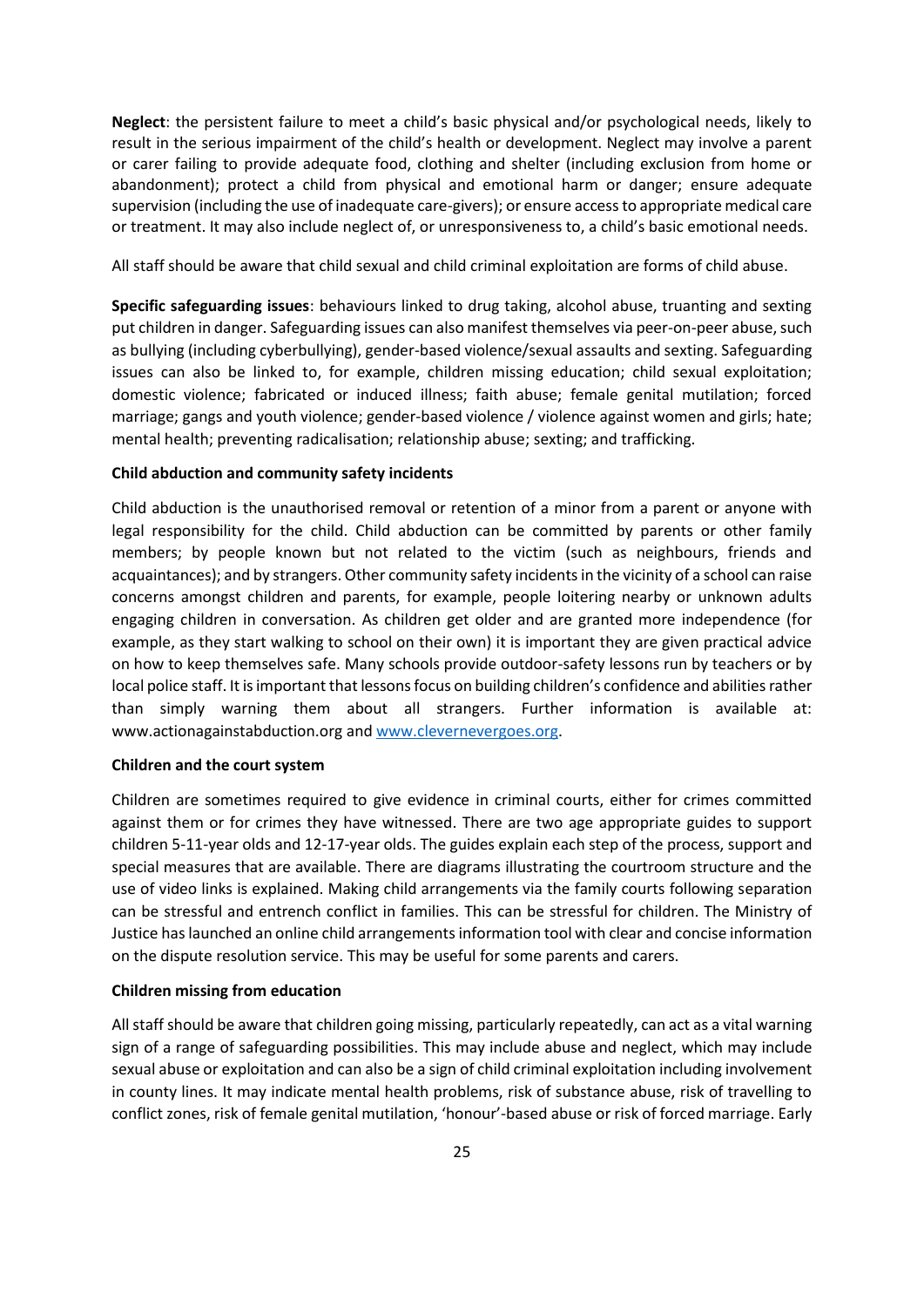intervention is necessary to identify the existence of any underlying safeguarding risk and to help prevent the risks of a child going missing in future. Staff should be aware of their school's unauthorised absence and children missing from education procedures.

### **Children with family members in prison**

Approximately 200,000 children in England and Wales have a parent sent to prison each year. These children are at risk of poor outcomes including poverty, stigma, isolation and poor mental health. The National Information Centre on Children of Offenders, NICCO provides information designed to support professionals working with offenders and their children, to help mitigate negative consequences for those children.

### **Child Criminal Exploitation (CCE)**

CCE is where an individual or group takes advantage of an imbalance of power to coerce, control, manipulate or deceive a child into any criminal activity

(a) in exchange for something the victim needs or wants, and/or

(b) for the financial or other advantage of the perpetrator or facilitator and/or (c) through violence or the threat of violence.

The victim may have been criminally exploited even if the activity appears consensual. CCE does not always involve physical contact; it can also occur through the use of technology.

CCE can include children being forced to work in cannabis factories, being coerced into moving drugs or money across the country (County lines, see below for more information), forced to shoplift or pickpocket, or to threaten other young people.

Some of the following can be indicators of CCE:

- children who appear with unexplained gifts or new possessions;
- children who associate with other young people involved in exploitation;
- children who suffer from changes in emotional well-being;
- children who misuse drugs and alcohol;
- children who go missing for periods of time or regularly come home late; and
- children who regularly miss school or education or do not take part in education.

### **Child sexual exploitation:**

CSE occurs where an individual or group takes advantage of an imbalance of power to coerce, manipulate or deceive a child into sexual activity

(a) in exchange for something the victim needs or wants, and/or

(b) for the financial advantage or increased status of the perpetrator or facilitator.

The victim may have been sexually exploited even if the sexual activity appears consensual. CSE does not always involve physical contact; it can also occur through the use of technology. CSE can affect any child or young person (male or female) under the age of 18 years, including 16 and 17 year olds who can legally consent to have sex. It can include both contact (penetrative and non-penetrative acts) and non-contact sexual activity and may occur without the child or young person's immediate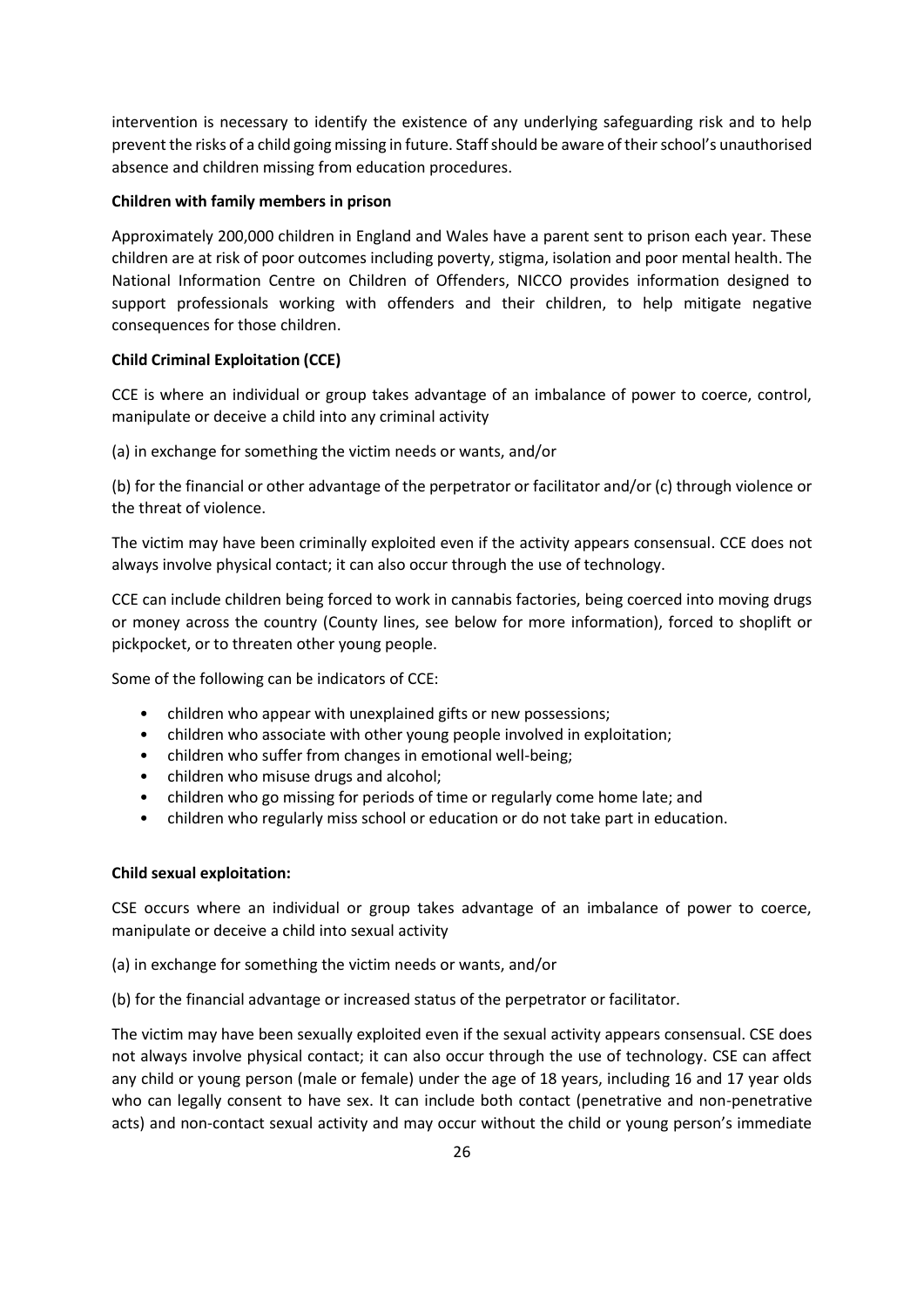knowledge (e.g. through others copying videos or images they have created and posted on social media).

The above CCE indicators can also be indicators of CSE, as can:

- children who have older boyfriends or girlfriends; and
- children who suffer from sexually transmitted infections or become pregnant.

Both CSE and CCE are forms of abuse and both occur where an individual or group takes advantage of an imbalance in power to coerce, manipulate or deceive a child into sexual or criminal activity, in exchange for something the victim needs or wants, and/or for the financial advantage or increased status of the perpetrator or facilitator and/or through violence or the threat of violence. Whilst age may be the most obvious, this power imbalance can also be due to a range of other factors including gender, sexual identity, cognitive ability, physical strength, status, and access to economic or other resources. In some cases, the abuse will be in exchange for something the victim needs or wants and/or will be to the financial benefit or other advantage (such as increased status) of the perpetrator or facilitator.

The abuse can be perpetrated by individuals or groups, males or females, and children or adults. The abuse can be a one-off occurrence or a series of incidents over time and range from opportunistic to complex organised abuse. It can involve force and/or enticement-based methods of compliance and may, or may not, be accompanied by violence or threats of violence. Victims can be exploited even when activity appears consensual, and it should be noted exploitation as well as being physical can be facilitated and/or take place online. It is important to note that the experience of girls who are criminally exploited can be very different to that of boys

### **County lines**

County lines is a term used to describe gangs and organised criminal networks involved in exporting illegal drugs (primarily crack cocaine and heroin) into one or more importing areas, using dedicated mobile phone lines or other form of "deal line".

Exploitation is an integral part of the county lines offending model with children and vulnerable adults exploited to move drugs and money. Offenders will often use coercion, intimidation, violence (including sexual violence) and weapons to ensure compliance of victims. Children can be targeted and recruited into county lines in a number of locations including schools, further and higher educational institutions, pupil referral units, special educational needs schools, children's homes and care homes. Children are often recruited to move drugs and money between locations and are known to be exposed to techniques such as 'plugging', where drugs are concealed internally to avoid detection. Children can easily become trapped by this type of exploitation as county lines gangs create drug debts and can threaten serious violence and kidnap towards victims (and their families) if they attempt to leave the county lines network.

One of the ways of identifying potential involvement in county lines are missing episodes (both from home and school), when the victim may have been trafficked for the purpose of transporting drugs and a referral to the National Referral Mechanism should be considered. If a child is suspected to be at risk of or involved in county lines, a safeguarding referral should be considered alongside consideration of availability of local services/third sector providers who offer support to victims of county lines exploitation.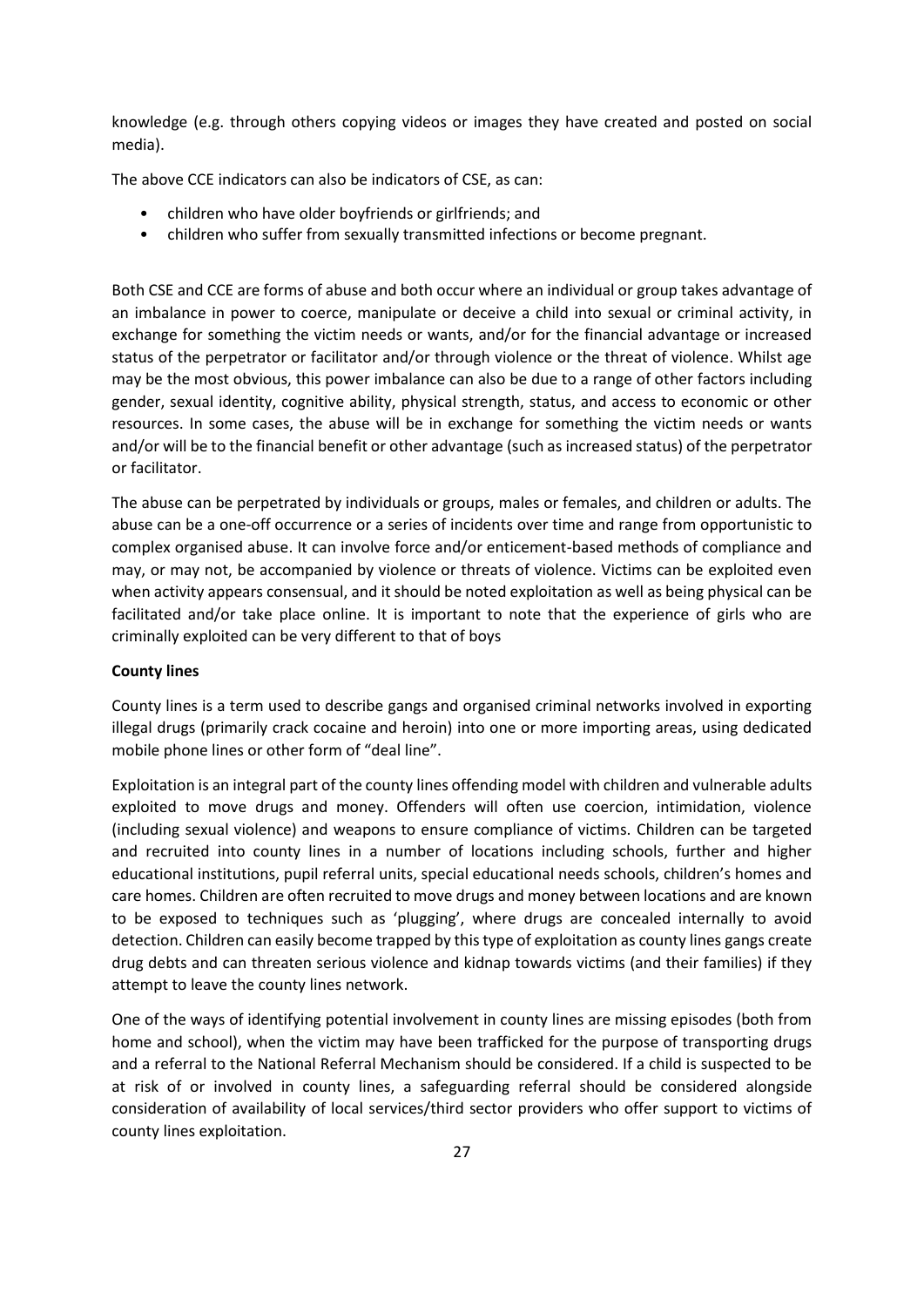Further information on the signs of a child's involvement in county lines is available in guidance published by the Home Office.

#### **Modern Slavery and the National Referral Mechanism**

Modern slavery encompasses human trafficking and slavery, servitude and forced or compulsory labour. Exploitation can take many forms, including: sexual exploitation, forced labour, slavery, servitude, forced criminality and the removal of organs. Further information on the signs that someone may be a victim of modern slavery, the support available to victims and how to refer them to the NRM is available in the Modern Slavery Statutory Guidance. Modern slavery: how to identify and support victims - GOV.UK [\(www.gov.uk\)](http://www.gov.uk/)

#### **Cybercrime**

Cybercrime is criminal activity committed using computers and/or the internet. It is broadly categorised as either 'cyber-enabled' (crimes that can happen off-line but are enabled at scale and at speed on-line) or 'cyber dependent' (crimes that can be committed only by using a computer). Cyberdependent crimes include;

- unauthorised access to computers (illegal 'hacking'), for example accessing a school's computer network to look for test paper answers or change grades awarded;
- denial of Service (Dos or DDoS) attacks or 'booting'. These are attempts to make a computer, network or website unavailable by overwhelming it with internet traffic from multiple sources; and,
- making, supplying or obtaining malware (malicious software) such as viruses, spyware, ransomware, botnets and Remote Access Trojans with the intent to commit further offence, including those above.

Children with particular skill and interest in computing and technology may inadvertently or deliberately stray into cyber-dependent crime. If there are concerns about a child in this area, the designated safeguarding lead (or a deputy), should consider referring into the Cyber Choices programme. This is a nationwide police programme supported by the Home Office and led by the National Crime Agency, working with regional and local policing. It aims to intervene where young people are at risk of committing, or being drawn into, low level cyber-dependent offences and divert them to a more positive use of their skills and interests. Note that Cyber Choices does not currently cover 'cyber-enabled' crime such as fraud, purchasing of illegal drugs on-line and child sexual abuse and exploitation, nor other areas of concern such as on-line bullying or general on-line safety. Additional advice can be found at: Cyber Choices, 'NPCC- When to call the Police' and National Cyber Security Centre - NCSC.GOV.UK

#### **Domestic abuse**

The cross-government definition of domestic violence and abuse is: any incident or pattern of incidents of controlling, coercive, threatening behaviour, violence or abuse between those aged 16 or over who are, or have been, intimate partners or family members regardless of gender or sexuality. The abuse can encompass, but is not limited to: psychological; physical; sexual; financial; and emotional.

All children can witness and be adversely affected by domestic abuse in the context of their home life where domestic abuse occurs between family members. Exposure to domestic abuse and/or violence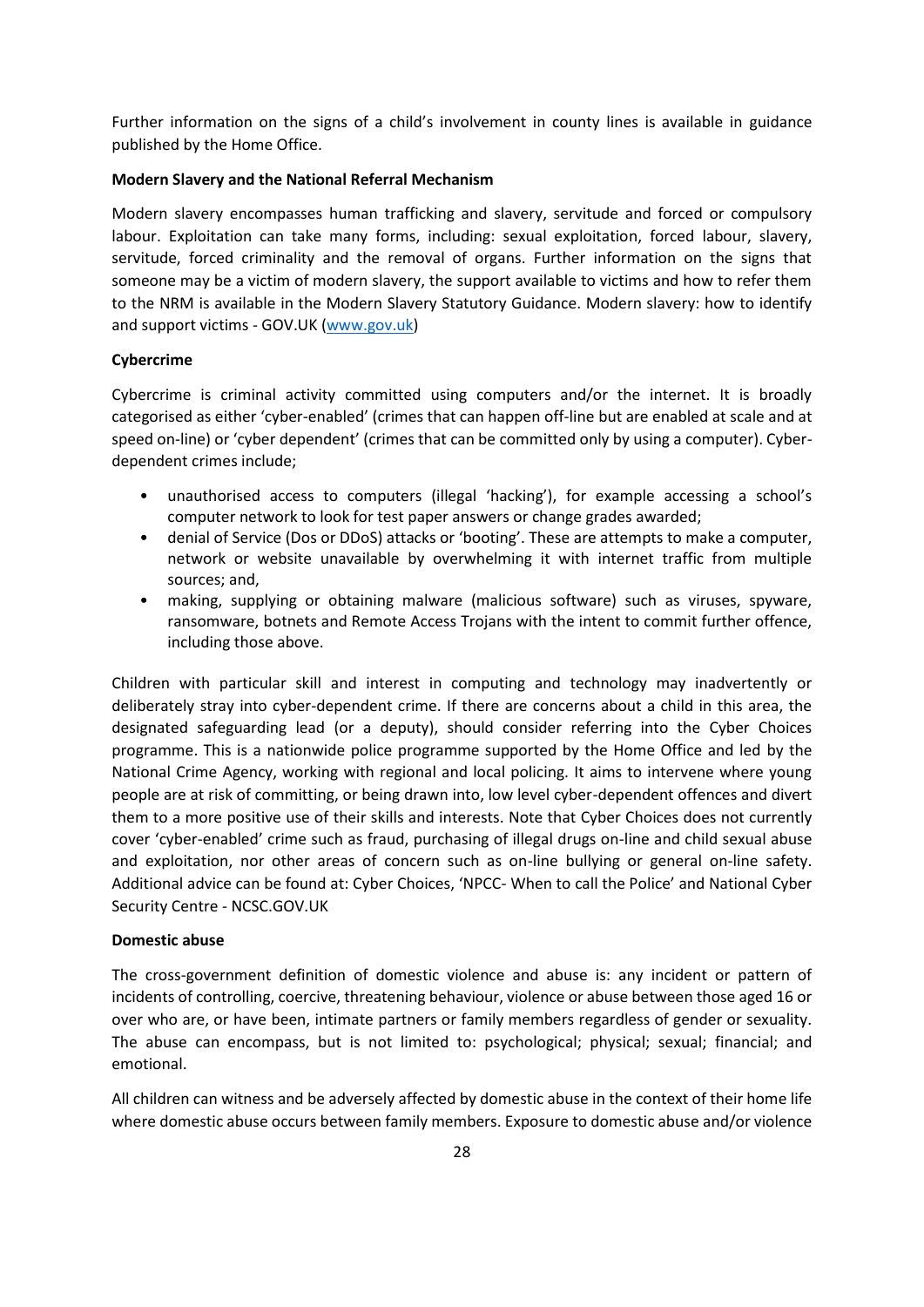can have a serious, long lasting emotional and psychological impact on children. In some cases, a child may blame themselves for the abuse or may have had to leave the family home as a result.

# *Operation Encompass*

Operation Encompass operates in the majority of police forces across England. It helps police and schools work together to provide emotional and practical help to children. The system ensures that when police are called to an incident of domestic abuse, where there are children in the household who have experienced the domestic incident, the police will inform the key adult (usually the designated safeguarding lead) in school before the child or children arrive at school the following day. This ensures that the school has up to date relevant information about the child's circumstances and can enable support to be given to the child according to their needs. Police forces not signed up to Operation Encompass will have their own arrangements in place.

### *National Domestic Abuse Helpline*

Refuge runs the National Domestic Abuse Helpline, which can be called free of charge and in confidence, 24 hours a day on 0808 2000 247. Its website provides guidance and support for potential victims, as well as those who are worried about friends and loved ones. It also has a form through which a safe time from the team for a call can be booked.

Additional advice on identifying children who are affected by domestic abuse and how they can be helped is available at:

- **NSPCC- [UK domestic-abuse Signs Symptoms Effects](https://www.nspcc.org.uk/what-is-child-abuse/types-of-abuse/domestic-abuse/)**
- **[Refuge what is domestic violence/effects of domestic violence on children](https://www.nationaldahelpline.org.uk/)**
- **[SafeLives: young people and domestic abuse.](https://safelives.org.uk/sites/default/files/resources/Safe%20Young%20Lives%20web.pdf)**

Domestic abuse: specialist sources of support - GOV.UK (www.gov.uk) (includes information for adult victims, young people facing abuse in their own relationships and parents experiencing child to parent violence/abuse)

### **Homelessness**

Being homeless or being at risk of becoming homeless presents a real risk to a child's welfare. The designated safeguarding lead (and any deputies) should be aware of contact details and referral routes in to the Local Housing Authority so they can raise/progress concerns at the earliest opportunity. Indicators that a family may be at risk of homelessness include household debt, rent arrears, domestic abuse and anti-social behaviour, as well as the family being asked to leave a property. Whilst referrals and/or discussion with the Local Housing Authority should be progressed as appropriate, and in accordance with local procedures, this does not, and should not, replace a referral into children's social care where a child has been harmed or is at risk of harm.

The Homelessness Reduction Act 2017 places a new legal duty on English councils so that everyone who is homeless or at risk of homelessness will have access to meaningful help including an assessment of their needs and circumstances, the development of a personalised housing plan, and work to help them retain their accommodation or find a new place to live. The following factsheets usefully summarise the new duties: [Homeless Reduction Act Factsheets.](https://www.gov.uk/government/publications/homelessness-reduction-bill-policy-factsheets) The new duties shift focus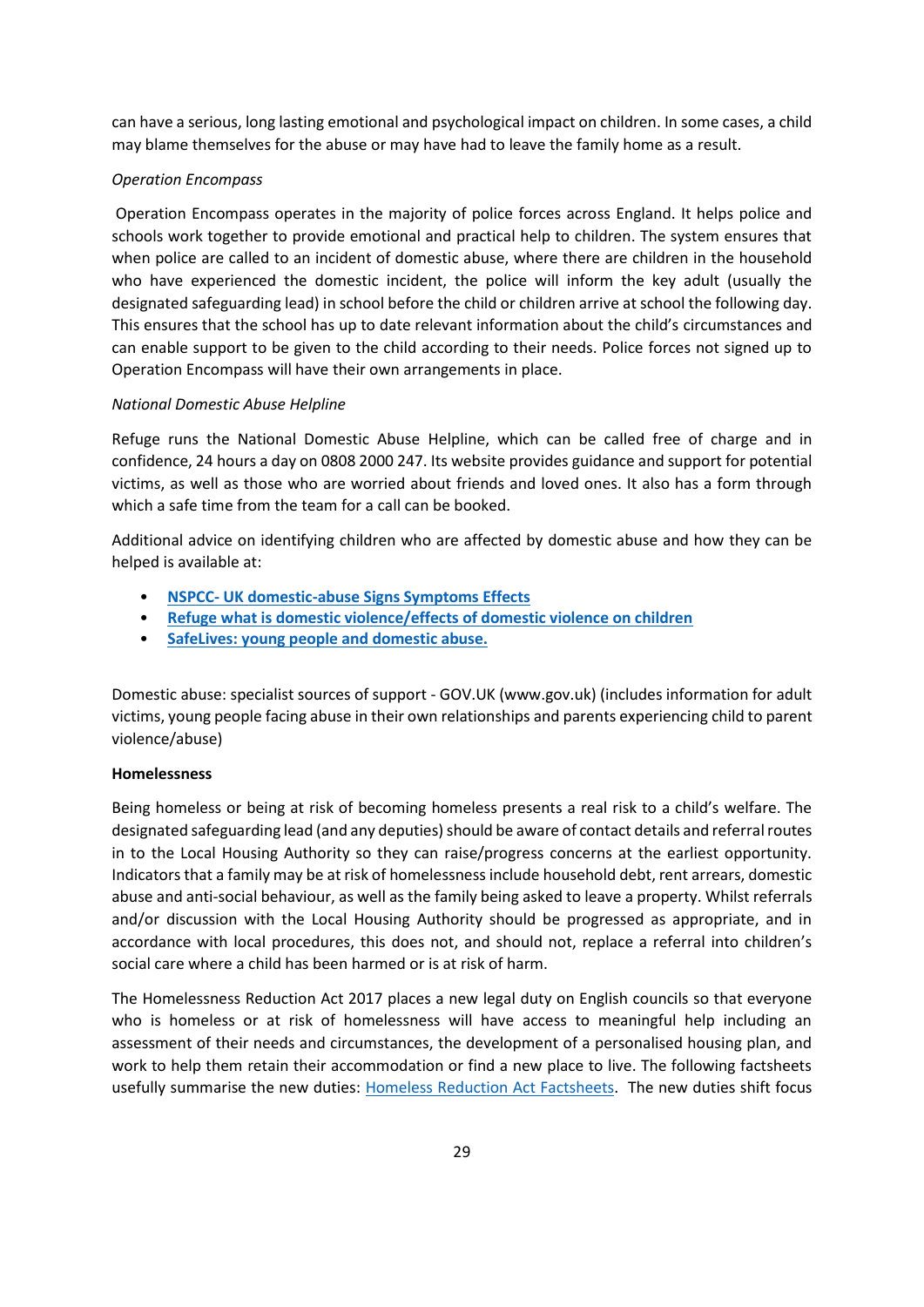to early intervention and encourage those at risk to seek support as soon as possible, before they are facing a homelessness crisis.

#### **So-called 'honour-based' abuse (including Female Genital Mutilation and Forced Marriage)**

So-called 'honour-based' abuse (HBA) encompasses incidents or crimes which have been committed to protect or defend the honour of the family and/or the community, including female genital mutilation (FGM), forced marriage, and practices such as breast ironing. Abuse committed in the context of preserving "honour" often involves a wider network of family or community pressure and can include multiple perpetrators. It is important to be aware of this dynamic and additional risk factors when deciding what form of safeguarding action to take. All forms of HBA are abuse (regardless of the motivation) and should be handled and escalated as such. Professionals in all agencies, and individuals and groups in relevant communities, need to be alert to the possibility of a child being at risk of HBA, or already having suffered HBA.

#### *Actions*

If staff have a concern regarding a child that might be at risk of HBA or who has suffered from HBA, they should speak to the designated safeguarding lead (or deputy). As appropriate, they will activate local safeguarding procedures, using existing national and local protocols for multi-agency liaison with police and children's social care. Where FGM has taken place, since 31 October 2015 there has been a mandatory reporting duty placed on teachers that requires a different approach (see following section).

#### *FGM*

FGM comprises all procedures involving partial or total removal of the external female genitalia or other injury to the female genital organs. It is illegal in the UK and a form of child abuse with longlasting harmful consequences. FGM mandatory reporting duty for teachers Section 5B of the Female Genital Mutilation Act 2003 (as inserted by section 74 of the Serious Crime Act 2015) places a statutory duty upon teachers along with regulated health and social care professionals in England and Wales, to report to the police where they discover (either through disclosure by the victim or visual evidence) that FGM appears to have been carried out on a girl under 18. Those failing to report such cases may face disciplinary sanctions. It will be rare for teachers to see visual evidence, and they should not be examining pupils or students, but the same definition of what is meant by "to discover that an act of FGM appears to have been carried out" is used for all professionals to whom this mandatory reporting duty applies. Information on when and how to make a report can be found at: **[Mandatory reporting](https://assets.publishing.service.gov.uk/government/uploads/system/uploads/attachment_data/file/573782/FGM_Mandatory_Reporting_-_procedural_information_nov16_FINAL.pdf)  [of female genital mutilation procedural information](https://assets.publishing.service.gov.uk/government/uploads/system/uploads/attachment_data/file/573782/FGM_Mandatory_Reporting_-_procedural_information_nov16_FINAL.pdf)**

Teachers must personally report to the police cases where they discover that an act of FGM appears to have been carried out. Unless the teacher has good reason not to, they should still consider and discuss any such case with the school's designated safeguarding lead (or deputy) and involve children's social care as appropriate. The duty does not apply in relation to at risk or suspected cases (i.e. where the teacher does not discover that an act of FGM appears to have been carried out, either through disclosure by the victim or visual evidence) or in cases where the woman is 18 or over. In these cases, teachers should follow local safeguarding procedures.

#### *Forced marriage*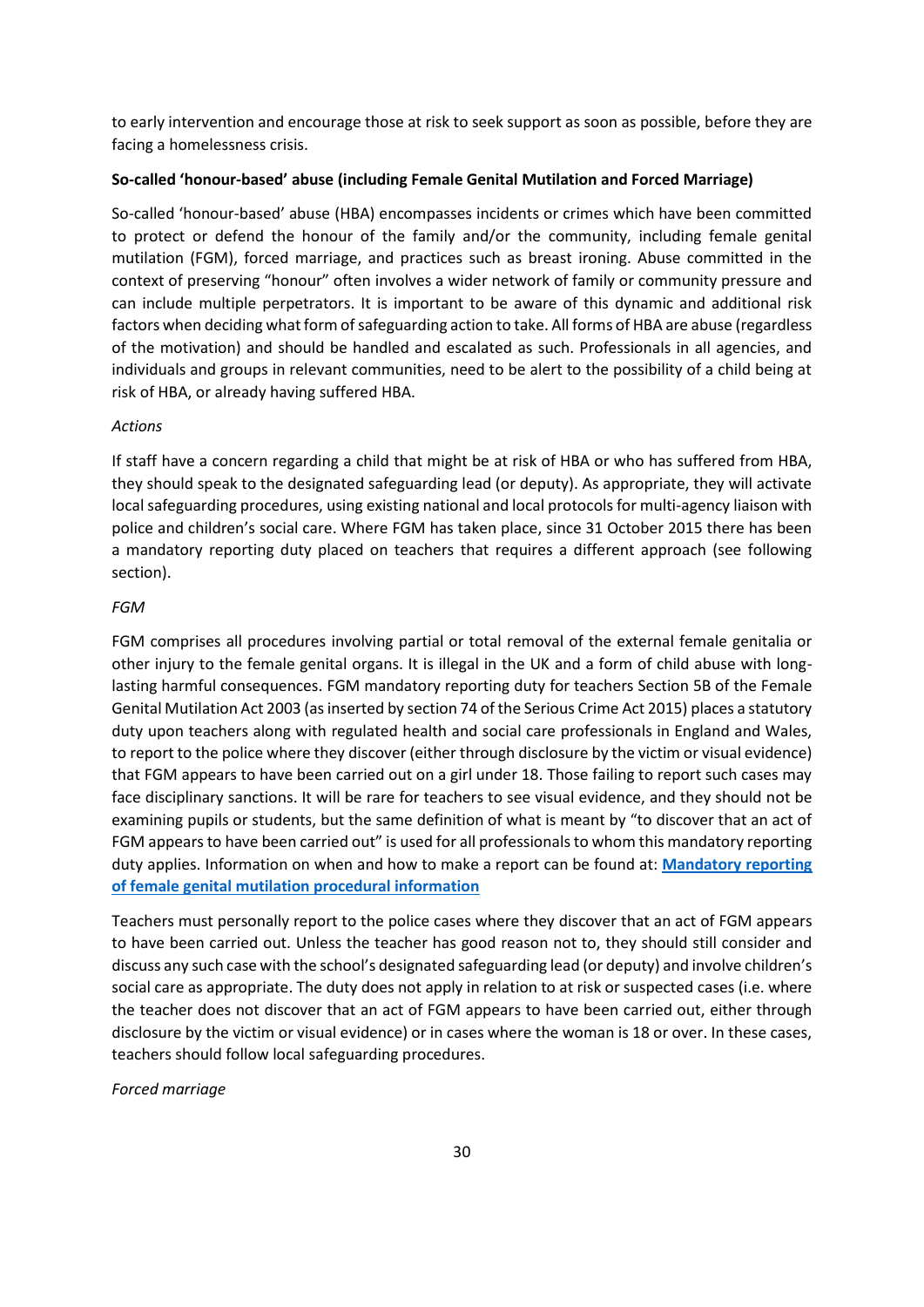Forcing a person into a marriage is a crime in England and Wales. A forced marriage is one entered into without the full and free consent of one or both parties and where violence, threats or any other form of coercion is used to cause a person to enter into a marriage. Threats can be physical or emotional and psychological. A lack of full and free consent can be where a person does not consent or where they cannot consent (if they have learning disabilities, for example). Nevertheless, some perpetrators use perceived cultural practices as a way to coerce a person into marriage. Schools and colleges can play an important role in safeguarding children from forced marriage.

The Forced Marriage Unit has published **statutory guidance** and **[Multi-agency guidelines](https://assets.publishing.service.gov.uk/government/uploads/system/uploads/attachment_data/file/322307/HMG_MULTI_AGENCY_PRACTICE_GUIDELINES_v1_180614_FINAL.pdf)**, pages 35- 36 of which focus on the role of schools and colleges. School and college staff can contact the Forced Marriage Unit if they need advice or information: Contact: 020 7008 0151 or email [fmu@fco.gov.uk](mailto:fmu@fco.gov.uk).

#### **Preventing radicalisation**

Children are vulnerable to extremist ideology and radicalisation. Similar to protecting children from other forms of harms and abuse, protecting children from this risk should be a part of a schools' safeguarding approach.

- Extremism is the vocal or active opposition to our fundamental values, including democracy, the rule of law, individual liberty and the mutual respect and tolerance of different faiths and beliefs. This also includes calling for the death of members of the armed forces.
- Radicalisation refers to the process by which a person comes to support terrorism and extremist ideologies associated with terrorist groups.
- Terrorism is an action that endangers or causes serious violence to a person/people; causes serious damage to property; or seriously interferes or disrupts an electronic system. The use or threat must be designed to influence the government or to intimidate the public and is made for the purpose of advancing a political, religious or ideological cause.

There is no single way of identifying whether a child is likely to be susceptible to an extremist ideology. Background factors combined with specific influences such as family and friends may contribute to a child's vulnerability. Similarly, radicalisation can occur through many different methods (such as social media or the internet) and settings (such as within the home).

However, it is possible to protect vulnerable people from extremist ideology and intervene to prevent those at risk of radicalisation being radicalised. As with other safeguarding risks, staff should be alert to changes in children's behaviour, which could indicate that they may be in need of help or protection. Staff should use their judgement in identifying children who might be at risk of radicalisation and act proportionately which may include the designated safeguarding lead (or deputy) making a Prevent referral.

The School's DSL and DDSLs are aware of local procedures for making a Prevent referral.

### **The Prevent duty**

All schools and colleges are subject to a duty under section 26 of the Counter Terrorism and Security Act 2015 (the CTSA 2015), in the exercise of their functions, to have "due regard to the need to prevent people from being drawn into terrorism". This duty is known as the Prevent duty.

The Prevent duty should be seen as part of schools' and colleges' wider safeguarding obligations. Designated safeguarding leads and other senior leaders should familiarise themselves with the revised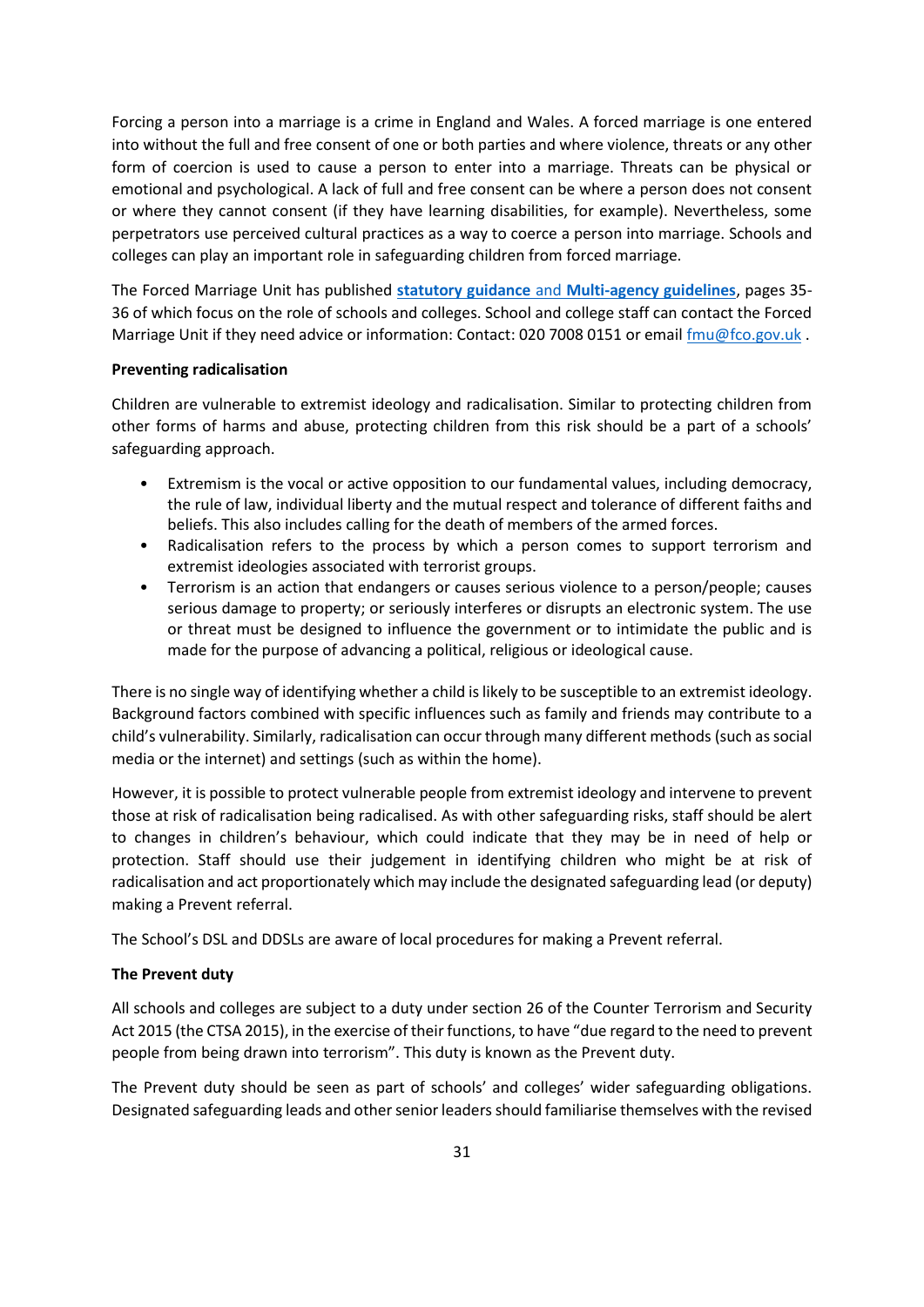**[Prevent duty guidance: for England and Wales](https://www.gov.uk/government/publications/prevent-duty-guidance/revised-prevent-duty-guidance-for-england-and-wales)** which are specifically concerned with schools (and also covers childcare). The guidance is set out in terms of four general themes: risk assessment, working in partnership, staff training, and IT policies.

There is additional guidance: **[Prevent duty guidance: for further education institutions in England](https://www.gov.uk/government/publications/prevent-duty-guidance/prevent-duty-guidance-for-further-education-institutions-in-england-and-wales)  [and Wales](https://www.gov.uk/government/publications/prevent-duty-guidance/prevent-duty-guidance-for-further-education-institutions-in-england-and-wales)** that applies to colleges.

### *Channel*

Channel is a voluntary, confidential support programme which focuses on providing support at an early stage to people who are identified as being vulnerable to being drawn into terrorism. Prevent referrals may be passed to a multi-agency Channel panel, which will discuss the individual referred to determine whether they are vulnerable to being drawn into terrorism and consider the appropriate support required. A representative from the school or college may be asked to attend the Channel panel to help with this assessment. An individual's engagement with the programme is entirely voluntary at all stages.

Guidance on Channel is available at: **[Channel guidance](https://www.gov.uk/government/publications/channel-and-prevent-multi-agency-panel-pmap-guidance)**.

#### *Additional support*

The Department for Education has published further advice for schools on the Prevent duty. The advice is intended to complement the Prevent guidance and signposts to other sources of advice and support.

The Home Office has developed three e-learning modules:

- **[Prevent awareness e-learning](https://www.elearning.prevent.homeoffice.gov.uk/edu/screen1.html)** offers an introduction to the Prevent duty.
- **[Prevent referrals e-learning](https://www.elearning.prevent.homeoffice.gov.uk/prevent_referrals/01-welcome.html)** supports staff to make Prevent referrals that are robust, informed and with good intention.
- **[Channel awareness e-learning](https://www.elearning.prevent.homeoffice.gov.uk/channel_awareness/01-welcome.html)** is aimed at staff who may be asked to contribute to or sit on a multi-agency Channel panel.

**[Educate Against Hate](https://educateagainsthate.com/)**, is a government website designed to support school teachers and leaders to help them safeguard their students from radicalisation and extremism. The platform provides free information and resources to help school staff identify and address the risks, as well as build resilience to radicalisation.

For advice specific to further education, the Education and Training Foundation (ETF) hosts the **[Prevent for FE and Training](https://preventforfeandtraining.org.uk/)**. This hosts a range of free, sector specific resources to support further education settings comply with the Prevent duty. This includes the Prevent Awareness e-learning, which offers an introduction to the duty, and the Prevent Referral e-learning, which is designed to support staff to make robust, informed and proportionate referrals.

The ETF Online Learning environment provides online training modules for practitioners, leaders and managers, support staff and governors/Board members outlining their roles and responsibilities under the duty.

#### **Peer on peer/ child on child abuse**

Children can abuse other children (often referred to as peer on peer abuse) and it can take many forms. It can happen both inside and outside of school/college and online. It is important that all staff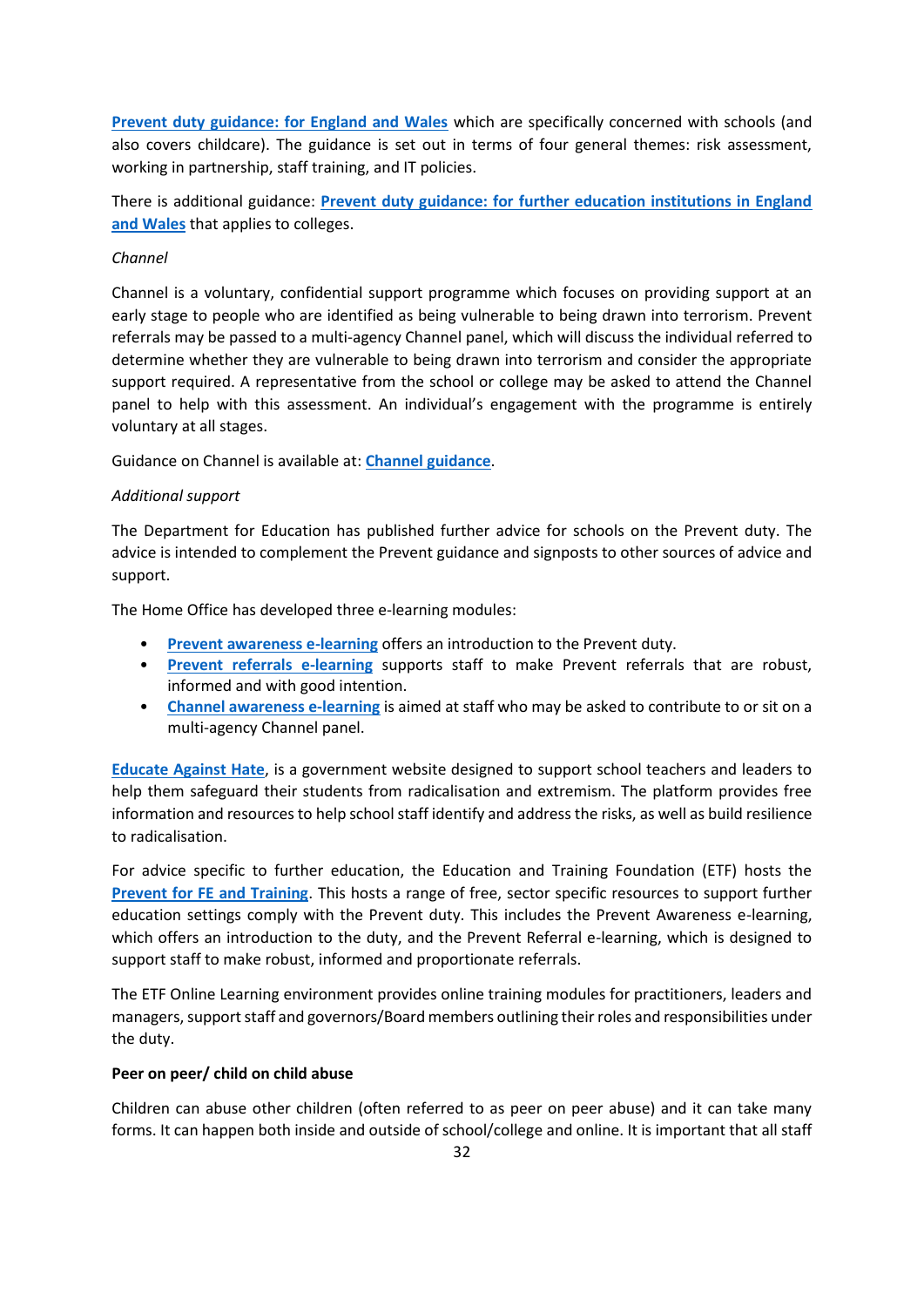recognise the indicators and signs of peer on peer abuse and know how to identify it and respond to reports. This can include (but is not limited to): bullying (including cyberbullying, prejudice-based and discriminatory bullying); abuse within intimate partner relationships; physical abuse such as hitting, kicking, shaking, biting, hair pulling, or otherwise causing physical harm; sexual violence and sexual harassment; consensual and non-consensual sharing of nude and semi-nude images and/or videos; causing someone to engage in sexual activity without consent, such as forcing someone to strip, touch themselves sexually, or to engage in sexual activity with a third party; upskirting and initiation/hazing type violence and rituals. Addressing inappropriate behaviour (even if it appears to be relatively innocuous) can be an important intervention that helps prevent problematic, abusive and/or violent behaviour in the future.

### **Sexual violence and sexual harassment between children in schools and colleges**

### *Context*

Sexual violence and sexual harassment can occur between two children of any age and sex. It can also occur through a group of children sexually assaulting or sexually harassing a single child or group of children.

Children who are victims of sexual violence and sexual harassment will likely find the experience stressful and distressing. This will, in all likelihood, adversely affect their educational attainment. Sexual violence and sexual harassment exist on a continuum and may overlap, they can occur online and offline (both physical and verbal) and are never acceptable. It is important that all victims are taken seriously and offered appropriate support. Staff should be aware that some groups are potentially more at risk. Evidence shows girls, children with SEND and LGBT children are at greater risk.

Staff should be aware of the importance of:

- making clear that sexual violence and sexual harassment is not acceptable, will never be tolerated and is not an inevitable part of growing up;
- not tolerating or dismissing sexual violence or sexual harassment as "banter", "part of growing up", "just having a laugh" or "boys being boys"; and
- challenging behaviours (potentially criminal in nature), such as grabbing bottoms, breasts and genitalia, flicking bras and lifting up skirts. Dismissing or tolerating such behaviours risks normalising them.

### **What is sexual violence and sexual harassment?**

### *Sexual violence*

It is important that school and college staff are aware of sexual violence and the fact children can, and sometimes do, abuse their peers in this way. When referring to sexual violence we are referring to sexual violence offences under the Sexual Offences Act 2003 as described below:

*Rape*: A person (A) commits an offence of rape if: he intentionally penetrates the vagina, anus or mouth of another person (B) with his penis, B does not consent to the penetration and A does not reasonably believe that B consents.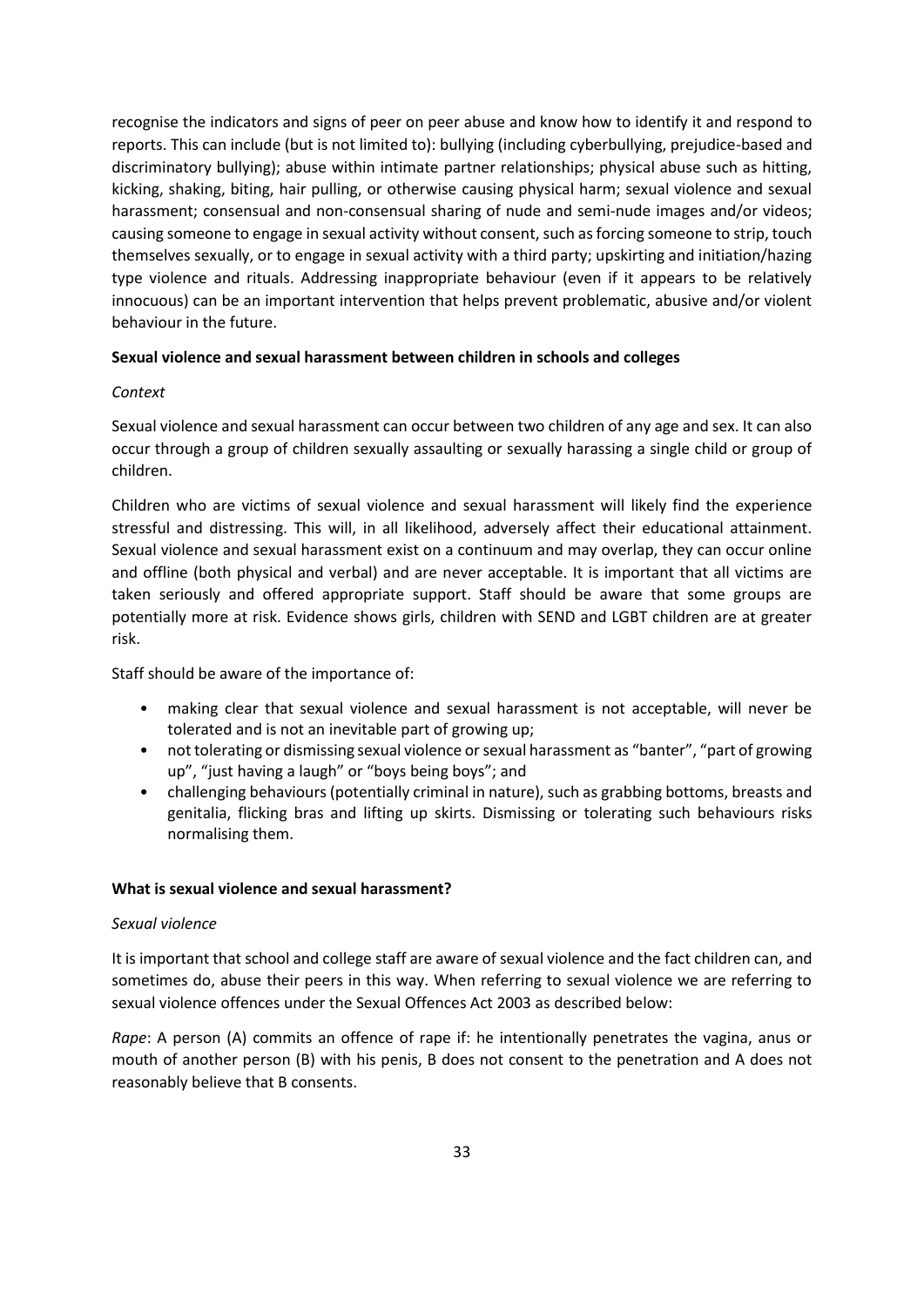*Assault by Penetration*: A person (A) commits an offence if: s/he intentionally penetrates the vagina or anus of another person (B) with a part of her/his body or anything else, the penetration is sexual, B does not consent to the penetration and A does not reasonably believe that B consents.

*Sexual Assault*: A person (A) commits an offence of sexual assault if: s/he intentionally touches another person (B), the touching is sexual, B does not consent to the touching and A does not reasonably believe that B consents.

*Causing someone to engage in sexual activity without consent*: A person (A) commits an offence if: s/he intentionally causes another person (B) to engage in an activity, the activity is sexual, B does not consent to engaging in the activity, and A does not reasonably believe that B consents. (This could include forcing someone to strip, touch themselves sexually, or to engage in sexual activity with a third party.)

When there has been a report of sexual violence, the designated safeguarding lead (or a deputy) should make an immediate risk and needs assessment. Where there has been a report of sexual harassment, the need for a risk assessment should be considered on a case-by-case basis.

The risk and needs assessment should consider:

- the victim, especially their protection and support;
- whether there may have been other victims,
- the alleged perpetrator(s); and
- all the other children, (and, if appropriate, adult students and staff) at the school or college, especially any actions that are appropriate to protect them from the alleged perpetrator(s), or from future harms.

#### *What is consent?*

Consent is about having the freedom and capacity to choose. Consent to sexual activity may be given to one sort of sexual activity but not another, e.g.to vaginal but not anal sex or penetration with conditions, such as wearing a condom. Consent can be withdrawn at any time during sexual activity and each time activity occurs. Someone consents to vaginal, anal or oral penetration only if s/he agrees by choice to that penetration and has the freedom and capacity to make that choice.

#### *Sexual harassment*

When referring to sexual harassment we mean 'unwanted conduct of a sexual nature' that can occur online and offline. When we reference sexual harassment, we do so in the context of child on child sexual harassment. Sexual harassment is likely to: violate a child's dignity, and/or make them feel intimidated, degraded or humiliated and/or create a hostile, offensive or sexualised environment.

Whilst not intended to be an exhaustive list, sexual harassment can include:

- sexual comments, such as: telling sexual stories, making lewd comments, making sexual remarks about clothes and appearance and calling someone sexualised names;
- sexual "jokes" or taunting;
- physical behaviour, such as: deliberately brushing against someone, interfering with someone's clothes (schools and colleges should be considering when any of this crosses a line into sexual violence - it is important to talk to and consider the experience of the victim) and displaying pictures, photos or drawings of a sexual nature; and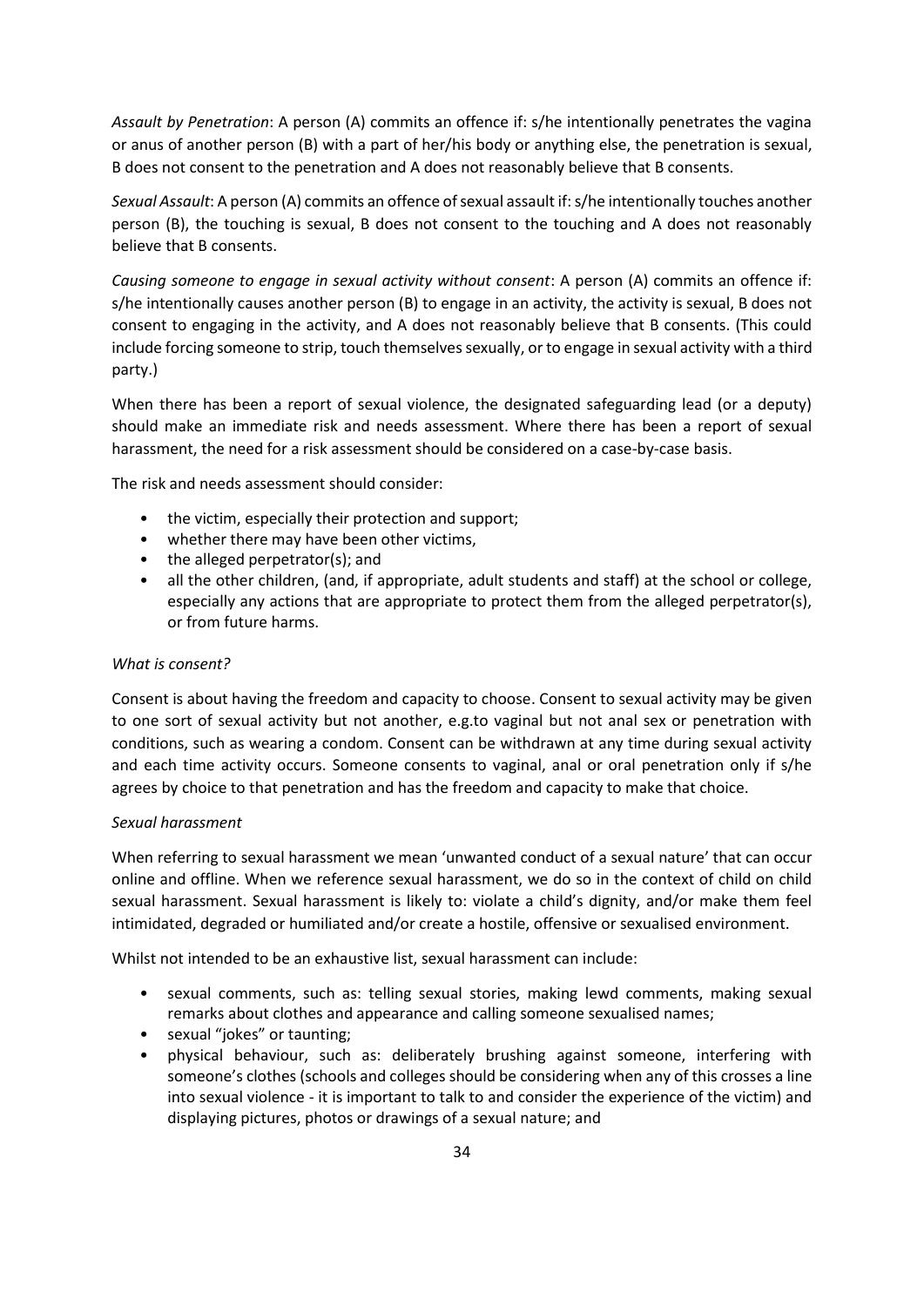- online sexual harassment. This may be standalone, or part of a wider pattern of sexual harassment and/or sexual violence. It may include:
- non-consensual sharing of sexual images and videos;
- sexualised online bullying;
- unwanted sexual comments and messages, including, on social media;
- sexual exploitation; coercion and threats; and
- upskirting.

# *Upskirting*

The Voyeurism (Offences) Act, which is commonly known as the Upskirting Act, came into force on 12 April 2019. 'Upskirting' is where someone takes a picture under a persons clothing (not necessarily a skirt) without their permission and or knowledge, with the intention of viewing their genitals or buttocks (with or without underwear) to obtain sexual gratification, or cause the victim humiliation, distress or alarm. It is a criminal offence. Anyone of any gender, can be a victim.

# *The response to a report of sexual violence or sexual harassment*

The initial response to a report from a child is incredibly important. How the school or college responds to a report can encourage or undermine the confidence of future victims of sexual violence and sexual harassment to report or come forward. Schools and colleges not recognising, acknowledging or understanding the scale of harassment and abuse and/or downplaying of some behaviours can actually lead to a culture of unacceptable behaviour. It is essential that all victims are reassured that they are being taken seriously and that they will be supported and kept safe. A victim should never be given the impression that they are creating a problem by reporting sexual violence or sexual harassment. Nor should a victim ever be made to feel ashamed for making a report. If staff have a concern about a child or a child makes a report to them, they should follow the referral process as set out from paragraph 55 in Part one of this guidance. As is always the case, if staff are in any doubt as to what to do they should speak to the designated safeguarding lead (or a deputy).

*Lesbian, gay, bi or trans (LGBT):* Children who are LGBT can be targeted by their peers. In some cases, a pupil who is perceived by their peers to be LGBT (whether they are or not) can be just as vulnerable as children who identify as LGBT.

# **Children who go missing from school**

A child going missing from school is a potential indicator of abuse or neglect. Staff must follow the School's procedures for dealing with children who go missing, particularly on repeat occasions.The School's procedure for dealing with children who go missing can be found in the School's Missing Children Policy. All unexplained absences will be followed up in accordance with the Missing Children Policy.

The School shall inform the local authority of any pupil who is going to be added to or deleted from the School's admission register at non-standard transition points in accordance with the requirements of the Education (Pupil Registration) (England) Regulations 2006 (as amended). This will assist the local authority to:

- a) fulfil its duty to identify children of compulsory school age who are missing from education; and
- b) follow up with any child who might be in danger of not receiving an education and who might be at risk of abuse, neglect or radicalisation.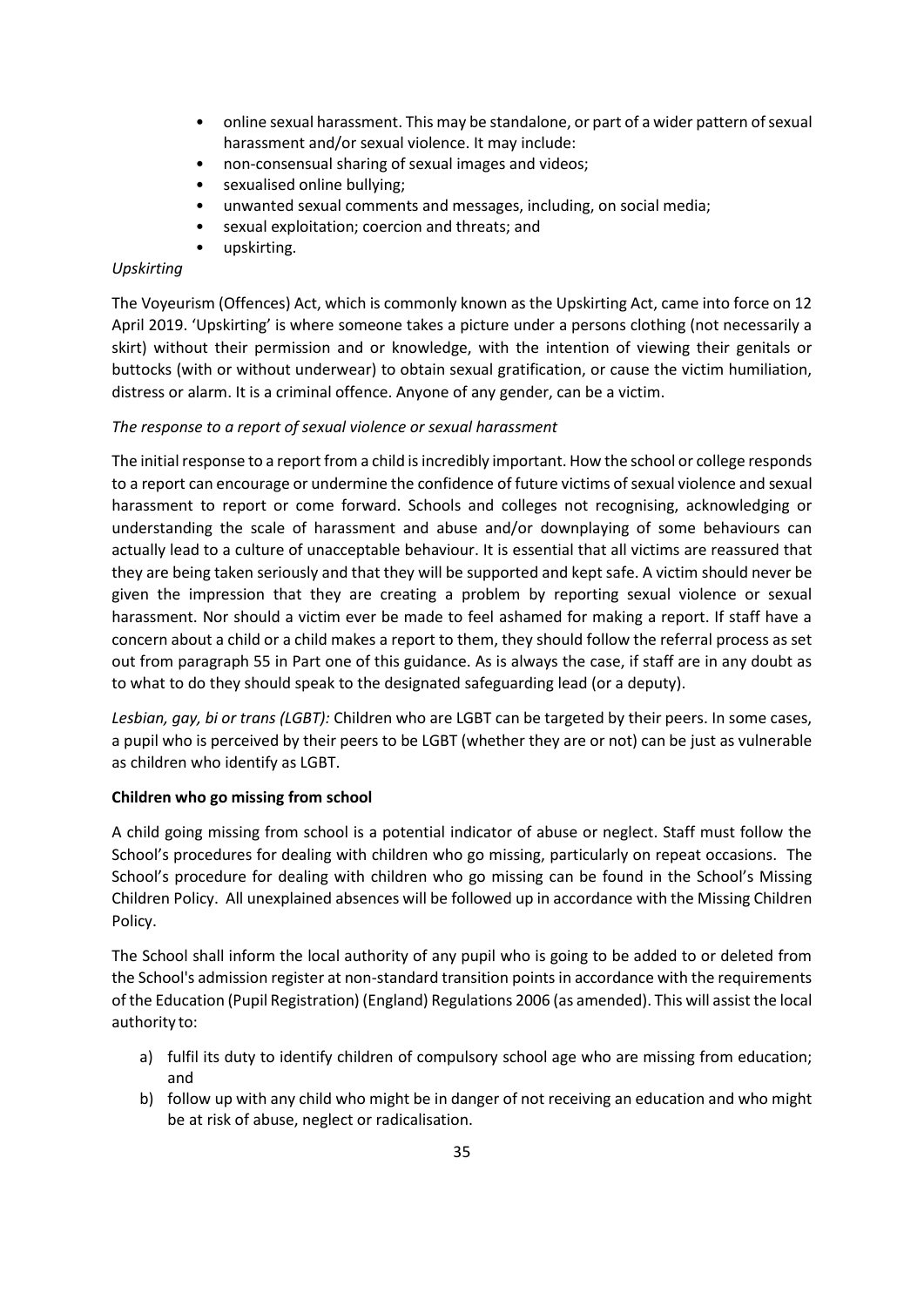School attendance registers are carefully monitored to identify any trends. The School will inform the local authority of any pupil who fails to attend school regularly, or has been absent without the School's permission for a continuous period of 10 school days or more, at such intervals as are agreed between the School and the local authority.

<span id="page-35-0"></span>Action should be taken in accordance with this policy if any absence of a pupil from the School gives rise to a concern about their welfare.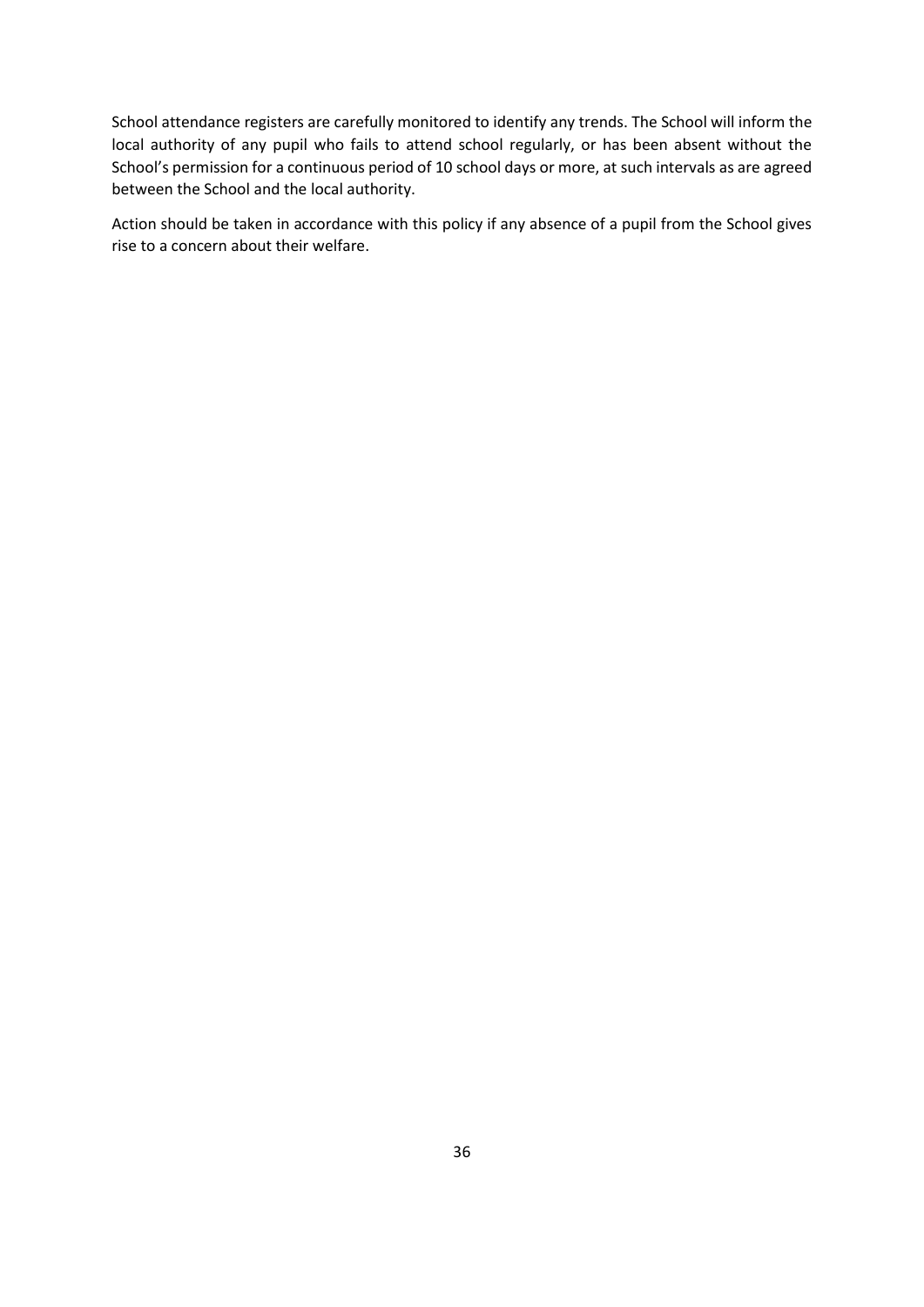### **Appendix 2**

### **Role of the designated safeguarding lead**

Governing bodies and proprietors should ensure an appropriate senior member of staff, from the school or college leadership team, is appointed to the role of designated safeguarding lead. The designated safeguarding lead should take lead responsibility for safeguarding and child protection (including online safety). This should be explicit in the role holder's job description. This person should have the appropriate status and authority within the school or college to carry out the duties of the post. The role of the designated safeguarding lead carries a significant level of responsibility, and they should be given the additional time, funding, training, resources and support they need to carry out the role effectively. Their additional responsibilities include providing advice and support to other staff on child welfare, safeguarding and child protection matters, taking part in strategy discussions and interagency meetings, and/or supporting other staff to do so, and to contributing to the assessment of children.

### **Deputy designated safeguarding leads**

It is a matter for individual schools and colleges as to whether they choose to have one or more deputy designated safeguarding leads. Any deputies should be trained to the same standard as the designated safeguarding lead and the role should be explicit in their job description. Whilst the activities of the designated safeguarding lead can be delegated to appropriately trained deputies, the ultimate lead responsibility for child protection, as set out above, remains with the designated safeguarding lead, this lead responsibility should not be delegated.

### **Availability**

During term time the designated safeguarding lead (or a deputy) should always be available (during school or college hours) for staff in the school or college to discuss any safeguarding concerns. Whilst generally speaking the designated safeguarding lead (or deputy) would be expected to be available in person, it is a matter for individual schools and colleges, working with the designated safeguarding lead, to define what "available" means and whether in exceptional circumstances availability via phone and or Skype or other such media is acceptable. It is a matter for individual schools and colleges and the designated safeguarding lead to arrange adequate and appropriate cover arrangements for any out of hours/out of term activities.

### **Manage referrals**

The designated safeguarding lead is expected to refer cases:

- of suspected abuse and neglect to the local authority children's social care as required and support staff who make referrals to local authority children's social care;
- to the Channel programme where there is a radicalisation concern as required and support staff who make referrals to the Channel programme;
- where a person is dismissed or left due to risk/harm to a child to the Disclosure and Barring Service as required; and
- where a crime may have been committed to the Police as required. NPCC When to call the police should help understand when to consider calling the police and what to expect when working with the police.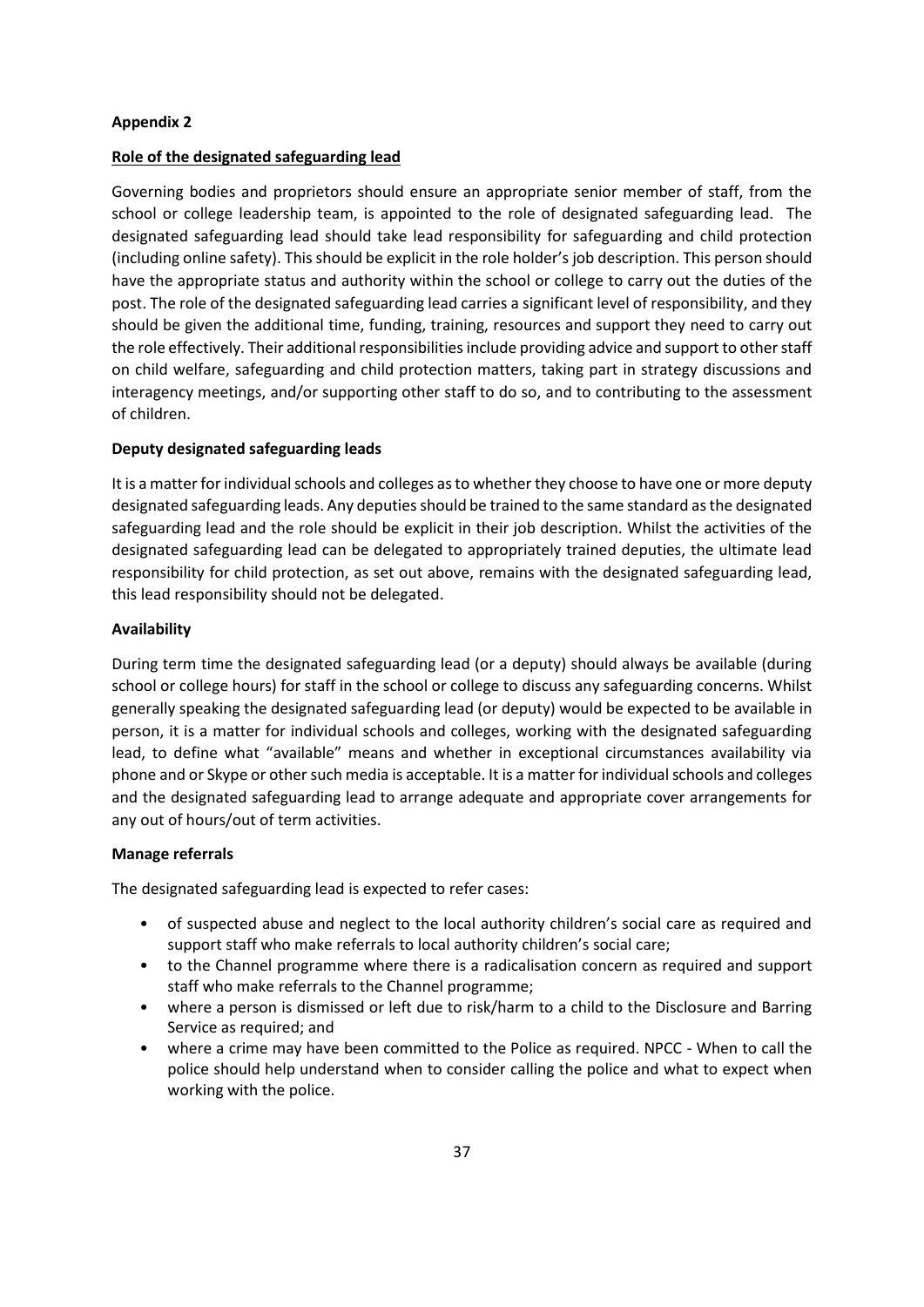# **Working with others**

The designated safeguarding lead is expected to:

- act as a source of support, advice and expertise for all staff;
- act as a point of contact with the safeguarding partners;
- liaise with the headteacher or principal to inform him or her of issues- especially ongoing enquiries under section 47 of the Children Act 1989 and police investigations;
- as required, liaise with the "case manager" (as per Part four) and the local authority designated officer(s) (LADO) for child protection concerns in cases which concern a staff member;
- liaise with staff (especially teachers, pastoral support staff, school nurses, IT Technicians, senior mental health leads and special educational needs coordinators (SENCOs), or the named person with oversight for SEN in a college and Senior Mental Health Leads) on matters of safety and safeguarding and welfare (including online and digital safety) and when deciding whether to make a 145 referral by liaising with relevant agencies so that children's needs are considered holistically;
- liaise with the senior mental health lead and, where available, the Mental Health Support Team, where safeguarding concerns are linked to mental health;
- promote supportive engagement with parents and/or carers in safeguarding and promoting the welfare of children, including where families may be facing challenging circumstances;
- work with the headteacher and relevant strategic leads, taking lead responsibility for promoting educational outcomes by knowing the welfare, safeguarding and child protection issues that children in need are experiencing, or have experienced, and identifying the impact that these issues might be having on children's attendance, engagement and achievement at school or college. This includes:
	- o ensure that the school or college knows who its cohort of children who have or have had a social worker are, understanding their academic progress and attainment, and maintaining a culture of high aspirations for this cohort; and,
	- $\circ$  support teaching staff to provide additional academic support or reasonable adjustments to help children who have or have had a social worker reach their potential, recognising that even when statutory social care intervention has ended, there is still a lasting impact on children's educational outcomes.

# **Information sharing and managing the child protection file**

The designated safeguarding lead is responsible for ensuring that child protection files are kept up to date.

Information should be kept confidential and stored securely. It is good practice to keep concerns and referrals in a separate child protection file for each child.

Records should include:

- a clear and comprehensive summary of the concern;
- details of how the concern was followed up and resolved;
- a note of any action taken, decisions reached and the outcome.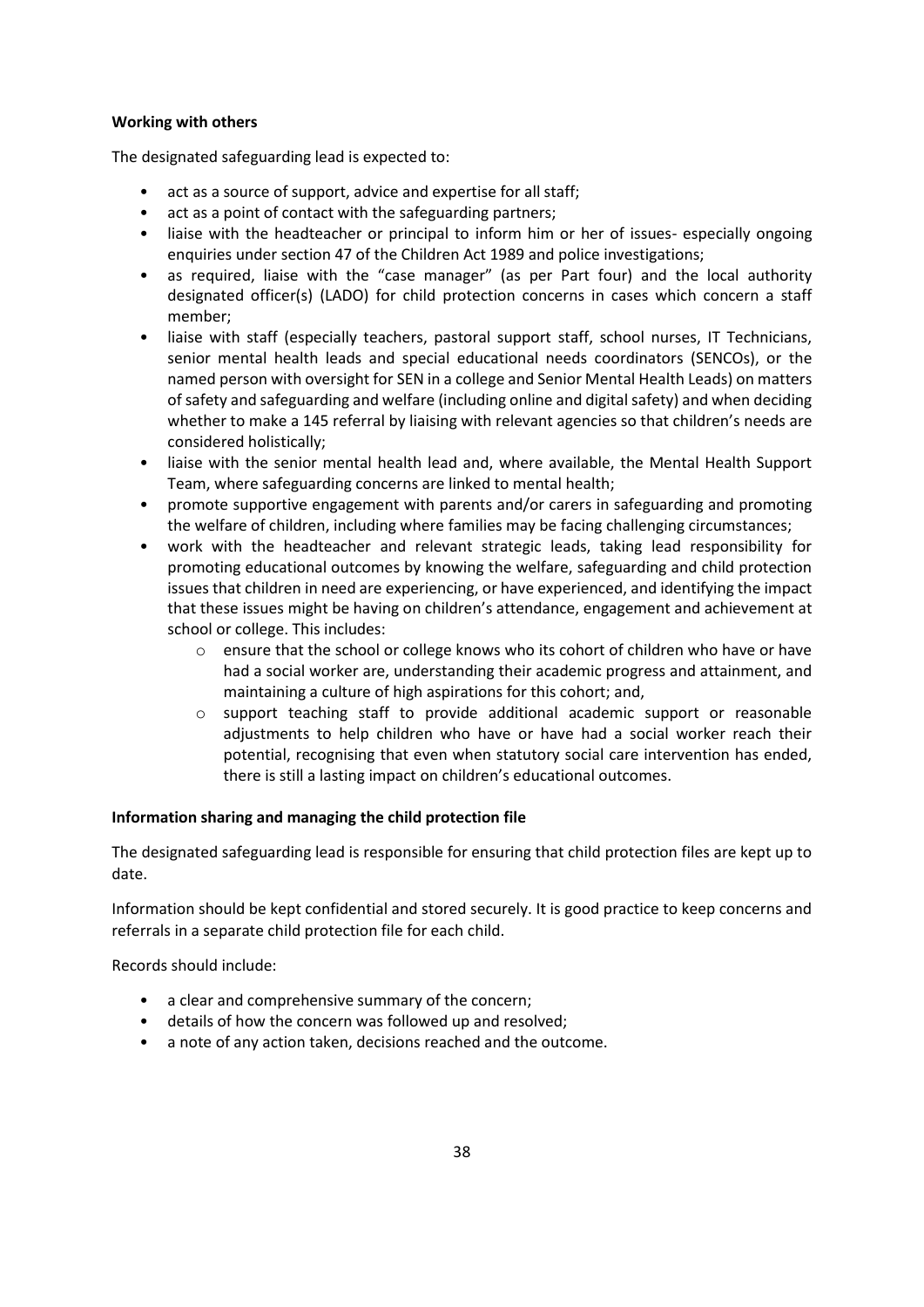They should ensure the file is only accessed by those who need to see it and where the file or content within it is shared, this happens in line with information sharing advice as set out in Part one and Part two of the KCSIE guidance.

Where children leave the school or college (including in year transfers) the designated safeguarding lead should ensure their child protection file is transferred to the new school or college as soon as possible, and within 5 days for an in-year transfer or within the first 5 days of the start of a new term. This should be transferred separately from the main pupil file, ensuring secure transit, and confirmation of receipt should be obtained. Receiving schools and colleges should ensure key staff such as designated safeguarding leads and SENCOs or the named person with oversight for SEN in colleges, are aware as required.

Lack of information about their circumstances can impact on the child's safety, welfare and educational outcomes. In addition to the child protection file, the designated safeguarding lead should also consider if it would be appropriate to share any additional information with the new school or college in advance of a child leaving to help them put in place the right support to safeguard this child and to help the child thrive in the school or college. For example, information that would allow the new school or college to continue supporting children who have had a social worker and been victims of abuse and have that support in place for when the child arrives.

#### **Raising Awareness**

The designated safeguarding lead should:

- ensure each member of staff has access to, and understands, the school's or college's child protection policy and procedures, especially new and part-time staff;
- ensure the school's or college's child protection policy is reviewed annually (as a minimum) and the procedures and implementation are updated and reviewed regularly, and work with governing bodies or proprietors regarding this;
- ensure the child protection policy is available publicly and parents are aware of the fact that referrals about suspected abuse or neglect may be made and the role of the school or college in this;
- link with the safeguarding partner arrangements to make sure staff are aware of any training opportunities and the latest local policies on local safeguarding arrangements; and,
- help promote educational outcomes by sharing the information about the welfare, safeguarding and child protection issues that children who have or have had a social worker are experiencing with teachers and school and college leadership staff.

#### **Training, knowledge and skills**

The designated safeguarding lead (and any deputies) should undergo training to provide them with the knowledge and skills required to carry out the role. This training should be updated at least every two years. The designated safeguarding lead should undertake Prevent awareness training. Training should provide designated safeguarding leads with a good understanding of their own role, how to identify, understand and respond to specific needs that can increase the vulnerability of children, as well as specific harms that can put children at risk, and the processes, procedures and responsibilities of other agencies, particularly children's social care, so they: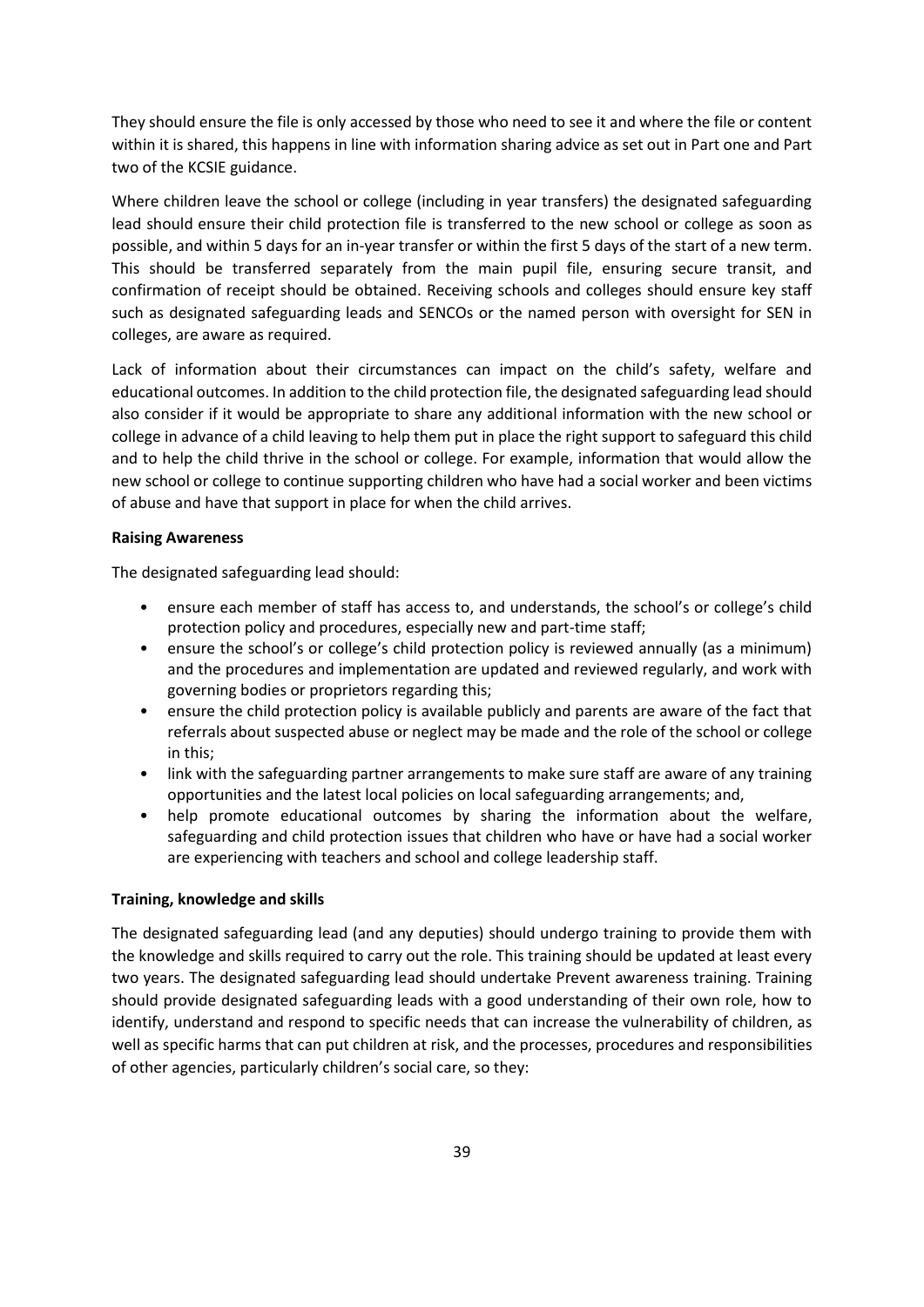- understand the assessment process for providing early help and statutory intervention, including local criteria for action and local authority children's social care referral arrangements;
- have a working knowledge of how local authorities conduct a child protection case conference and a child protection review conference and be able to attend and contribute to these effectively when required to do so;
- understand the importance of the role the designated safeguarding lead has in providing information and support to children social care in order to safeguard and promote the welfare of children;
- understand the lasting impact that adversity and trauma can have, including on children's behaviour, mental health and wellbeing, and what is needed in responding to this in promoting educational outcomes;
- are alert to the specific needs of children in need, those with special educational needs and disabilities (SEND), those with relevant health conditions and young carers;
- understand the importance of information sharing, both within the school and college, and with the safeguarding partners, other agencies, organisations and practitioners;
- understand and support the school or college with regards to the requirements of the Prevent duty and are able to provide advice and support to staff on protecting children from the risk of radicalisation;
- are able to understand the unique risks associated with online safety and be confident that they have the relevant knowledge and up to date capability required to keep children safe whilst they are online at school or college;
- can recognise the additional risks that children with special educational needs and disabilities (SEND) face online, for example, from online bullying, grooming and radicalisation and are confident they have the capability to support children with SEND to stay safe online;
- obtain access to resources and attend any relevant or refresher training courses; and,
- encourage a culture of listening to children and taking account of their wishes and feelings, among all staff, in any measures the school or college may put in place to protect them.

In addition to the formal training set out above, their knowledge and skills should be refreshed (this might be via e-bulletins, meeting other designated safeguarding leads, or simply taking time to read and digest safeguarding developments) at regular intervals, as required, and at least annually, to allow them to understand and keep up with any developments relevant to their role.

# **Providing support to staff**

Training should support the designated safeguarding lead in developing expertise, so they can support and advise staff and help them feel confident on welfare, safeguarding and child protection matters. This includes specifically to:

- ensure that staff are supported during the referrals processes; and
- support staff to consider how safeguarding, welfare and educational outcomes are linked, including to inform the provision of academic and pastoral support.

# **Understanding the views of children**

It is important that children feel heard and understood. Therefore, designated safeguarding leads should be supported in developing knowledge and skills to: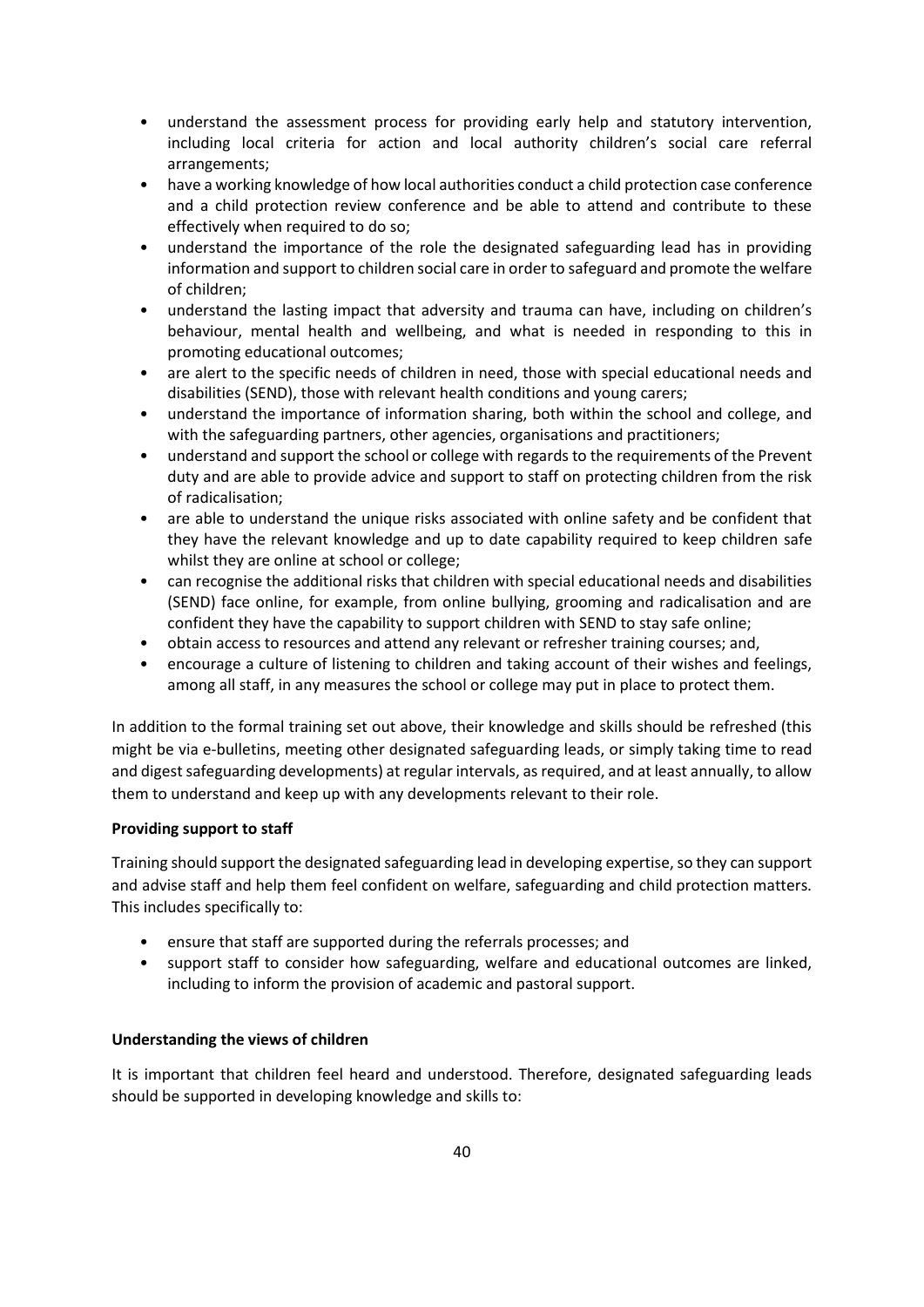- encourage a culture of listening to children and taking account of their wishes and feelings, among all staff, and in any measures the school or college may put in place to protect them; and,
- understand the difficulties that children may have in approaching staff about their circumstances and consider how to build trusted relationships which facilitate communication.

# **Holding and sharing information**

The critical importance of recording, holding, using and sharing information effectively is set out in Parts one, two and five of KCSIE, and therefore the designated safeguarding lead should be equipped to:

- understand the importance of information sharing, both within the school and college, and with other schools and colleges on transfer including in-year and between primary and secondary education, and with the safeguarding partners, other agencies, organisations and practitioners;
- understand relevant data protection legislation and regulations, especially the Data Protection Act 2018 and the UK General Data Protection Regulation (UK GDPR); and,
- be able to keep detailed, accurate, secure written records of concerns and referrals and understand the purpose of this record-keeping

# Deputy Designated Safeguarding Leads

The DDSLs are appropriately trained and, in the absence of the DSL, carries out those functions necessary to ensure the ongoing safety and protection of pupils. In the event of the long-term absence of the DSL, the Deputies will carry out all of the functions above.